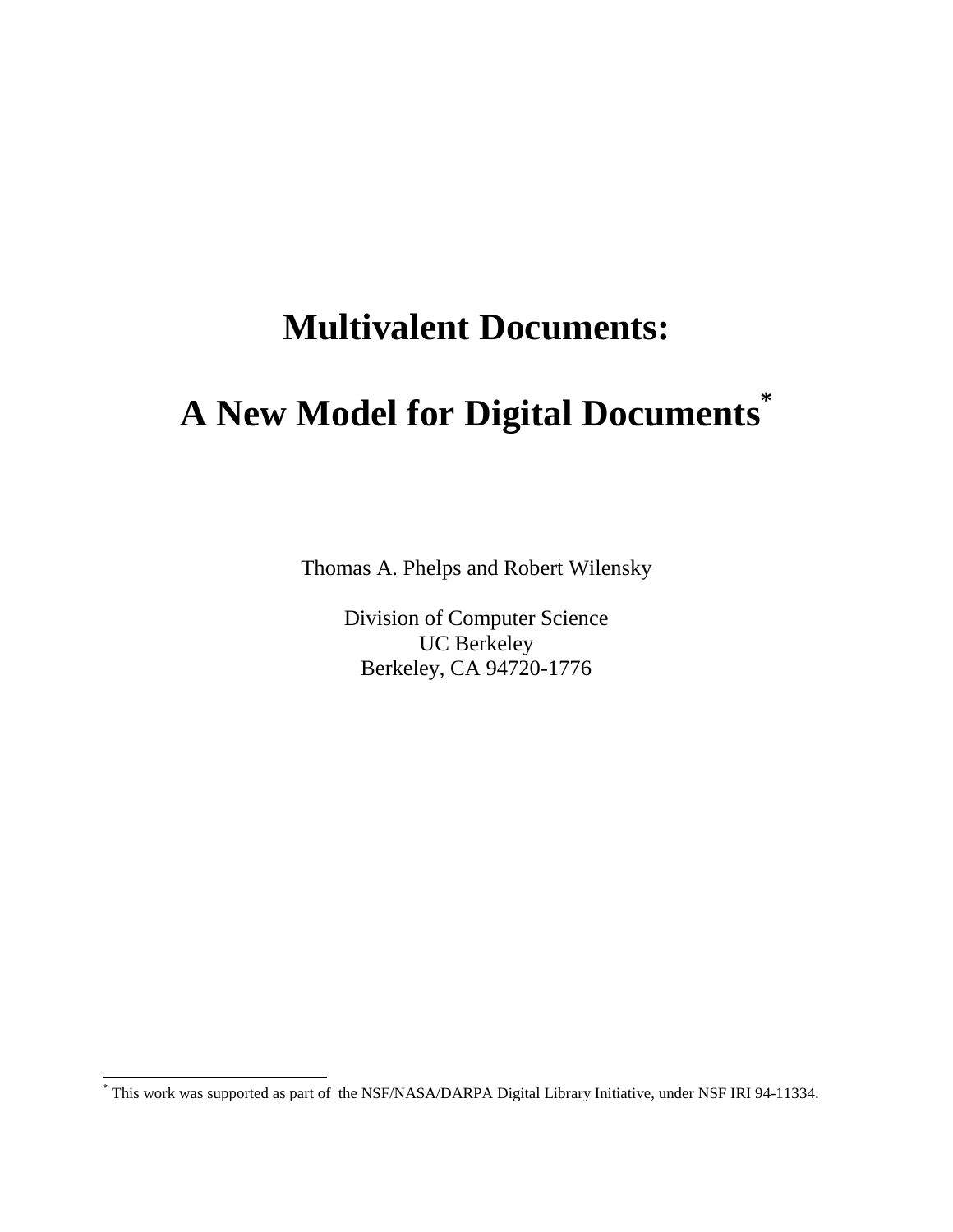# **Multivalent Documents:**

# **A New Model for Digital Documents**

**Thomas Phelps and Robert Wilensky**

# **Abstract**

"Multivalent documents" is a model of documents that addresses some of the shortcomings one currently encounters when manipulating documents in digital form. In the multivalent document model, a document is composed out of distributed data and program resources, called *layers* and *behaviors*, respectively. The model exposes virtually all aspects of document processing to behaviors, and provides the means to compose these components into a single coherent document. Behaviors allow the model to be highly extensible, including the capability to be extended to work with arbitrary document formats. We have implemented the model in Java, and developed behaviors that support multiple document types (scanned page images, HTML, and ASCII) and a number of different user-interface metaphors (e.g., "lenses" and "Notemarks"). The multivalent document model enables one to better use digital documents for tasks in which paper documents are still otherwise superior to digital documents, such as annotating someone else's document. We have shown how the model is naturally conducive to realizing powerful forms of distributed, open annotation by implementing a variety of annotation types, some familiar and some novel.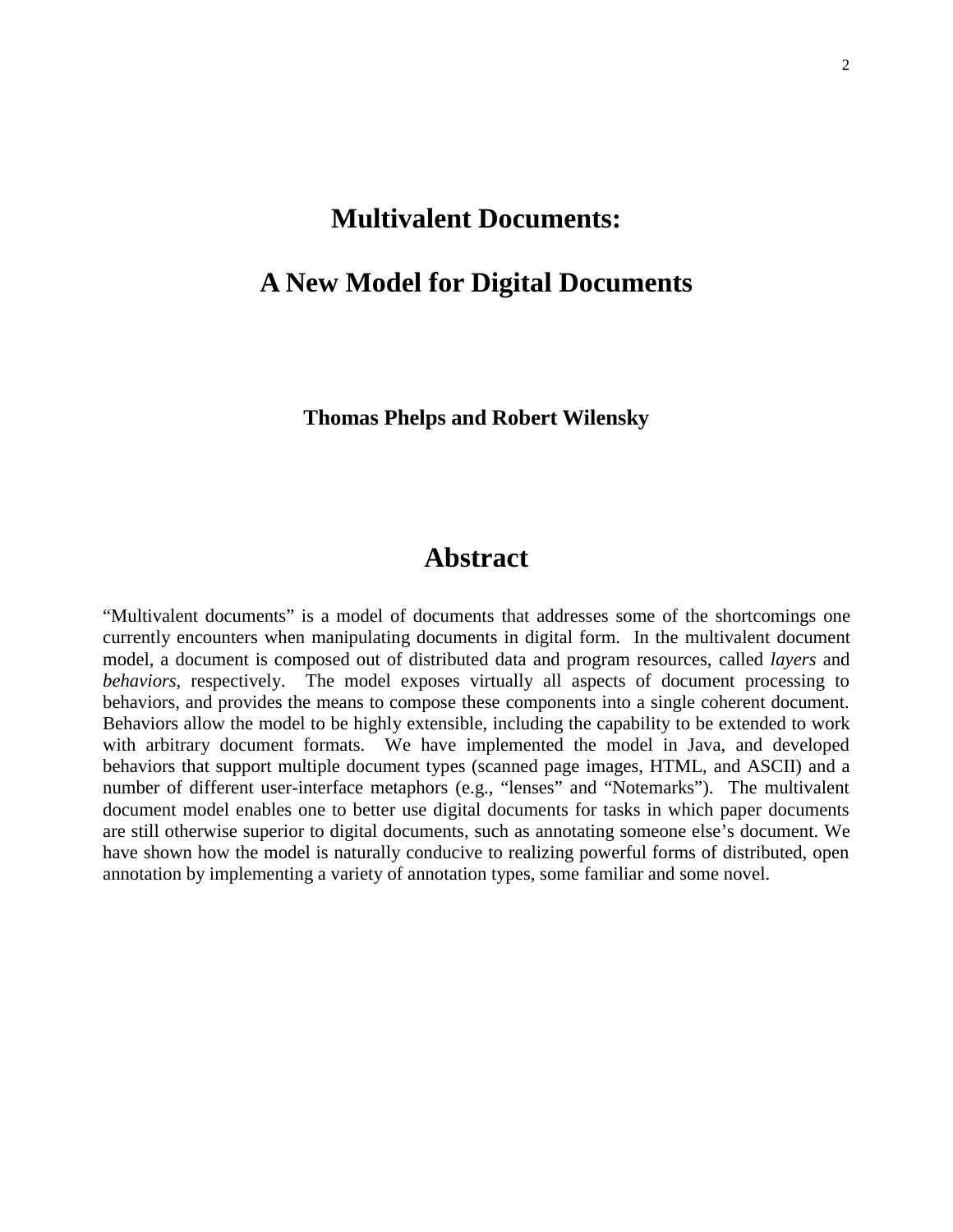# **1 Introduction**

Digital documents are superior to their paper counterparts in many ways. They are easier to edit, reproduce, distribute, and search than are paper documents. With the use of networked information systsems, digital documents are also more highly available and can be found more easily than documents in paper format. In addition, electronic documents can manifest properties that have no ready paper counterpart. Commonly available examples of such properties are hyperlinks, virtual structures (e.g., documents whose elements are created dynamically), and inclusion of "dynamic media" (either media types with a temporal extent, such as sound or video, or with an interactive component).

Despite these valuable features, paper is still superior to the digital medium for many purposes. Among the current advantages of paper is its ability to support a large variety of creative manipulations by which the otherwise passive reader becomes actively engaged in a document. We will use the term "annotation" to refer loosely to such manipulations. For non-recreational reading, active engagement with the materials is a key part of understanding. Levy and Marshall eloquently state the case, as observed in their ethnographic study of information analysts [LM95]:

Annotation is a key means by which analysts record their interpretations of a particular document; in fact, annotation often acts as the mediating process between reading and writing. Analysts generally do not take notes by writing their observations down on a separate sheet of paper or in a text editor .... Instead, they mark on the documents themselves. ... Post-Its ... highlight segments of text ... marginalia ... automatically marked text .... These marking practices increase the value of the documents to the analysts and form the basis for their personal and shared files. ... [P]aper is a valuable medium for recording many types of annotations not readily recorded in a digital medium.

The utility of paper for annotation is reinforced by Sellen and Harper's field study [SH97], in which they found that paper was used almost exclusively as the medium for reading, for reviewing other people's papers and data, and, especially, for tasks involving collaboration, despite a heavy reliance on electronic tools for authoring one's own text.

While there are many reasons for this practice, it is partially due to shortcomings of digital document technology. One can annotate virtually any paper document in arbitrary ways, and share the results with others, all with no appreciable overhead. The same situation does not hold for digital documents. Until it does, the digital medium will be at a disadvantage to paper for certain activities, especially those involving collaboration.

Of course, once the capability to annotate is readily available in digital form, annotated documents would enjoy the many benefits unadorned documents already enjoy from digitalization. In addition, the digital format would provide the possibility of entirely new forms of annotation, since it would allow the exploitation of the dynamic and interactive capabilities of the digital medium. Indeed, entirely new notions of documents might be possible, as taking further advantage of the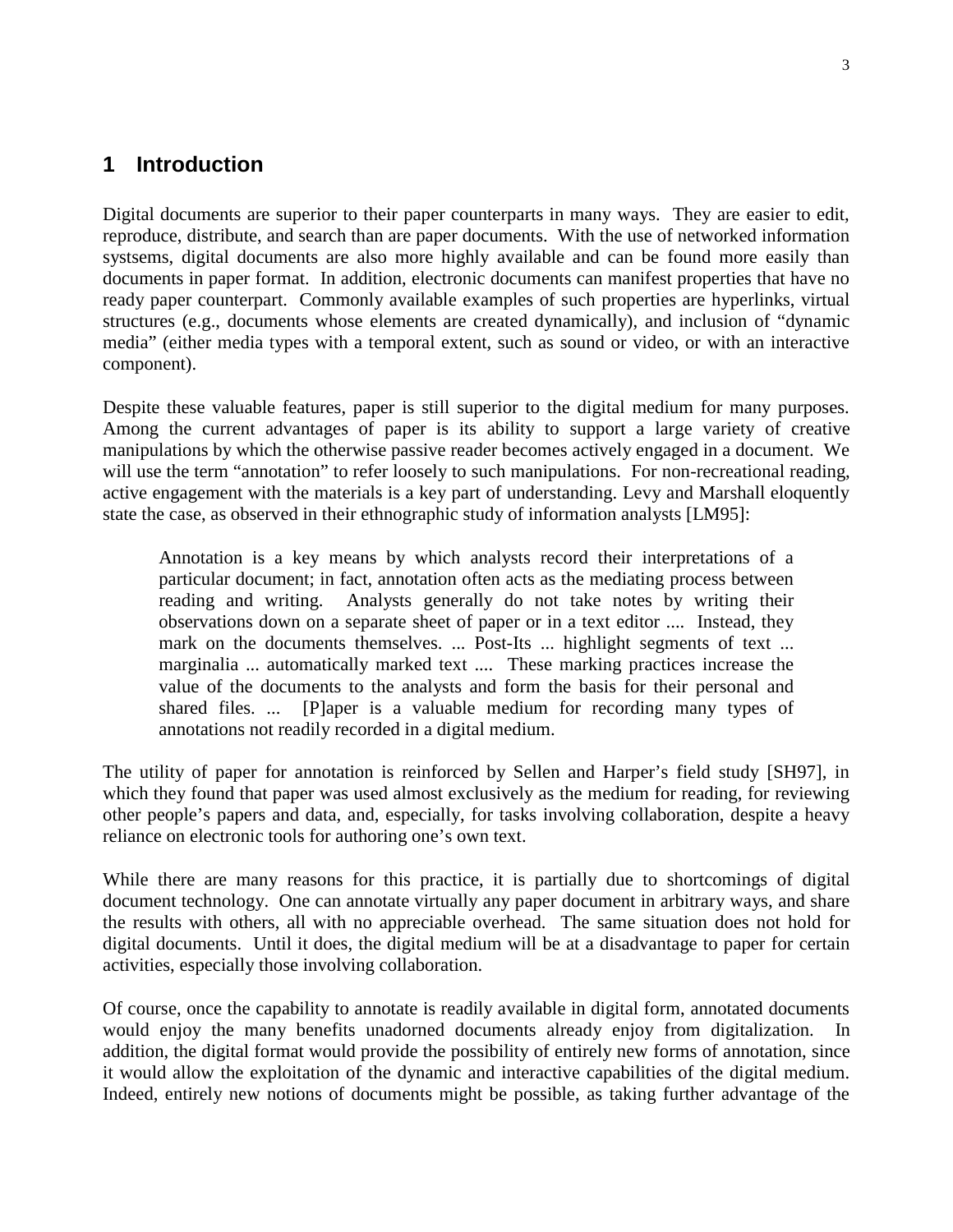networked, digital world could enable electronic documents to become something more than digital versions of paper documents.

In this paper, we propose features that digital document models need to support in order to impart to digital document affordances more like those of paper. We use annotation as a paradigmatic case, arguing that models that properly support annotation must support some very general and powerful capabilities. In effect, it is not unreasonable to think of annotation as a "complete" digital document problem, in that models that properly support it must support a number of general and important document properties. We then describe a new model of documents, called "multivalent documents", that provides these general capabilities. We demonstrate the generality of this model by first describing its application to a quite different task, namely, that of enlivening legacy documents. Then we show how the model effects the annotation capabilities we require, demonstrating these capabilities over a number of different document formats.

# **2 Requirements of Annotations**

Here we list a set of requirements for digital annotations. Then we look at the implications of these requirements for digital documents in general. Afterwards, we present and describe a model that we believe largely addresses these needs.

We suggest that an adequate document model to support digital annotations requires the following features:

**Appearance** *in situ***, yet separate.** Annotations should appear on the documents themselves, situated appropriately with respect to their referents. This property contrasts with the use of newsgroups or email messages, in which portions of documents must be excerpted in order to be commented upon. We interpret this requirement as meaning that the annotation should not refer to or be part of a *copy* of a document, which can change independently of the original, but should annotate "the document itself". At the same time, experimental evidence indicates that users want "to regard annotations as a separate layer of the document ... perceptually distinct from the underlying text" [OS97].

**High expressiveness.** Annotations must have the power to engage with the document deeply, potentially modifying content, appearance or runtime properties. This means that annotations must be available at various grains, from the equivalent of a Post-It™ note to a copy-editor's detailed corrections (*cf.* superficial versus deep annotation [LS93]). In addition, annotations must be able to provide arbitrarily powerful forms of user interaction, providing active capabilities in addition to passive markings. For example, in addition to being able to put passive copy-editing marks on a document, one would like the possibility of executing copy-editor marks to change the underlying document.

**Extensibility with composability.** Individuals, readers, groups, or third parties should be able to develop their own styles of annotations, which may be highly varied [Mars97]. As new annotation types are devised, it must be possible to seamlessly integrate these with the old. Not only should previous forms of annotations continue to function as new forms are added, but the various forms need to compose together where appropriate.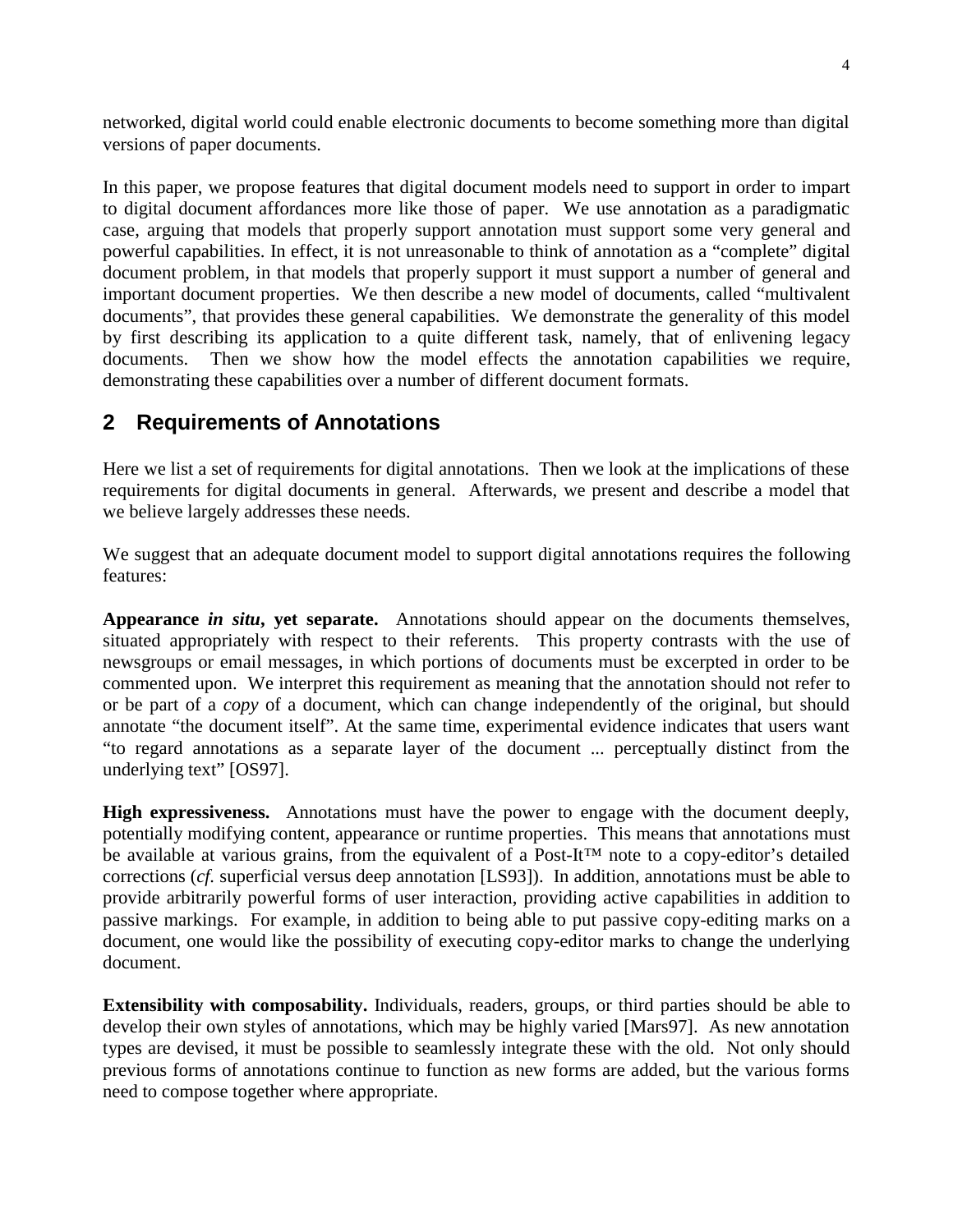**Distributed and open.** Annotation must be an open process, in that one should be able to annotate any document one can view, and share the resulting annotated document with others. While annotations need to appear *in situ* on a given document, it must be possible for individuals to create them without modifying the document per se. It must be possible for the annotator to store the annotation wherever that individual has storage capabilities, and make these available by wherever mechanism that individual makes other resources available. Hence, annotating must require no special access privileges to the target document, or special recognition of the annotator by the target document's server. (We call this mode of interaction "spontaneous collaboration", i.e., the ability to collaborate with small infrastructural overhead.)

**Format independence.** Users should be able to continue to use their preferred document preparation systems, yet produce documents amenable to annotation. Thus, annotation systems must work with a variety of source document formats, from scanned page images to documents conforming to a markup language.

**Platform independence.** Since annotated documents need to be heterogeneous distributed networked entities, it is desirable to be able to view the document on a platform other than the one on which either the document or the annotation was created.

**Robustness.** As an annotation may reside in one place, but refer to a document in another, documents and annotations may change asynchronously. Annotations, therefore, need to be robust enough to survive at least modest document modification.

Some of these capabilities are related to digital document issues well known to the research community. For example, Frank Halasz's [Hal88] seven issues for next-generation hypermedia systems include collaboration support, extensibility and tailorability. Openness and format independence (interoperability generally) are also subject of considerable interest. Nevertheless, while many forms of annotation capabilities now exist, we believe that digital annotation is not a ubiquitous part of computer interaction because each system fails to address one or more of these key requirements. Indeed, most annotation systems are document-type-specific, require modification of the document to include the annotation, and are not readily extensible. That is, they lacking most of the essential properties we stipulate. (We examine such systems in section 9.)

Generalizing from these desiderata for annotations, we can enumerate three basic design principles for a digital document model:

1. **Highly Distributed.** Our first general requirement is that the document model take further advantage of the networked world. That is, the document model should allow documents to be assembled from multiple independent content sources. Having a document comprise multiple composable components is useful for many purposes. The simplest examples of such distributed documents are combinations of style sheets with marked up text, or multiple overlays stored separately. Annotation imposes an especially stringent version of this requirement, as one needs to compose an original document at one source with an annotation by another author at another source, and these must fuse coherently at any grain. A quite different example of distribute sources requiring intimate composition is a document composed from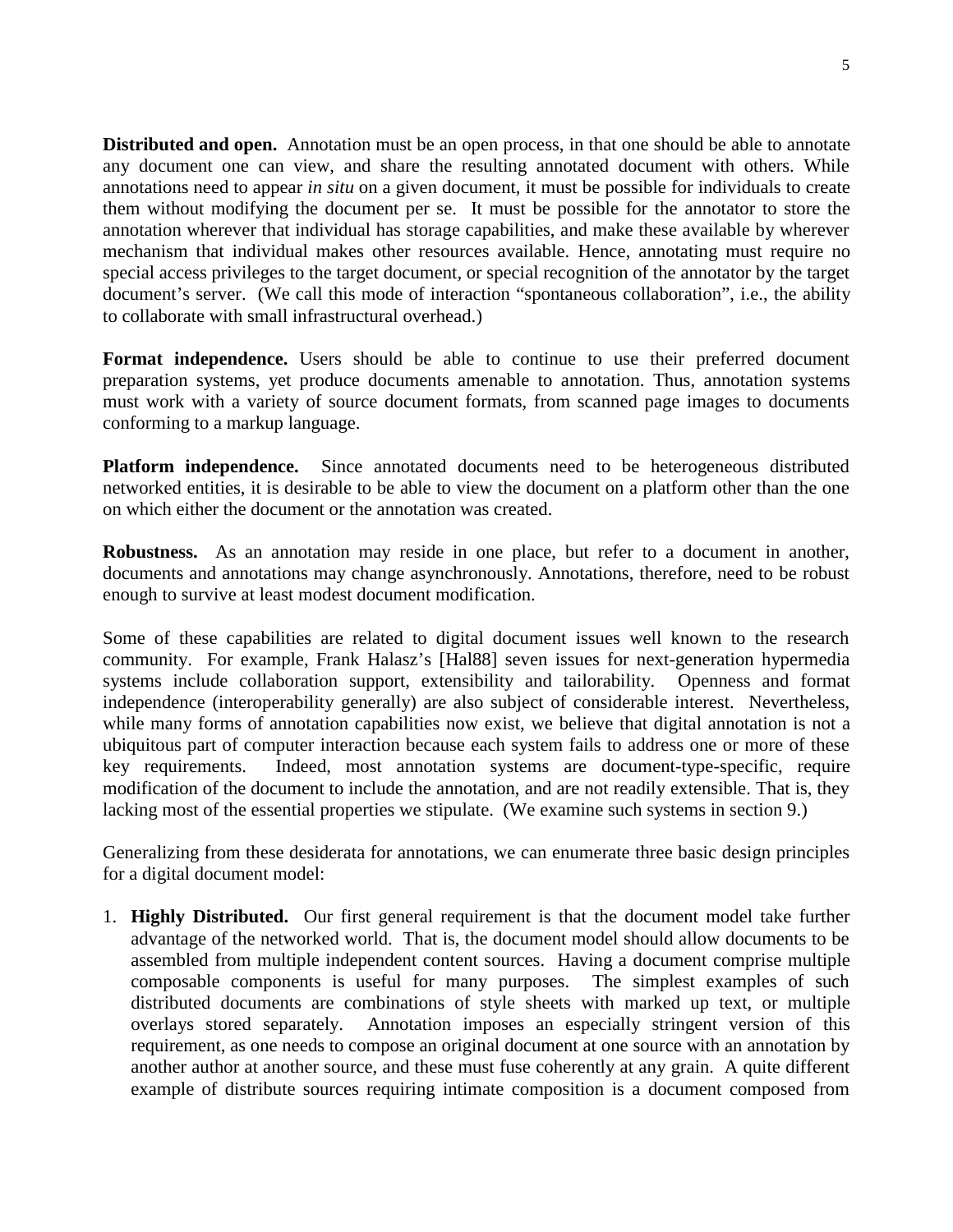scanned page images at one source with an analysis of those images from another source. Finally, we require that procedures that extend functionality be available as composable distributed components as well.

- 2. **Highly Open.** Document components may be distributed, created by different authors using different authoring tools, and kept on different servers with varying privileges. Therefore, the model must accommodate different access protocols, different document formats, and different platforms. Any user should be able to participate with low cost of entry. Together with the capability of composing content from multiple sources, openness imposes the additional requirement that performance be robust and degrade gracefully in the face of changes to document sources, which will happen asynchronously.
- 3. **Highly Extensible.** Since we want support not for a specific number of annotation types, but for an open-ended number of types, we need a system that is arbitrarily extensible and tailorable, as Halasz suggest. As suggested above, extensible means that features—both content and programs—imported from one source integrate coherently with those imported from a separate source.

# **3 Multivalent Documents**

The multivalent document model (MVD) [PW96a, PW96b] is our attempt to design a document model that realizes the capabilities described above. MVD is an architecture in which a document is viewed as a composition of intimately related but distinct *layers* of content and dynamically loaded program objects, called *behaviors*. Layers and behaviors are assembled by an MVDcompliant browser from multiple distributed sources over the network. MVD provides an infrastructure for the meaningful composition of layers and behaviors.

Potentially any media type can be bridged into the multivalent model. (As illustrated below, as of this writing, MVD operates on scanned page images, ASCII, and HTML.) MVD was designed and implemented by Tom Phelps. It is written in Java, and hence, runs on any Java-compliant platform. MVD behaviors provide extensibility; the multivalent document infrastructure provides a way to integrate such extensions coherently.

#### **3.1 An Illustration**

To illustrate MVD, we first describe the application of the model to scanned document images. Scanning paper documents is a standard way to make electronic documents from paper ones. While scanned documents provide a reasonably faithful rendering of the author's intentions, as expressed in the paper format, scanned images are difficult to interact with or manipulate. Because they are so recalcitrant, such a data type is a challenging application for a document model. Here we adopted the goal of enlivening these legacy documents. We will return to our discussion of annotation after this example.

In general, MVD documents comprise layers and behaviors. In this application, each document's layers include (i) scanned document images, and (ii) the result of submitting these images to a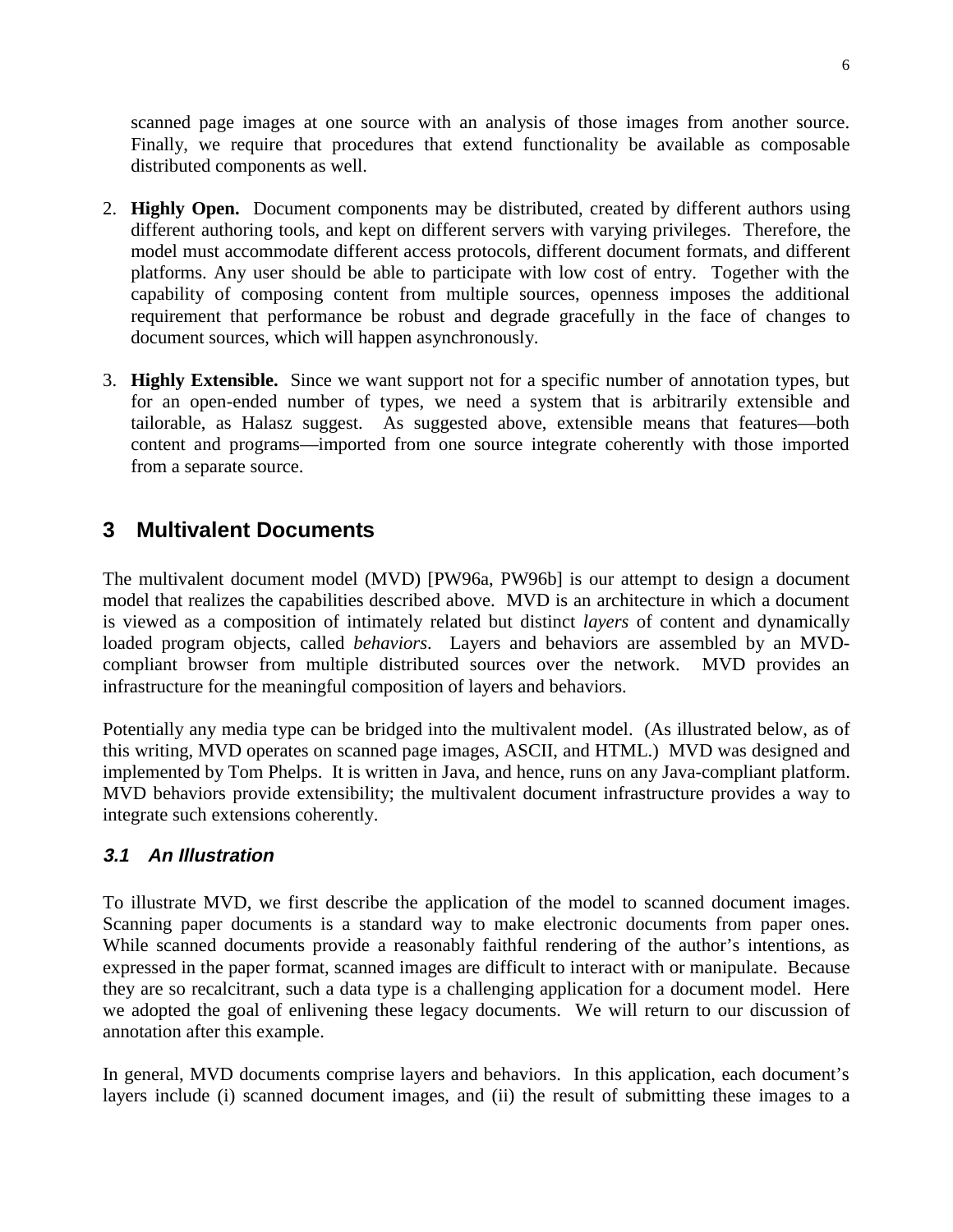document recognition process (optical character recognition, or OCR). In some cases, determined by the content of the page, additional layers may be provided as well. A set of behaviors is included in each document implementing many of the functions familiar in browsers and word processors. Again, some documents contain additional behaviors performing functions that make sense only for that document's specific content.

For example, Figure 1 shows in a web browser a scanned page image from the UC Berkeley Digital Library Project server (http://elib.cs.berkeley.edu). Using a standard web browser, one can examine such scanned document images, but no other manipulation or exploitation of them is readily available.

Figure 2 shows the result of clicking the button in Figure 1 labeled "MVD". Doing so provides access to this document as a multivalent document. More precisely, a Java applet implementing MVD is called, and is given as an argument an MVD "hub document". The hub document describes the layers and behaviors that this particular document should contain. In the case of our scanned images, the hub document specifies as layers the images of the document, and the output of an OCR process, which contains both the inferred text of the document and positional information about where these words appear in the image. The behaviors specified in the hub document include a standard set, plus a number of behaviors that are specific to particular documents or pages.

The user is shown the document in a separate window, with a familiar-looking menu bar across the top. The entries that appear in the individual menus will be determined by the particular behaviors loaded. By selecting from the image, or by selecting menu entries, users avail themselves of the functionality provided by the loaded MVD behaviors.

For example, Figure 2 shows some text that has been selected; the background of this text, "CALIFORNIA DATA EXCHANGE" is highlighted in the image to reflect this status. This text was selected simply by a mouse click-and-drag on that portion of the image. Of course, this is exactly the behavior one expects in a word processor, but not from a GIF image, which is in fact that format of the data. As in a text processing system, the text corresponding to the highlight region is placed in the window system's selection buffer, from which it is available for pasting into other applications.

In addition, the user has previously chosen the "Search" entry on the "Edit" pull-down menu. This action called into view the search dialog box, as shown. The text entered into this widget is found and highlighted in the image.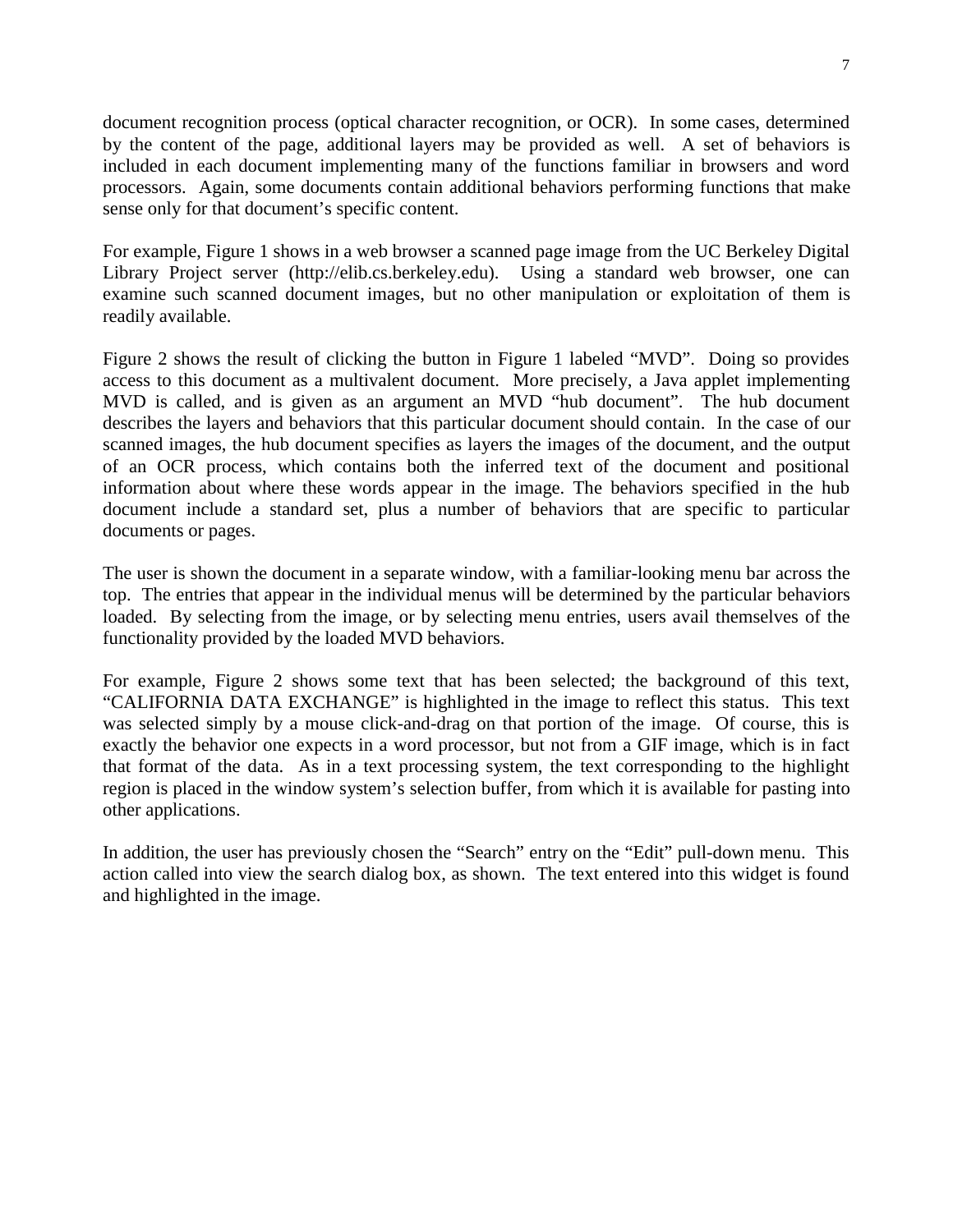|      | ELIB:17 page 8 - Netscape              |                                                                 |              |                  |              |                                                    |                                             |              |                         |
|------|----------------------------------------|-----------------------------------------------------------------|--------------|------------------|--------------|----------------------------------------------------|---------------------------------------------|--------------|-------------------------|
| File | Edit View Go Communicator<br>Help      |                                                                 |              |                  |              |                                                    |                                             |              |                         |
|      | Nummmer/Num/Nume/                      |                                                                 |              |                  |              |                                                    |                                             |              |                         |
|      | $\blacklozenge$                        | $\overline{\phantom{0}}$                                        |              |                  | D            |                                                    | 囩                                           |              | $\overline{\mathbb{C}}$ |
|      |                                        |                                                                 |              |                  |              |                                                    |                                             |              |                         |
|      | <b>Prev Page</b>                       | Next Page                                                       |              |                  | OCR Text     |                                                    | <b>MVD</b>                                  |              | Elib <sub>17</sub>      |
|      |                                        |                                                                 |              |                  |              |                                                    |                                             |              |                         |
|      |                                        |                                                                 |              |                  |              |                                                    |                                             |              |                         |
|      |                                        |                                                                 |              |                  |              |                                                    |                                             |              |                         |
|      |                                        | DEPARTMENT OF WATER RESOURCES - CALIFORNIA DATA EXCHANGE CENTER |              |                  |              | TELEMETERED SNOW WATER EQUIVALENTS - APRIL 1, 1990 |                                             |              |                         |
|      |                                        |                                                                 |              |                  |              |                                                    |                                             |              |                         |
|      | <b>BASIN NAME</b>                      |                                                                 | ELEV<br>FEET | APR <sub>1</sub> |              | PERCENT                                            | INCHES OF WATER EQUIVALENT<br><b>24 HRS</b> | 1 WEEK       |                         |
|      | <b>STATION NAME</b>                    | <b>AGENCY</b>                                                   |              | <b>AVG</b>       | <b>TODAY</b> | OF APR 1                                           | AGO                                         | AGO          |                         |
|      | <b>TRINITY RIVER</b><br>PETERSON FLAT  | <b>USBR</b>                                                     | 6700         | 33.0             | 10.4         | 32%                                                | 10.8                                        | 11.6         |                         |
|      | <b>RED ROCK MOUNTAIN</b>               | <b>USBR</b>                                                     | 6700         | 44.0             | 13.8         | 31%                                                | 14.0                                        |              |                         |
|      | <b>BONANZA KING</b>                    | <b>USBR</b>                                                     | 6450         | 40.5             | 7.5          | 19%                                                | 8.5                                         | 12.8         |                         |
|      | <b>SHIMMY LAKE</b>                     | <b>USBR</b>                                                     | 6200         | 49.9             | 11.6         | 23%                                                | 12.2                                        |              |                         |
|      | MIDDLE BOULDER #3                      | <b>USBR</b>                                                     | 6200         | 27.1             | 6.0          | 22%                                                | 7.0                                         | ----         |                         |
|      | <b>HIGHLAND LAKES</b>                  | <b>USBR</b>                                                     | 6030         | 34.0             | 2.5          | 7%                                                 | 3.1                                         | ----         |                         |
|      | <b>SCOTTS MOUNTAIN</b>                 | <b>USBR</b>                                                     | 5900         | 27.0             | 1.9          | 7%                                                 | 2.6                                         | ----         |                         |
|      | <b>MUMBO BASIN</b>                     | <b>USBR</b>                                                     | 5700         | 25.8             | 1.8          | 7%                                                 | 2.8                                         | ----         |                         |
|      | <b>BIG FLAT</b>                        | <b>USBR</b>                                                     | 5100         | 20.0             | 8.6          | 43%                                                | 9.0                                         | 10.6         |                         |
|      | <b>SACRAMENTO RIVER</b>                |                                                                 |              |                  |              |                                                    |                                             |              |                         |
|      | <b>CEDAR PASS</b>                      | SCS                                                             | 7100         | 18.1             | 10.0         | 55%                                                | 10.3                                        | 10.5         |                         |
|      | <b>BLACKS MOUNTAIN</b>                 | <b>DWR</b>                                                      | 7286         | 8.6              | 3.4          | 39%                                                | 3.8                                         |              |                         |
|      | <b>SAND FLAT</b>                       | <b>USBR</b>                                                     | 6750         | 42.4             | 14.3         | 34%                                                | 14.6                                        |              |                         |
|      | <b>MEDICINE LAKE</b>                   | <b>USBR</b>                                                     | 6700         | 32.7             | 16.1         | 49%                                                | 16.3                                        | ----         |                         |
|      | <b>ADIN MOUNTAIN</b>                   | SCS                                                             | 6350         | 13.6             | 7.6          | 56%                                                | 8.0                                         | ----         |                         |
|      | SNOW MOUNTAIN                          | <b>USBR</b>                                                     | 5950         | 27.0             | 6.7          | 25%                                                | 7.3                                         | 9.5          |                         |
|      | <b>SLATE CREEK</b><br>STOUTS MEADOW    | <b>USBR</b><br><b>USBR</b>                                      | 5600<br>5400 | 30.0<br>42.5     | 7.7<br>5.9   | 26%<br>14%                                         | 9.1<br>6.2                                  | ----<br>9.1  |                         |
|      | <b>FEATHER RIVER</b>                   |                                                                 |              |                  |              |                                                    |                                             |              |                         |
|      | <b>KETTLEROCK</b>                      | <b>DWR</b>                                                      | 7300         | 25.5             | 11.0         | 43%                                                | 11.6                                        | 14.2         |                         |
|      | <b>GRIZZLY</b>                         | <b>DWR</b>                                                      | 6900         | 29.7             | 12.0         | 40%                                                | 12.2                                        | 13.7         |                         |
|      | PILOT PEAK                             | <b>DWR</b>                                                      | 6800         | 52.6             | 8.8          | 17%                                                | 9.7                                         | 12.7         |                         |
|      | <b>GOLD LAKE</b>                       | <b>DWR</b>                                                      | 6750         | 36.5             | 25.0         | 68%                                                | 25.1                                        | 25.6         |                         |
|      | <b>HUMBUG</b>                          | <b>DWR</b>                                                      | 6500         | 28.0             | 16.2         | 58%                                                | 16.8                                        | 18.7         |                         |
|      |                                        | <b>DWR</b>                                                      | 6100         | 14.0             | 3.7          | 27%                                                | 4.2                                         | 7.4          |                         |
|      | RATTLESNAKE                            |                                                                 |              |                  |              |                                                    |                                             |              |                         |
|      | <b>BUCKS LAKE</b><br><b>FOUR TREES</b> | DWR<br><b>DWR</b>                                               | 5750<br>5150 | 44.7             | 25.6         | 57%                                                | 26.3                                        | 30.5<br>15.8 |                         |

**Figure 1: A scanned page image inside a web browser**

Functionality such as searching and selecting, and most other functionality we have made available for scanned images, will work on any of the (approximately 200,000) pages in our collection. However, some behaviors and layers are sensible only in certain contexts. For example, the page in our example happens to contain tabular data, and we happen to have available both a layer corresponding to a tabular analysis of the image, and a behavior, "Table Sorting'", that exploits this information. Specifically, one menu entry contributed by this behavior (the "Table Regions" entry under the "Meta" menu) draws a box around the known table region, as well as boxes around active portions of the table header. Clicking on one of these active portions sorts the table image by the data in that column. Figure 3 shows the same page after the table regions have been highlighted, and the table sorted by clicking on the column labeled "TODAY'".

Functionality like selection, searching and table manipulation is familiar in conjunction with other document formats. However, they are not readily realizable for scanned images. Using MVD, it was reasonably straightforward to provide this functionality, despite the fact that there is nothing in MVD that is specific to scanned images. That is, the exploitation of image and OCR layers needed to achieve the capabilities just illustrated is done by a behavior, not by the MVD infrastructure per se; behaviors like Search are not specific to scanned images, but will work with other data types. We will illustrate the multi-data-type capability of MVD behaviors below.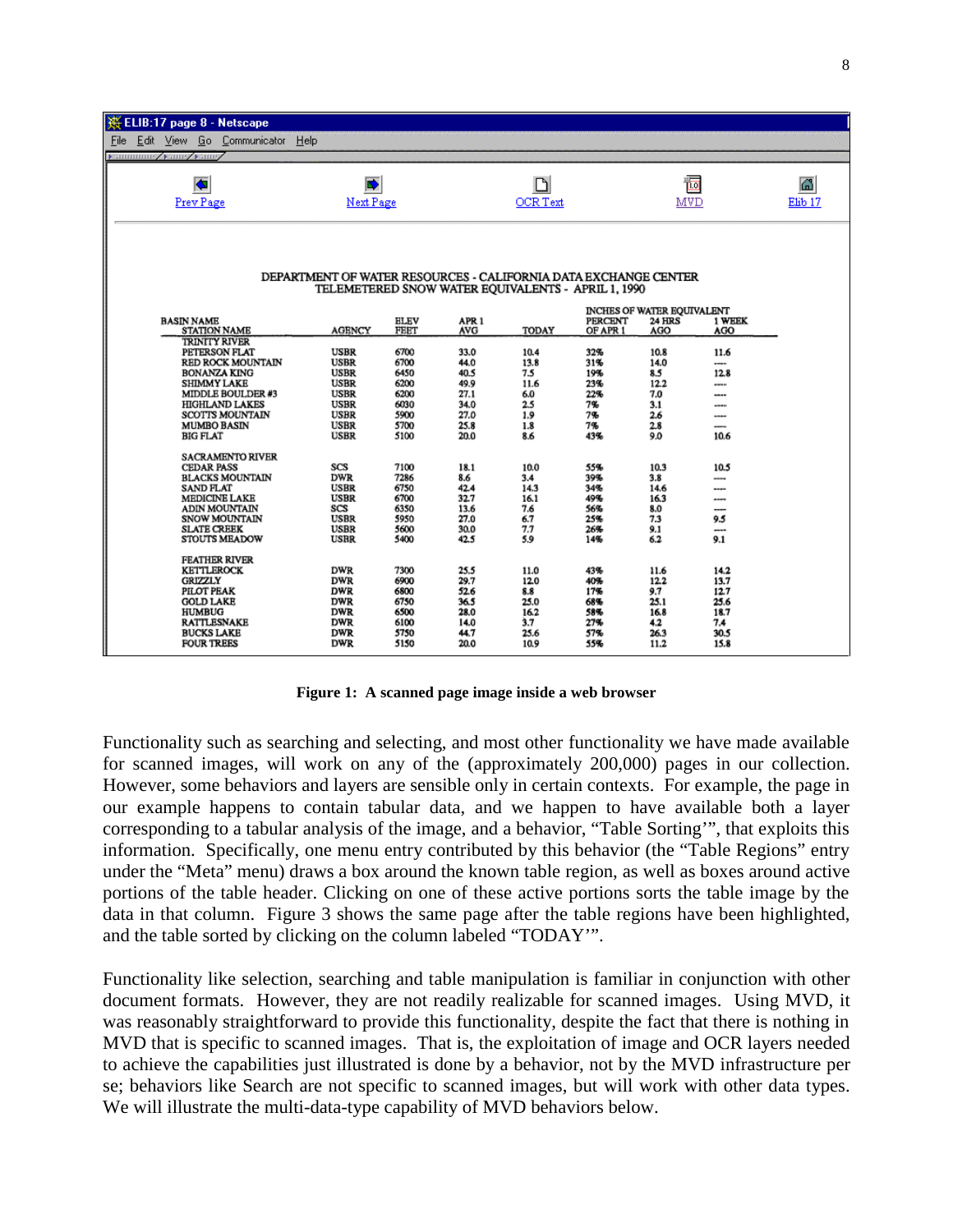| /docs/data/0000/17/MULTIVALENT/elib17.mvd<br>Š.          |                                                                 |                      |                  |              |                                                    |               |               |                  | $ \Box$ $\times$      |
|----------------------------------------------------------|-----------------------------------------------------------------|----------------------|------------------|--------------|----------------------------------------------------|---------------|---------------|------------------|-----------------------|
| Edit<br>Go Lens Tool Select Anno View Meta Help<br>File: |                                                                 |                      |                  |              |                                                    |               |               |                  |                       |
| <= ∥8<br>$\Rightarrow$                                   |                                                                 |                      |                  |              |                                                    |               |               |                  |                       |
|                                                          |                                                                 |                      |                  |              |                                                    |               |               |                  |                       |
|                                                          |                                                                 |                      |                  |              |                                                    |               |               |                  |                       |
|                                                          |                                                                 |                      |                  |              |                                                    |               |               |                  |                       |
|                                                          | DEPARTMENT OF WATER RESOURCES - CALIFORNIA DATA EXCHANGE CENTER |                      |                  |              | TELEMETERED SNOW WATER EQUIVALENTS - APRIL 1, 1990 |               |               |                  |                       |
|                                                          |                                                                 |                      |                  |              |                                                    |               |               |                  |                       |
| <b>BASIN NAME</b>                                        |                                                                 |                      | APR <sub>1</sub> |              | <b>INCHES OF WATER EQUIVALENT</b><br>PERCENT       | <b>24 HRS</b> | 1 WEEK        |                  |                       |
| <b>STATION NAME</b>                                      | <b>AGENCY</b>                                                   | <b>ELEV<br/>FEET</b> | AVG              | <b>TODAY</b> | OF APR 1                                           | AGO           | <b>AGO</b>    |                  |                       |
| <b>TRINITY RIVER</b><br>PETERSON FLAT                    | <b>USBR</b>                                                     | 6700                 | 33.0             | 10.4         | 32%                                                | 10.8          | 11.6          |                  |                       |
| <b>RED ROCK MOUNTAIN</b>                                 | <b>USBR</b>                                                     | <b>0700</b>          | 44.0             | 13.8         | 31%                                                | 14.0          |               |                  |                       |
| <b>BONANZA KING</b>                                      | <b>USBR</b>                                                     | 0430                 | 40.5             | 7.5          | 19%                                                | 8.5           | 12.8          |                  |                       |
| SHIMMY LAKE<br>MIDDLE <b>BOULDER</b> #3                  | <b>USBR</b><br><b>USBR</b>                                      | 6200<br>6200         | 49.9<br>27.1     | 11.6<br>6.0  | 23%<br>22%                                         | 12.2<br>7.0   | <br>----      |                  |                       |
| <b>HIGHLAND LAKES</b>                                    | <b>USBR</b>                                                     | 6030                 | 34.0             | 2.5          | 7%                                                 | 3.1           | ----          |                  |                       |
| <b>SCOTTS MOUNTAIN</b><br><b>MUMBO BASIN</b>             | <b>USBR</b><br><b>USBR</b>                                      | 5900<br>5700         | 27.0<br>25.8     | 1.9<br>1.8   | 7%<br>7%                                           | 2.6<br>2.8    | ----<br>----  |                  |                       |
| <b>BIG FLAT</b>                                          | <b>USBR</b>                                                     | 5100                 | 20.0             | 8.6          | 43%                                                | 9.0           | 10.6          |                  |                       |
| <b>SACRAMENTO RIVER</b>                                  |                                                                 |                      |                  |              |                                                    |               |               |                  |                       |
| <b>CEDAR PASS</b>                                        | <b>SCS</b>                                                      | 7100                 | 18.1             | 10.0         | 55%                                                | 10.3          | 10.5          |                  |                       |
| <b>BLACKS MOUNTAIN</b>                                   | <b>DWR</b>                                                      | 7286                 | 8.6              | 3.4          | 39%                                                | 3.8           | ----          |                  |                       |
| <b>SAND FLAT</b><br>MEDICINE LAKE                        | <b>USBR</b><br><b>USBR</b>                                      | 6750<br><b>p700</b>  | 42.4<br>32.7     | 14.3<br>16.1 | 34%<br>49%                                         | 14.6<br>16.3  | <br>          |                  |                       |
| <b>ADIN MOUNTAIN</b>                                     | SCS                                                             | 6330                 | 13.6             | 7.6          | 56%                                                | 8.0           | ----          |                  |                       |
| SNOW MOUNTAIN<br><b>SLATE CREEK</b>                      | <b>USBR</b><br><b>USBR</b>                                      | 5950<br>5600         | 27.0<br>30.0     | 6.7<br>7.7   | 25%<br>26%                                         | 7.3<br>9.1    | 9.5<br>       |                  |                       |
| STOUTS MEADOW                                            | <b>USBR</b>                                                     | 5400                 | 42.5             | 5.9          | Search                                             |               |               | $ \Box$ $\times$ |                       |
| <b>FEATHER RIVER</b>                                     |                                                                 |                      |                  |              |                                                    |               |               |                  |                       |
| <b>KETTLEROCK</b>                                        | <b>DWR</b>                                                      | 7300                 | 25.5             | 11.0         | LAKEI67                                            |               |               |                  |                       |
| <b>GRIZZLY</b><br>PILOT PEAK                             | <b>DWR</b><br><b>DWR</b>                                        | 6900                 | 29.7             | 12.0         | Search                                             | Clear         | $\nabla$ Inc. | Close:           |                       |
| <b>GOLD LAKE</b>                                         | <b>DWR</b>                                                      | 6800<br>6750         | 52.6<br>36.5     | 8.8<br>25.0  |                                                    |               |               |                  |                       |
| <b>HUMBUG</b>                                            | <b>DWR</b>                                                      | OJUU                 | 28.0             | 16.2         | Warning: Applet Window                             |               |               |                  |                       |
| <b>RATTLESNAKE</b><br><b>BUCKS LAKE</b>                  | <b>DWR</b><br><b>DWR</b>                                        | 6100<br>5750         | 14.0<br>44.7     | 3.7<br>25.6  | 57%                                                | 26.3          | 30.5          |                  |                       |
| <b>FOUR TREES</b>                                        | <b>DWR</b>                                                      | 5150                 | 20.0             | 10.9         | 55%                                                | 11.2          | 15.8          |                  |                       |
| YUBA & AMERICAN RIV                                      |                                                                 |                      |                  |              |                                                    |               |               |                  |                       |
| $\blacksquare$                                           |                                                                 |                      |                  |              |                                                    |               |               |                  | $\blacktriangleright$ |
|                                                          |                                                                 |                      |                  |              |                                                    |               |               |                  |                       |
| Warning: Annlet Window                                   |                                                                 |                      |                  |              |                                                    |               |               |                  |                       |

**Figure 2: A scanned image page "enlivened" as a multivalent document. The text corresponding to "CALIFORNIA DATA EXCHANGE" has been selected. The search widget shows a search for the terms "LAKE" and "67"; words whose corresponding images begin with these strings are highlighted in the image. The highlighting is in color and is much more vivid than in this illustration. (Note that the occurrence of "LAKE" in "GOLD LAKE" has been missed, due to an error in the OCR process.)**

The reader may examine the functionality described herein by pointing a Java-compliant Web browser at http://elib.cs.berkeley.edu. The "guided tour" of documents is recommended.

We note in passing that enlivening legacy documents raises the larger issue of the inter-operation of digital and paper documents. Even as digital documents further depart from paper in terms of functionality, the need to inter-operate between the two media types is increasing. The increased functionality of the multivalent document architecture helps address this problem, even as the same enhanced functionality serves to exacerbate it.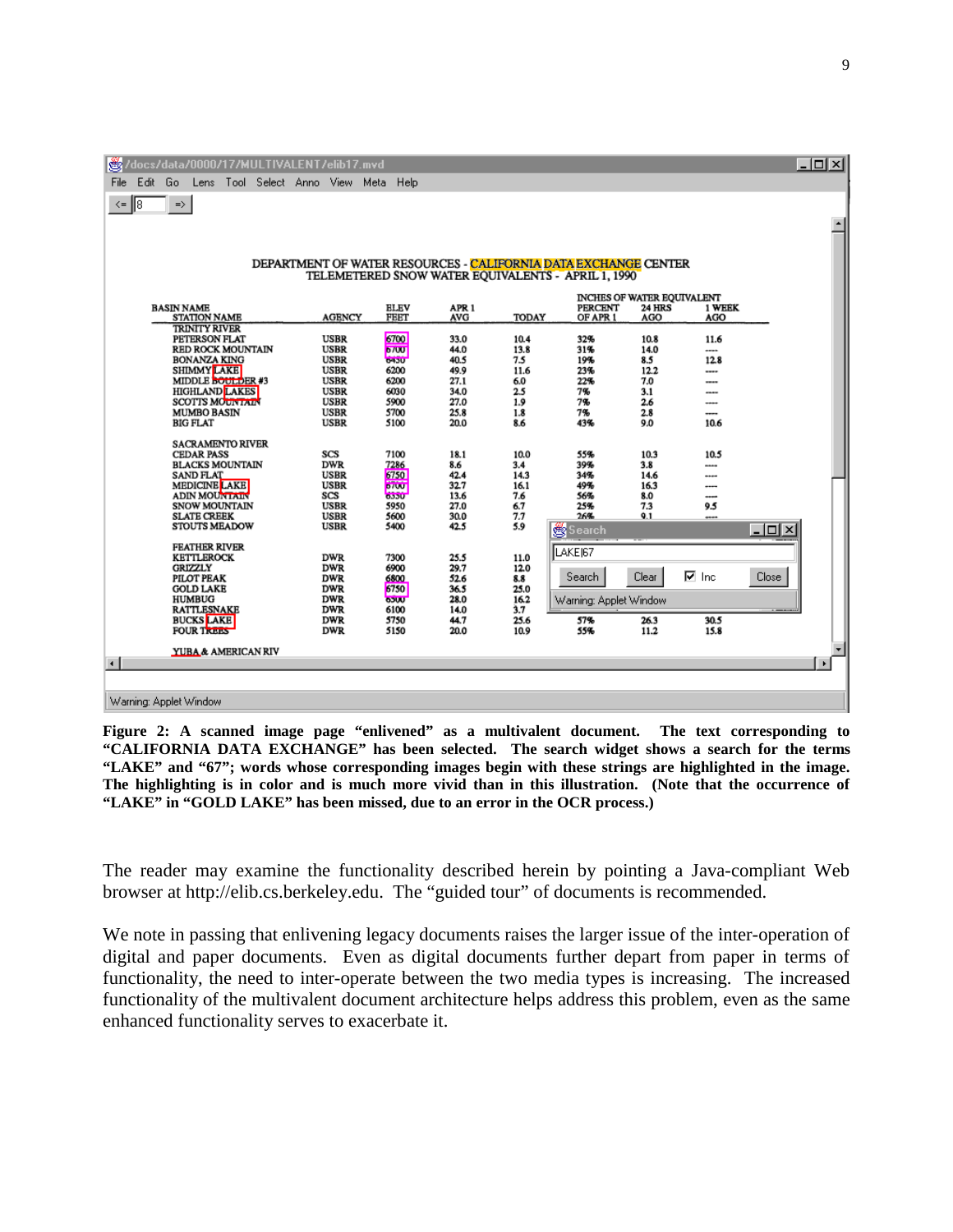|                            | /docs/data/0000/17/MULTIVALENT/elib17.mvd          |                                                                 |                     |              |              |                            |               |              | $ \Box$ $\times$ $\Box$ |
|----------------------------|----------------------------------------------------|-----------------------------------------------------------------|---------------------|--------------|--------------|----------------------------|---------------|--------------|-------------------------|
| Edit Go<br>File:           | Lens Tool Select Anno View                         |                                                                 | Meta Help           |              |              |                            |               |              |                         |
| $\leq$ 18<br>$\Rightarrow$ |                                                    |                                                                 |                     |              |              |                            |               |              |                         |
|                            |                                                    |                                                                 |                     |              |              |                            |               |              |                         |
|                            |                                                    |                                                                 |                     |              |              |                            |               |              |                         |
|                            |                                                    |                                                                 |                     |              |              |                            |               |              |                         |
|                            |                                                    | DEPARTMENT OF WATER RESOURCES - CALIFORNIA DATA EXCHANGE CENTER |                     |              |              |                            |               |              |                         |
|                            |                                                    | TELEMETERED SNOW WATER EQUIVALENTS - APRIL 1, 1990              |                     |              |              |                            |               |              |                         |
|                            |                                                    |                                                                 |                     |              |              | INCHES OF WATER EOUTVALENT |               |              |                         |
| <b>BASIN NAME</b>          |                                                    |                                                                 | <b>ELEV</b><br>FEET | APR 1<br>AVG |              | <b>PERCENT</b>             | <b>24 HRS</b> | 1 WEEK       |                         |
|                            | <b>STATION NAME</b><br><b>TRINITY RIVER</b>        | <b>AGENCY</b>                                                   |                     |              | <b>TODAY</b> | OF APR 1                   | <b>AGO</b>    | <b>AGO</b>   |                         |
|                            | <b>MUMBO BASINT</b>                                | <b>USBR</b>                                                     | 5700                | 25.8         | 1.84         | 7%%                        | 2.88          | $-6$         |                         |
|                            | <b>SCOTTSMOUNTAIN IN</b><br><b>HIGHLAND LAKES</b>  | <b>USBR</b><br><b>USBR</b>                                      | 5900<br>6030        | 27.0<br>34.0 | 1.98<br>2.5  | 796<br>7%6                 | 2.60<br>3.5   | ----<br>12.8 |                         |
|                            | MIDDLE BOULDER #3                                  | <b>USBR</b>                                                     | 6200                | 27.1         | 6.06         | 22%                        | 7.02          | ----         |                         |
|                            | <b>BONANZA KINGER#3</b><br><b>BIG FLAT D LAKES</b> | <b>USBR</b><br><b>USBR</b>                                      | 6450<br>5100        | 40.5<br>20.0 | 7.5<br>8.6   | 19%<br>43%                 | 8.5<br>9.0    | 12.8<br>10.6 |                         |
|                            | <b>PETERSON FLAT\IN</b>                            | <b>USBR</b>                                                     | 6700                | 33.0         | 10.4         | 32%                        | 10.8          | 11.6         |                         |
|                            | <b>SHIMMY LAKE</b><br><b>REDIROCK MOUNTAIN</b>     | <b>USBR</b><br><b>USBR</b>                                      | bzuu<br>6700        | 49.9         | 11.6<br>13.8 | 23%<br>31%                 | 12.2          | ----<br>10.6 |                         |
|                            |                                                    |                                                                 |                     | 44.0         |              |                            | 14.0          |              |                         |
|                            | <b>SACRAMENTO RIVER</b><br><b>CEDAR PASS</b>       | SCS                                                             | 7100                | 18.1         | 10.0         | 55%                        | 10.3          | 10.5         |                         |
|                            | <b>BLACKS MOUNTAIN</b>                             | <b>DWR</b>                                                      | 7286                | 8.6          | 3.4          | 39%                        | 3.8           | ----         |                         |
|                            | <b>SAND FLAT</b>                                   | <b>USBR</b>                                                     | 6750                | 42.4         | 14.3         | 34%                        | 14.6          | ----         |                         |
|                            | <b>MEDICINE</b> LAKE<br><b>ADIN MOUNTAIN</b>       | <b>USBR</b><br>SCS                                              | <b>D7UU</b><br>0330 | 32.7<br>13.6 | 16.1<br>7.6  | 49%<br>56%                 | 16.3<br>8.0   | <br>----     |                         |
|                            | SNOW MOUNTAIN                                      | <b>USBR</b>                                                     | 5950                | 27.0         | 6.7          | 25%                        | 7.3           | 9.5          |                         |
|                            | <b>SLATE CREEK</b><br>STOUTS MEADOW                | <b>USBR</b><br>USBR                                             | 5600<br>5400        | 30.0<br>42.5 | 7.7<br>5.9   | 26%<br>14%                 | 9.1<br>6.2    | ----<br>9.1  |                         |
|                            |                                                    |                                                                 |                     |              |              |                            |               |              |                         |
|                            | <b>FEATHER RIVER</b><br><b>KETTLEROCK</b>          | <b>DWR</b>                                                      | 7300                | 25.5         | 11.0         | 43%                        | 11.6          | 14.2         |                         |
|                            | <b>GRIZZLY</b>                                     | <b>DWR</b>                                                      | 6900                | 29.7         | 12.0         | 40%                        | 12.2          | 13.7         |                         |
|                            | PILOT PEAK<br><b>GOLD LAKE</b>                     | <b>DWR</b><br><b>DWR</b>                                        | 6800<br>6750        | 52.6<br>36.5 | 8.8<br>25.0  | 17%<br>68%                 | 9.7<br>25.1   | 12.7<br>25.6 |                         |
|                            | <b>HUMBUG</b>                                      | <b>DWR</b>                                                      | opuu                | 28.0         | 16.2         | 58%                        | 16.8          | 18.7         |                         |
|                            | <b>RATTLESNAKE</b><br><b>BUCKS</b> LAKE            | <b>DWR</b><br>DWR                                               | 6100<br>5750        | 14.0<br>44.7 | 3.7<br>25.6  | 27%<br>57%                 | 4.2<br>26.3   | 7.4<br>30.5  |                         |
|                            | <b>FOUR TREES</b>                                  | <b>DWR</b>                                                      | 5150                | 20.0         | 10.9         | 55%                        | 11.2          | 15.8         |                         |
|                            | YUBA & AMERICAN RIV                                |                                                                 |                     |              |              |                            |               |              |                         |
| $\left  \cdot \right $     |                                                    |                                                                 |                     |              |              |                            |               |              | $\blacktriangleright$   |
|                            |                                                    |                                                                 |                     |              |              |                            |               |              |                         |
| Warning: Applet Window     |                                                    |                                                                 |                     |              |              |                            |               |              |                         |
|                            |                                                    |                                                                 |                     |              |              |                            |               |              |                         |

**Figure 3: Illustration of a "Table Sorting" behavior. A table is highlighted in the image, and sorted by clicking on the "TODAY" header. Note that highlighting of components (in the case, of matched search term regions) is preserved as the image is manipulated.**

# **4 The Multivalent Document Architecture**

We present a brief overview of the multivalent document architecture. A more detailed description can be found in [Phel98].

With layers and behaviors of arbitrary type coming together from multiple sources, a key problem is their coherent composition into a single conceptual document for the user. This integration is accomplished in the multivalent document architecture by several features:

1. A well-defined suite of protocols (implemented as method signatures in Java) to which behaviors should conform. The model's built-in logic promises to compose conforming behaviors.

2. A separation of structural document content from media-dependent elements.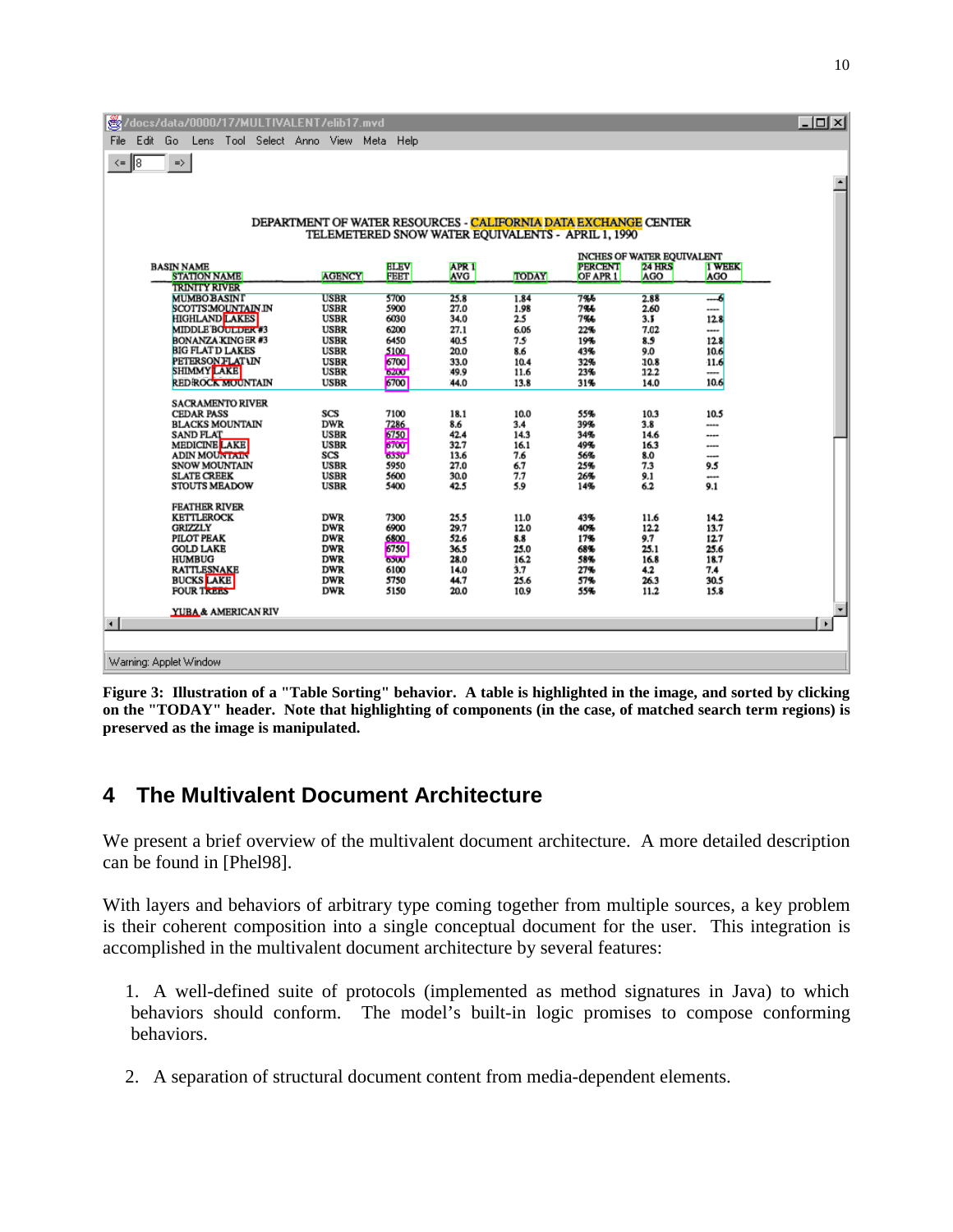3. A single coherent abstract tree representation of the document, into which all content is combined and upon which all behaviors operate.

4. Support for robust positioning. Mechanisms are provided to robustly align distributed layers, so that it may be possible to position them in the presence of asynchronous changes.

5. An extensible and self-documenting user-interface. Behaviors can add entries to (or create new) conventional pull-down menus, as well as provide help pages for self-documentation.

6. A well-specified format for persistent storage of a multivalent document.

#### **4.1 The MVD Protocol Suite**

To allow arbitrary extensibility of any aspect of the system, each of the fundamental runtime operations on digital documents has been opened with an extensible protocol. The fundamental document lifecycle can be found in some (perhaps abbreviated) form in almost all digital document systems. In the MVD model, the life cycle begins with document instantiation (*restore*), i.e., the assembling of components of the document, during which behaviors and layers are loaded, and the behavior methods are inserted into their appropriate places in the other protocols. Then the *build* protocol is started; the *build* methods create an internal graph data structure for the document, using the information in the layers. After *build*, *format* formats the resulting documents, and then *paint* renders the document on the screen. At this point, the *user events* protocol is started. An event loop waits for input from the keyboard, mouse or other input device, and hands it to the methods implementing the protocol. Among other things, events can trigger the *save* protocol, cause the document to *print*, or *select* a portion of the document. In addition, an event might trigger some action that requires looping back to an earlier phase, e.g., to rebuild, reformat, and repaint the document.

Behaviors modify or extend the system by contributing methods to each protocol. Behaviors are ordered, meaning that MVD protocols evaluate methods contributed by behaviors in a specified sequence. In addition, many protocols have "down" and "up" stages, which admits very flexible extension. Given the list of prioritized behaviors loaded into the document, the down phase iterates through all active behaviors from highest priority to lowest, during which the more basic behaviors of higher priority provide a base for lower priority. For instance, in our scanned image example, a high priority behavior establishes the initial document tree based on information from the OCR layer; a lower priority behavior later augment this structure with table description information.

Higher priority behaviors can "short-circuit" ones lower in the chain. For example, as we describe further below, a behavior that "collapses" a segment of a document to achieve an outline mode would, for the sake of efficiency, use short-circuiting to bypass formatting its hidden contents. In the up stage, control flows low priority to high, giving higher priority behaviors the opportunity to "massage" the results from lower priority behaviors. In addition, most protocols have a somwhat complex internal structure. E.g., many protocols are followed while a graph (such as the IDEG, described in the next section) is traversed, and are actually called repeated for each node of the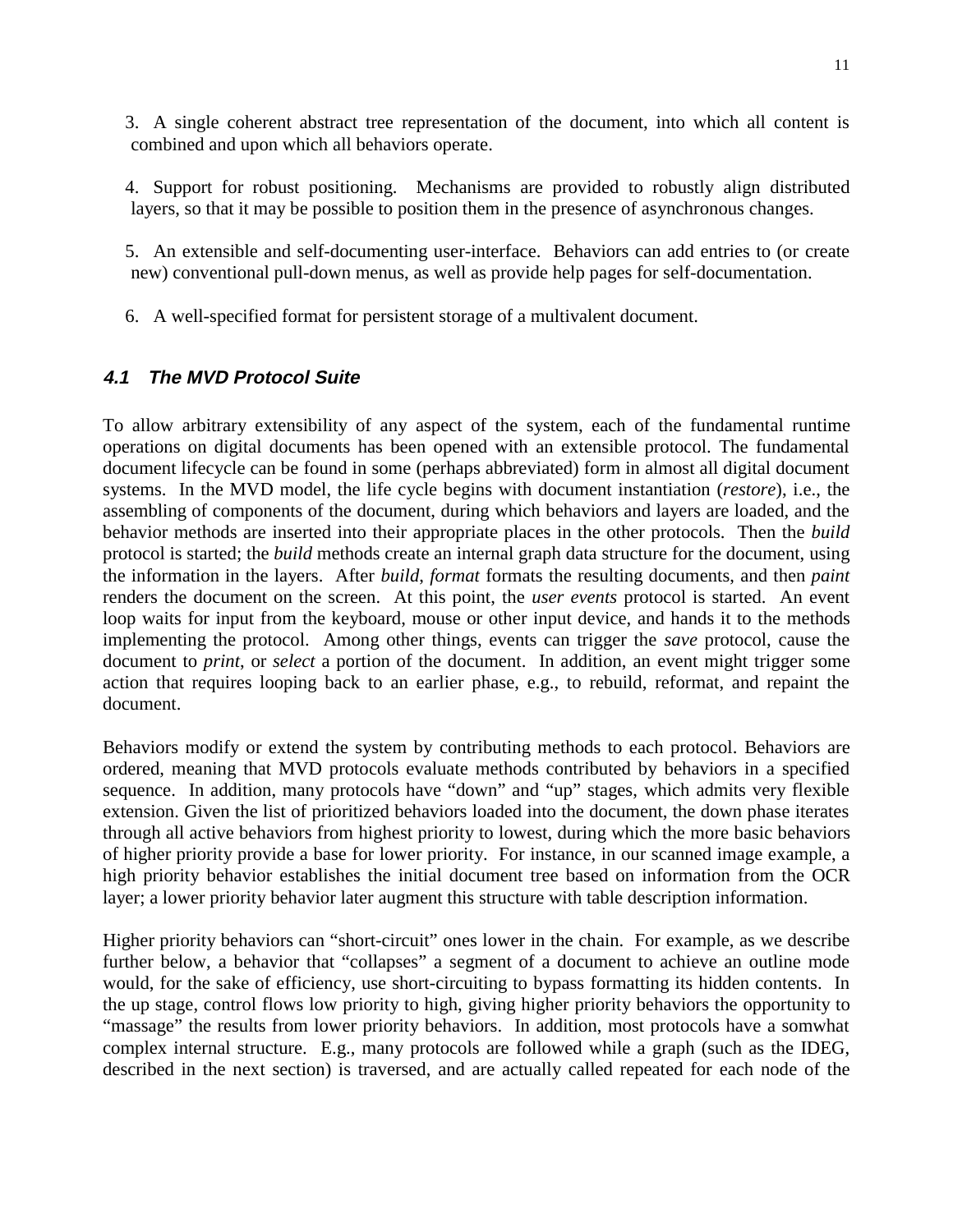graph; *paint* has some complexities in order to deal efficiently with region geometry, as described below.

MVD supports dynamic reordering of behaviors, meaning that, after a document has been loaded, one can change the order in which behaviors are traversed. However, thus far, we have found dynamic reordering of behaviors to be of limited utility. Specifically, we have only found it useful for the lens behaviors described below. And, in these cases, reordering is done transparently to the user.

#### 4.1.1 The IDEG and Media Adapters

Media of various type (text, video) and format (within text: PostScript, HTML) are encapsulated by specialized behaviors called *media adapters*. During the build stage, these behaviors contribute to the construction of a document structure tree, called the Integrated Document Element Graph (IDEG). The media adapter encapsulates media types, and is responsible for communicating to the MVD infrastructure information such as the bounding boxes of its internal content (at some granularity, e.g., a word or paragraph of a textual document) and for rendering that content upon request from the MVD infrastructure. Separating the document structure from the media elements facilitates a multimedia document system. Behaviors (other than media adapters) operate on the medium-independent structural document tree (i.e., the IDEG) and communicate with encapsulated media types through the protocols. Hence, behaviors can be written once without special accommodation for any particular medium and, as much as it applies to a given medium, operate on all media types.

A behavior's *build* method specifies how that behavior modifies the IDEG. Generally, a document will contain one behavior that builds the primary structure of the IDEG from one or more layers; we refer to this structure informally as the "base" document. Other behaviors' *build* methods may incorporate additional layers into the document structure by modifying the IDEG. In the case of a scanned image document, the primary structure of the document is that obtained by an OCR process. In this case, the IDEG is likely to be simple, just indicating lines and words. The media elements are the individual word images, along with the associated text from the OCR process. In the case of a document in a mark-up language, the structure is likely to mirror that provided by the mark-up. Other behaviors, for example, those that create spans, as described below, will modify the IDEG by marking the beginning and end of the span. The behavior's implementation of the *paint* protocol determines interprets an appropriate user interaction within that span as a command.

Behaviors can contribute items to menus in a conventional menu bar, allowing one form of user interaction. Individual behaviors can also intercept user events, as our table sorting example illustrates.

#### 4.1.2 A Simple Example

 $\overline{a}$ 

Here we give a very simple example of a behavior. Figure 4 contains the entire definition of the "AwkSpan"<sup>1</sup> behavior. This behavior implements a labeled span along the leaves of the IDEG. In general, spans associate some property or functionality with a sequence of media elements.

<sup>&</sup>lt;sup>1</sup> The name comes from the use of this behavior to put a copyediting comment like "Awkward" next to a span of text.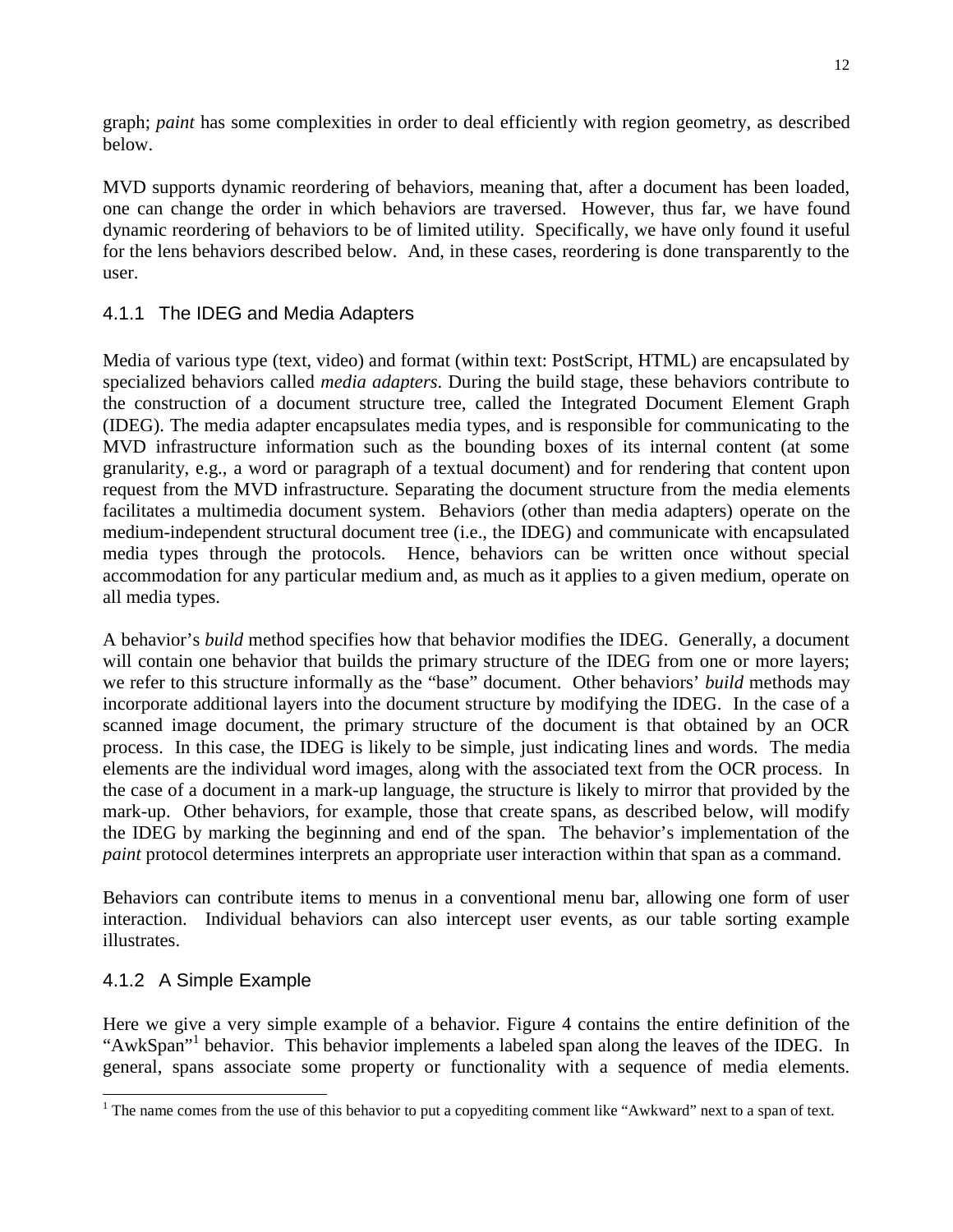AwkSpan must (i) attach the span to the IDEG, change the layout of the document so that the label of the span can fit between the lines of text, and (iii) appropriately paint the span and associated label. (Spans are described in some detail in 5.1.1. The span labeled with the text "which?" in Figure 8 below is an instance of AwkSpan.)

```
public class AwkSpan extends Span {
  String awk_;
  Span underspan_;
  Span label_;
  public AwkSpan() {}
  public AwkSpan(Mark l,Mark r, Layer layer, String awk) {
  super(l,r, layer);
  awk = awk;
   attach();
  }
 public boolean appearance(Context cx) { cx.underline = layer_.getAnnoColor();
return false; }
  void attach() {
   label_ = new LabelSpan(start.node,start.offset, start.node,start.node.size()
, layer_, awk_);
  }
  public void buildBefore(IdegINode root) {
  super.buildBefore(root); \frac{1}{2} attach to tree
   attach();
  }
  public void save(StringBuffer sb) {
   putAttr("COMMENT", java.net.URLEncoder.encode(awk_));
  super.save(sb);
  }
  public boolean restore(ESISNode n, Vector bvect) {
  awk = Utility.urldecode(getAttr("COMMENT"));
   return super.restore(n, bvect);
  }
  public void remove() { label_.remove(); super.remove(); }
}
```
**Figure 4: The "AwkSpan" behavior.**

In terms of interfacing with the MVD protocols, AwkSpan extends *build*, *save*, and *restore*. In a particular, it contributes a method to the "down", or high-to-low stage, of the *build* protocol, i.e., a "buildBefore" method. During this stage, MVD behaviors generally build up the IDEG; in the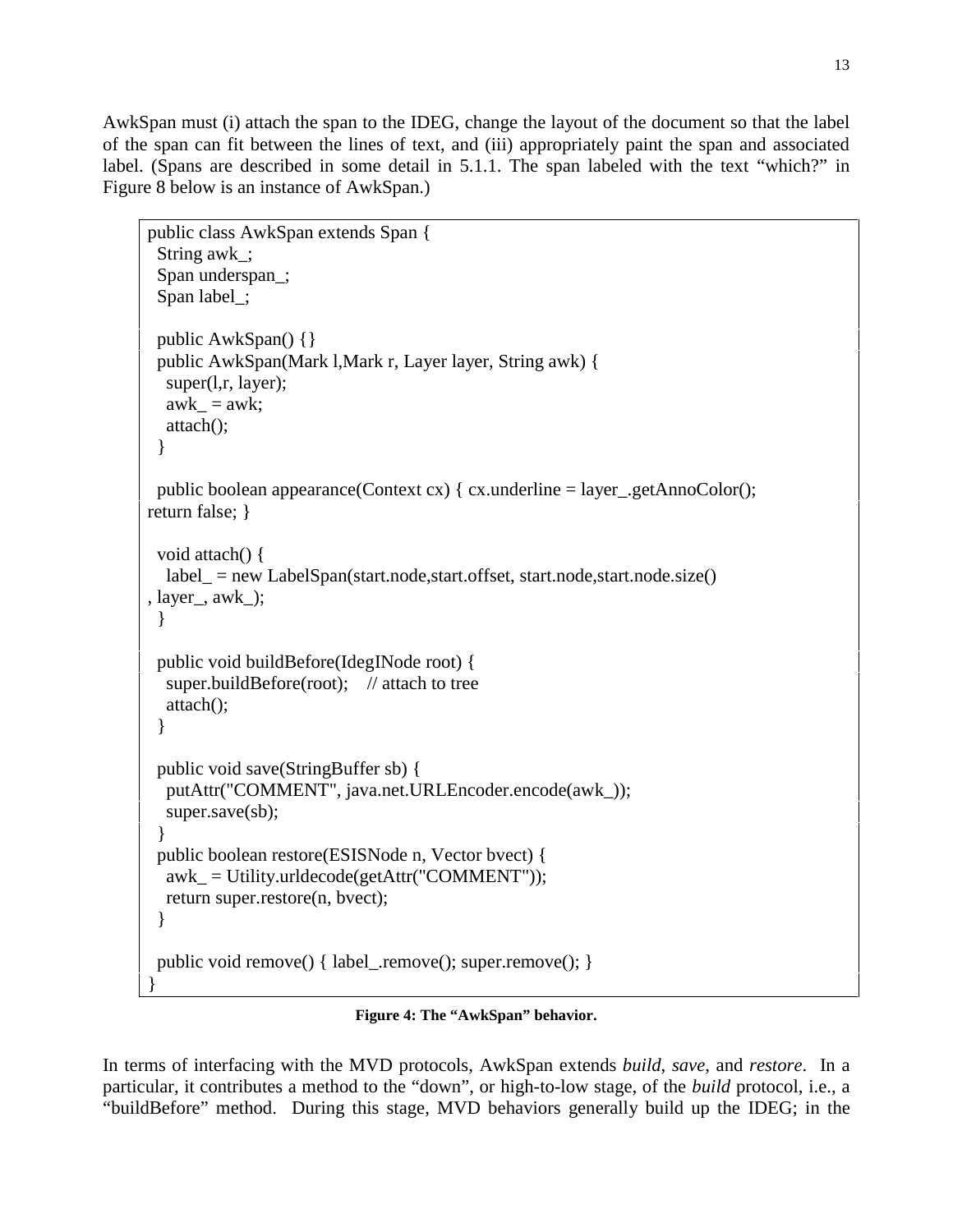subsequent low-to-high stage, the minor adjustments to the IDEG might be performed. AwkSpan's buildBefore method simply attaches the span to the IDEG. The contributions to the *save* and *restore* protocols just use system utilities to save the span to and restore it from a hub document.

Almost all the real work for AwkSpan is done elsewhere. In particular, AwkSpan makes use of another behavior, LabelSpan, to deal with formatting and painting. (Several other behaviors use LabelSpan, which exists just to realize code sharing.) LabelSpan is show in Figure 5: The LabelSpan behavior extends the high-to-low stage of the *paint* protocol (i.e., "paintBefore") to properly paint the span's graphic characteristics and its text label.

Despite the fact that AwkSpan (via LabelSpan) must cause changes to the format of the document to allow for the insertion of the span label, no method is contributed to the *format* protocol. Instead, LabelSpan changes the graphics context of the span element (by use of the "appearance" method). The *format* protocol knows to call this function at the appropriate time, thus making the correct formatting information available. Since the primary *format* protocol knows to interpret the graphics context properly, no actual code extension of the protocol is required.

```
public class LabelSpan extends Span {
  String label_;
  public LabelSpan(IdegNode l,int lo, IdegNode r,int ro, Layer layer, String
label) {
  super(l,lo,r,ro, layer);
  label_ = label;
  }
  Font annoFont = new Font("TimesRoman", Font.PLAIN, 10);
  public boolean paintBefore(Graphics g, Context cx, IdegNode start) {
  Rectangle bbox = start.bbox;
   g.setColor(layer_.getAnnoColor()); g.setFont(annoFont);
   g.drawString(label_, cx.x,bbox.y+10/*2 points of descender*/);
   return false;
  }
 public boolean appearance(Context cx) { cx. spaceabove =
Math.max(cx.spaceabove,12); return false; }
}
```
#### **Figure 5: The LabelSpan behavior**

While we have not described all the details of this simple behavior, the example illustrates rather typical behavior construction. Specifically, there are typically a number of behaviors that implement a particular function, for the sake of being able to write modular code. There may be arbitrary functions that exist as part of the behavior, but they must ultimately interface with the protocols. Sometimes what the behavior wants to do is anticipated by the infrastructure (as in the case of *format* understanding how to lay out elements with certain graphics properties), so a behavior may alter a data structure rather than extend a protocol.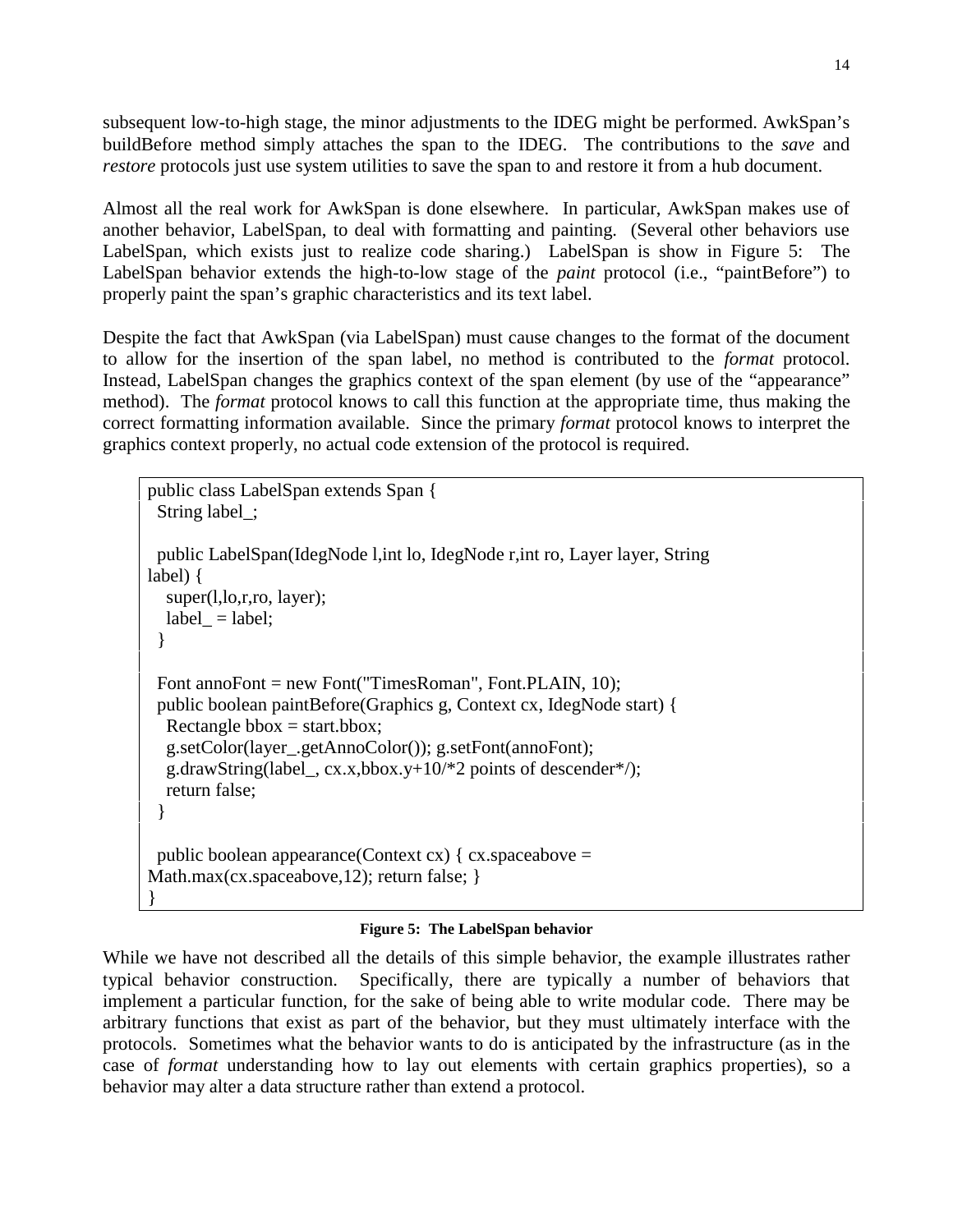#### **4.2 Robust Anchoring**

MVD assumes that documents are composed out of distributed layers. These are likely to be under the control of different authorities. Rather than attempting to impose a requirement of strict coherence (referential integrity), which we feel is untenable given our openness goal, we provide support for redundant descriptions of positions across layers. Specifically, a standard system class is provided that takes a document structure tree position and creates a redundant description of that place. This description includes (i) the place's structural position in the IDEG (similar to HyTime's [DD94] TREELOC), along with any media type-specific offset into the leaf node, (ii) an excerpt of the underlying text (if any), and (iii) a unique identifier. If the document is restored at a later time with the base document or other layers upon which it depends edited, a series of incrementally permissive back-off strategies tries to reattach the anchor to the new appropriate location.

For example, if a block of text were deleted before an anchor, the structural tree position may be invalid, but the text will be searched for and, if the excerpted text is unique in the document, the anchor will be placed at the match. If the corresponding text were edited as well, we search for smaller and smaller portions of the text down to some minimum length until a match is possible. Closer matches to the original location are preferred to those farther away when several matches produce a choice.

Preliminary results indicate that in practice this anchor repositioning strategy works well. Of 754 annotations using such anchors that needed repositioning to layers that underwent varying degrees of mutation, 742 were automatically repositioned, leaving 12 to be reapplied by the user. In most of the latter cases, the associated position had in fact been deleted entirely.

While robust anchoring is provided by the MVD infrastructure itself, we note that it could have been implemented as an ordinary behavior. It is such a key service, however, that rather than relying on a hub document that may or may not include it, we decided to include robust anchoring as part of the core set of document services upon which all behaviors may depend. However, behavior implementers might provide additional functionality to deal with asynchronous changes. For example, if every attempt at reattachment fails, as when the corresponding area of the document is deleted entirely, this fact could be reported to the user, who can reattach the object manually or discard it. Or, the original author could be alerted to the change, and perform an update if desired.

#### **4.3 The User Interface**

The MVD model poses interesting user interface issues, as new behaviors can add arbitrary functionality. Also, one of our user interface design goals is to allow the user to interact with the application without necessarily understanding all the details of the model. While we regard our current user interface capabilities as preliminary, we believe we have at least partially addressed these problems.

First, we have provided a general framework into which behaviors can interact with the user. Specifically, each behavior can add one or more entries to be assembled into conventional pull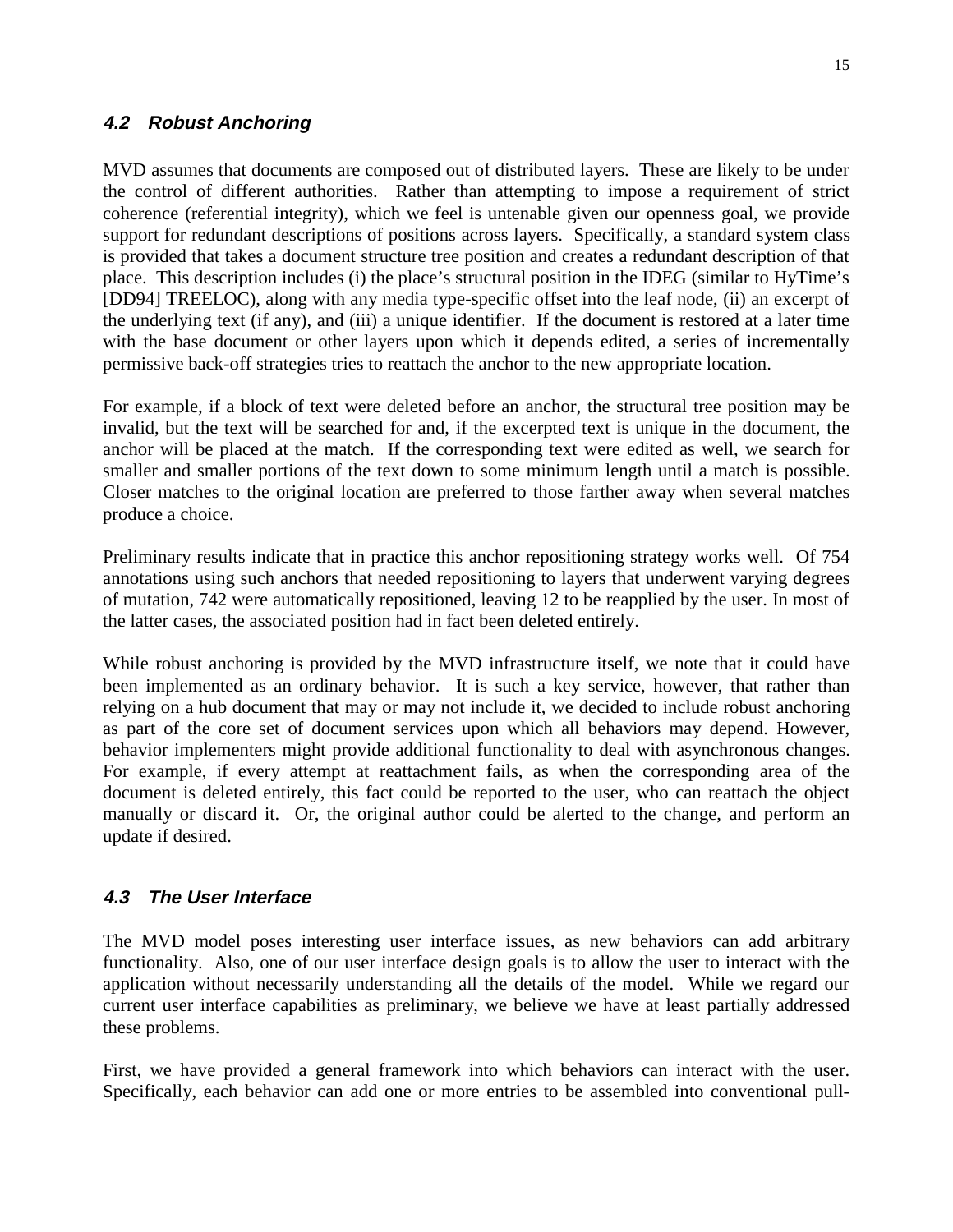down menu entries. Entries can be specified as belonging to functional groups that are mutually exclusive or independent, so that the menus can be arranged accordingly. The detailed mapping of behavior menu specifications to actual menu entries is specified in the hub document, allowing more flexibility (and more potential user confusion if care is not exerted). For convenience, a default assembly of groups into menu items is provided in the infrastructure, so that if no specification is made, the menu item will probably end up in a meaningful location.

In addition, each behavior can provide help pages that document its function. One way to access this information is on the "Help on Menu Item" entry in the "Help" menu. After this menu entry is selected, the cursor changes, and the next selection of a menu item will bring up a page describing the effect of that menu entry, the behavior to which it belongs, and perhaps other related menu items. (Of course, this feature is provided via a help behavior, not by the infrastructure per se. In general, we imagine that a number of generally useful behaviors will be packaged and included in most documents, but the infrastructure does not require their inclusion.)

Some other forms of help are provided on a per-behavior basis, but along the lines of suggested conventions. For example, behaviors can offer information about regions of the document to which they pertain. They do so generally by providing a menu item in the "Meta" menu. For example, the behavior managing image-OCR integration will show where it thinks word boundaries are via such a method. The user can also dynamically load and unload behaviors. Again, this is done not as part of the infrastructure, but via a "behavior loading behavior", itself initially loaded under the File menu. Similarly, another behavior describes which behaviors are loaded and what they do.

#### **4.4 The Hub Document**

As mentioned above, the persistent form of a multivalent document is the "hub" document. The hub document is essentially a list (written in the language XML [BS97]) of the layers and behaviors that comprise the single conceptual document. Figure 6 shows a slightly abbreviated example of a hub document, in this case, for the scanned image example of the previous section.

In Figure 6, behaviors available for all pages are listed first. (Only the TableSorting behavior is restricted to a single page.) The layers utilized by the behavior XDOC, the media adapter for scanned page images, are given as URLs. Other data layers, e.g., the text of a note, is given in line. Behaviors can choose whether to incorporate their associated layers by reference or inline, with large layers, non-textual media, and layers meant to be shared across documents more naturally included by reference. In this example, the behaviors will be loaded from a default location on the document server. Similarly, no specification of mappings from menu groups to menu locations is given, so the default configuration is used.

As part of the listing of the behaviors to be included in a document, the hub document may also include behavior instances, i.e., specific uses of a behavior within a document. It is through the use of such behavior instances that most annotation is effected in MVD. We will discuss behavior instances more below.

To open a document, the framework fetches the behaviors specified in the hub document, and the layers they reference, and composes them together. I.e., it places the methods specified by the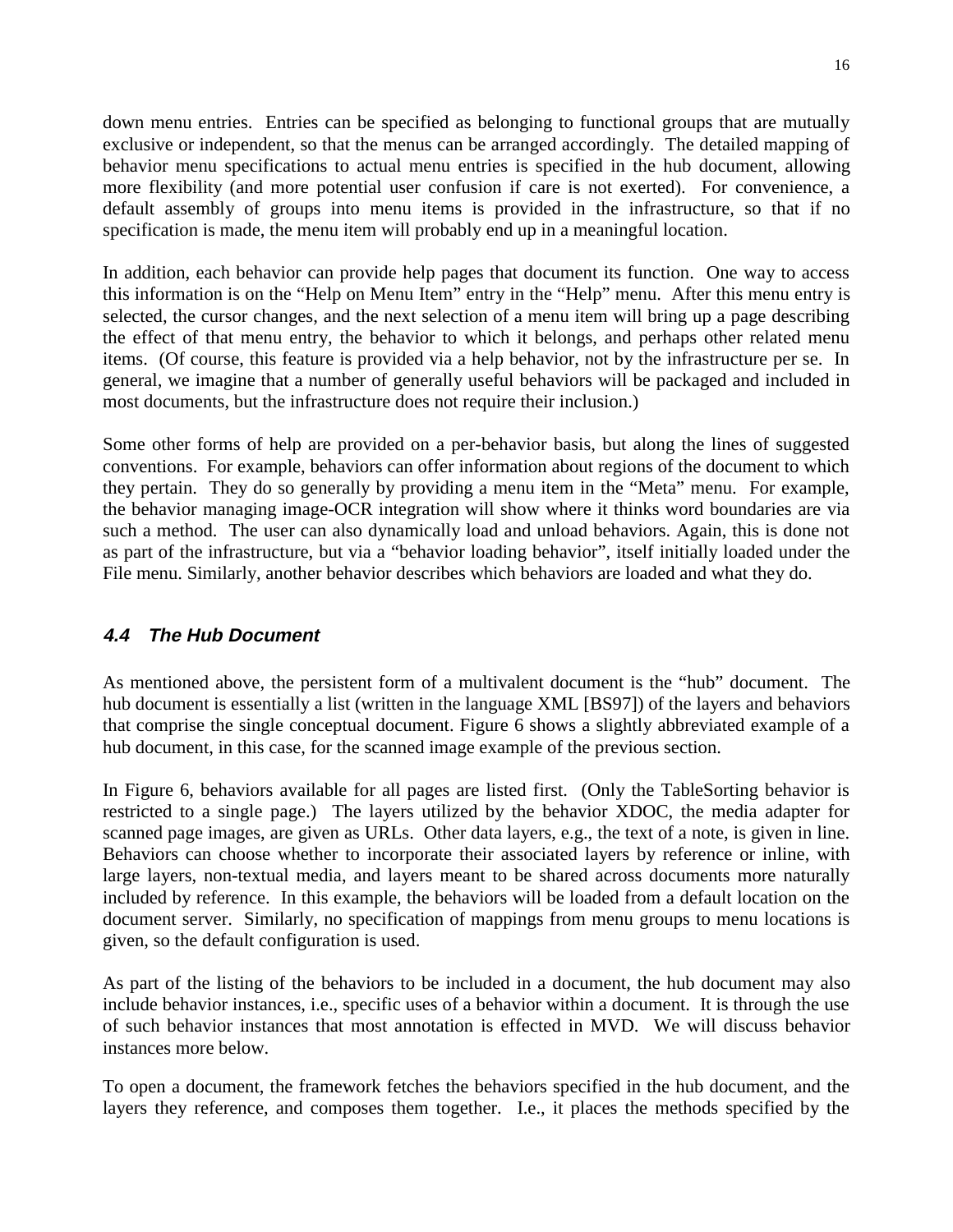behaviors into the appropriate protocols, and begins following the protocols. The order of behaviors in the hub determines the initial relative priority of the behaviors. It is primarily of significance that certain fundamental behaviors be loaded first

The framework can write out a new hub document (and, possibly, new or updated layers as well). The new hub document may reflect various changes that occurred during the course of using MVD, including behavior instances created or eliminated or changes to a layer. Generally, it is the job of each behavior's *save* protocol implementation to write out the portions of a hub document that reflect the current status of behavior instances or changes to a layer.

In this example, the layers are primarily images and OCR rendered from those images. Another example of a hub document is a "base" document along with layers and behaviors that impose annotations on this document. We examine a variety of such examples below.



**Figure 6 : A hub document. Shown in abbreviate form is the hub document for the scanned image document used in the previous figures.**

While this description of the architecture is very brief, we hope it at least suggests how the model can be highly distributed (the layers and behaviors, specified by a hub document, can reside anywhere, and are composed robustly by the infrastructure), highly open (the layers can be of varying data types, provided that a media adapter behavior is made available for that type, and the document can be viewed and manipulated on any Java-compliant platform), and highly extensible (all functionality is opened to extension of the protocols).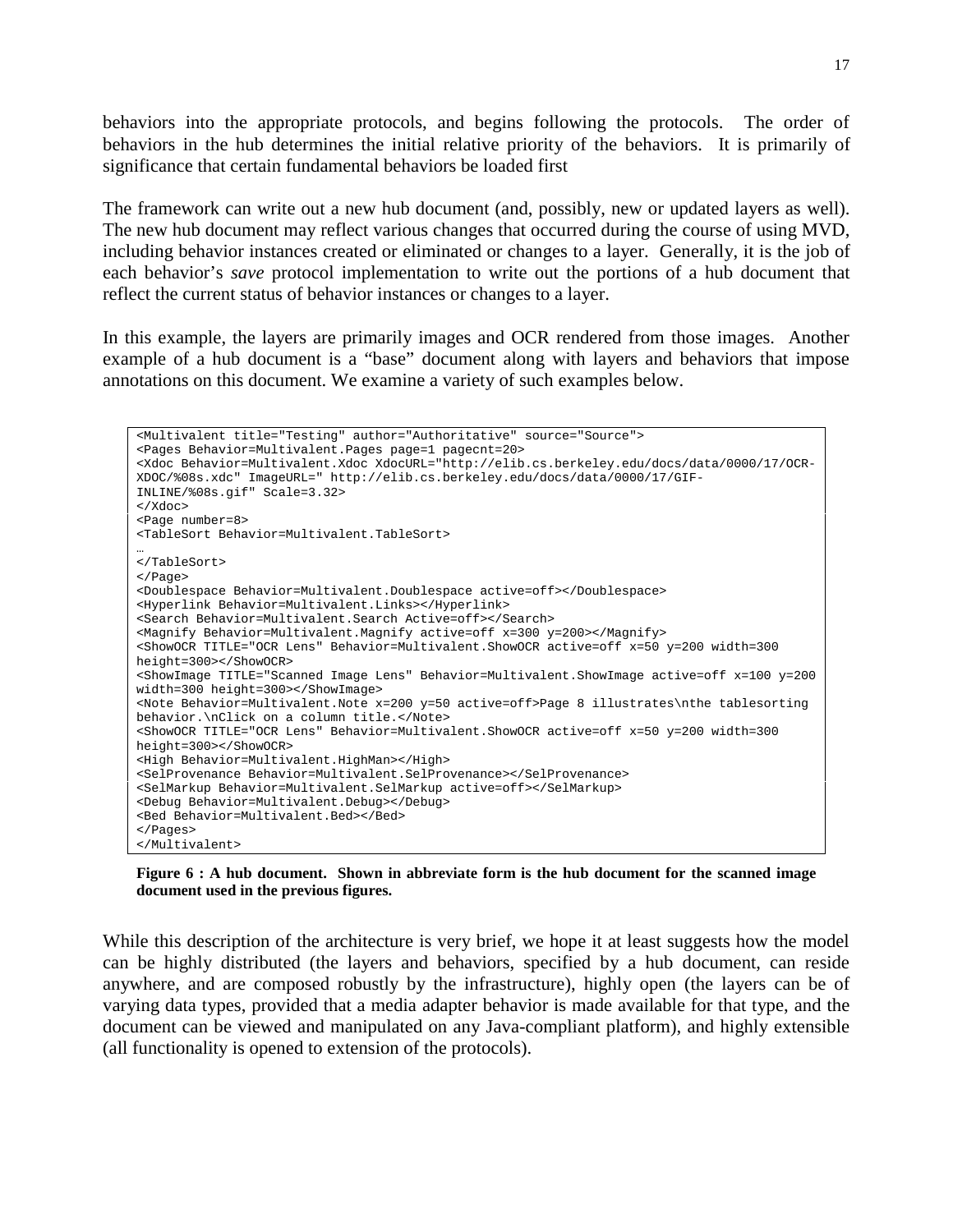### **5 Multivalent Annotations**

Above we proposed a number of criteria that an adequate model of annotation should meet. The multivalent document model outlined provides a straightforward means to meet these criteria. Specifically, one can construct a multivalent document that includes as a layer a "base" document, i.e., the document to be annotated, and also, some behaviors and associated data that effect the desired annotations. "Multivalent annotations" are then just MVD behavior instances used annotatively. Moreover, if the base document is created by one author, and the annotative behavior instances by another, then the result is a distributed annotation.

While there is nothing built in to the MVD model in support of annotation per se, some behaviors can naturally be used to effect annotative functions. In addition, combinations of such behaviors can achieve coherent, recognizable genres of annotation. In this section, we discuss some types of MVD behaviors, and illustrate their annotative applications.

#### **5.1 Types of Behaviors**

We have developed a number of multivalent behaviors that have annotative (as well as other) uses. We find it convenient to divide these behaviors into three classes, as categorized by their underlying technologies. There are behaviors that make use of (1) point-to-point *spans* of media elements, (2) *geometric regions* of a document presentation, and (3) *structures* within the document tree. Here we give examples of each class, and illustrate how they can be used annotatively. We also show some examples of uses of these behaviors in coherent combinations.

As behaviors are in effect extensions of the MVD framework, the functionality we illustrate here is not part of the framework itself. However, the behaviors used in these types have emerged as important to our model's goals, and hence we have designed the infrastructure, if not to support such behaviors directly, to provide efficient mechanisms that these behaviors require. We reiterate that the model is not limited to behaviors (and hence, modes of annotation) fitting into these categories.

#### 5.1.1 Spans

Span are behavior instances that extend from one point in the document continuously to another point. Spans are implemented as behavior instances with (robustly specified) start and end points in the document tree. As a span is just a behavior instance, there is generally one behavior corresponding to each span type. That behavior can create new spans, influence how these appear, handle user interactions, and save and restore spans from persistent storage. Spans generally modify the current display parameters (the graphics context) before the content itself is drawn, and can receive user events such as mouse clicks and keypresses.

Figure 7 shows a document containing several types of spans. This document is a scanned page image, enlivened by an optical character recognition layer and a set of supporting behaviors, as described in the previous section. One type of span illustrated in the example is a hyperlink. It is presented by having the associated document span be underscored in blue. It has user interface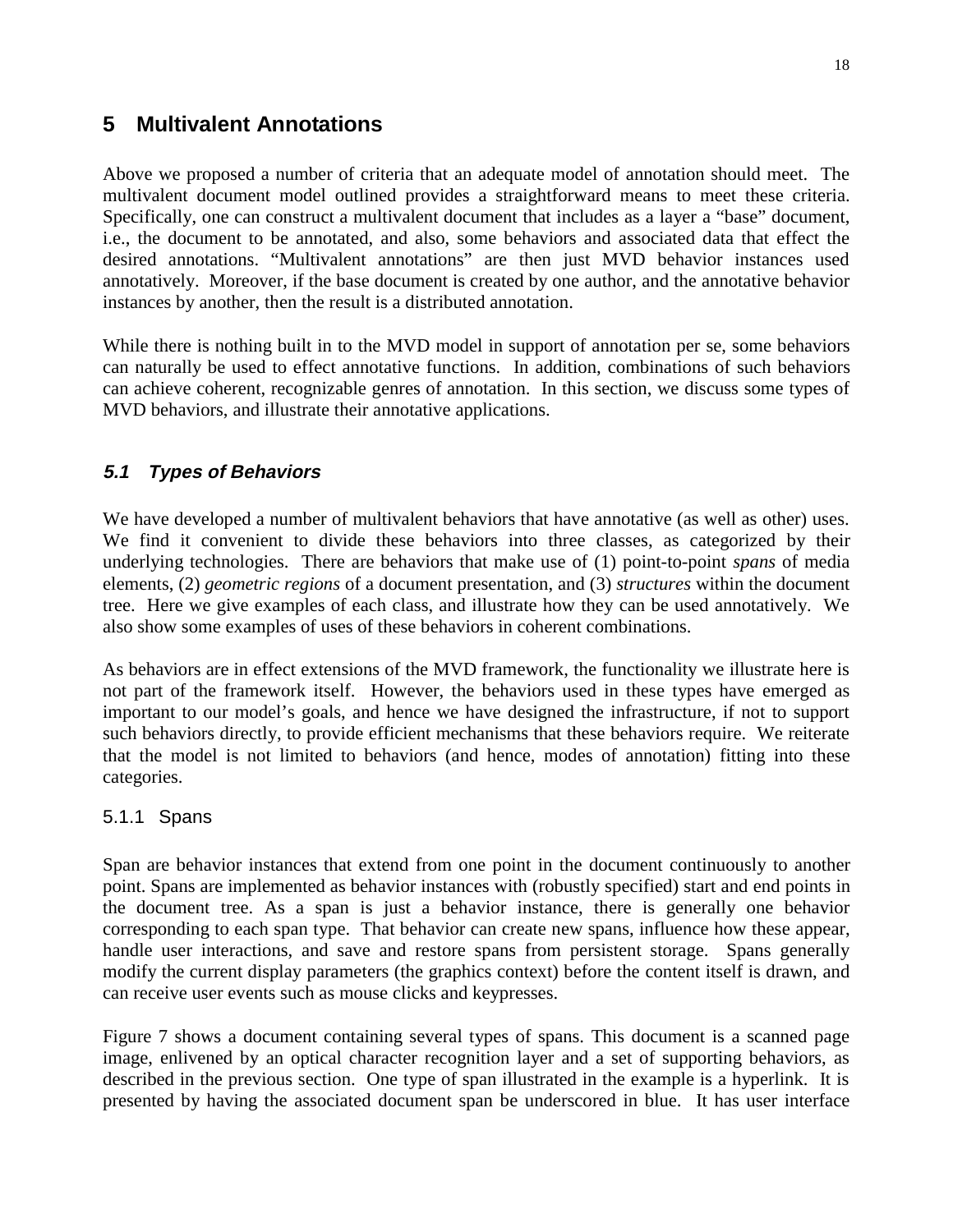properties one has come to expect from hyperlinks, in that moving the cursor over the link changes the cursor to a pointer, and reveals a destination at the bottom of the page. Clicking on the link accesses the resource being referred to.

| File     | Edit                   | Go | Tool                                               | Select                                                                                      | Anno. | View                            | Meta                                                                         |     |
|----------|------------------------|----|----------------------------------------------------|---------------------------------------------------------------------------------------------|-------|---------------------------------|------------------------------------------------------------------------------|-----|
| l9<br><= | $\Rightarrow$          |    |                                                    |                                                                                             |       | Add Hyperlink                   |                                                                              |     |
|          |                        |    |                                                    |                                                                                             |       | Add Highlight                   |                                                                              |     |
|          |                        |    |                                                    |                                                                                             |       |                                 |                                                                              |     |
|          |                        |    |                                                    |                                                                                             |       |                                 | Note: Biblio Alternative Select and Paste                                    |     |
|          |                        |    |                                                    |                                                                                             |       |                                 |                                                                              |     |
|          |                        |    |                                                    |                                                                                             |       |                                 |                                                                              | 659 |
|          | VOL. 70 NO. 4          |    |                                                    |                                                                                             |       | <b>VARIAN: A MODEL OF SALES</b> |                                                                              |     |
|          |                        |    |                                                    |                                                                                             |       |                                 | J. Pratt, D. Wise, and R. Zeckhauser, "Price                                 |     |
|          | equations              |    |                                                    |                                                                                             |       |                                 | Variations in Almost Competitive Mar-                                        |     |
|          |                        |    |                                                    |                                                                                             |       |                                 | kets," Quart. J. Econ., May 1979, 93, 189-                                   |     |
|          |                        |    | $\pi_{i}(p) \prod_{i \neq j} (1 - F_{i}(p))^{n-1}$ |                                                                                             |       | 211.                            |                                                                              |     |
|          |                        |    |                                                    |                                                                                             |       |                                 | M. Rothschild, "Models of Markets with Im-                                   |     |
|          |                        |    |                                                    |                                                                                             |       |                                 | perfect Information: A Survey," J. Polit.                                    |     |
|          |                        |    |                                                    | $=-\pi_f(p)\prod_{i\neq i}\left[1-(1-F_i(p))^{n-1}\right]$                                  |       |                                 | Econ., Dec. 1973, 81, 1283-308.                                              |     |
|          |                        |    |                                                    |                                                                                             |       |                                 | S. Salop, "The Noisy Monopolist: Imperfect                                   |     |
|          |                        |    |                                                    |                                                                                             |       |                                 | Information, Price Dispersion and Price                                      |     |
|          |                        |    | $\pi_{s}(p) \prod_{i \neq k} (1 - F_{i}(p))^{n-1}$ |                                                                                             |       |                                 | Discrimination," Rev. Econ. Stud., Oct.                                      |     |
|          |                        |    |                                                    |                                                                                             |       |                                 | 1977, 44, 393-406.                                                           |     |
|          |                        |    |                                                    |                                                                                             |       |                                 | and J. Stiglitz, "A Theory of Sales,"                                        |     |
|          |                        |    |                                                    | $= -\pi_f(p) \prod_{i \neq k} \left[1 - (1 - F_i(p))^{n-1}\right]$                          |       |                                 | mimeo., Stanford Univ. 1976.                                                 |     |
|          |                        |    |                                                    |                                                                                             |       |                                 | and ____, "Bargains and Ripoffs:<br>A Model of Monopolistically Competitive  |     |
|          |                        |    |                                                    | Dividing one equation into the other, we                                                    |       |                                 | Price Dispersion," Rev. Econ. Stud., Oct.                                    |     |
| have     |                        |    |                                                    |                                                                                             |       |                                 | 1977, 44, 493-510.                                                           |     |
|          |                        |    |                                                    |                                                                                             |       |                                 | Y. Shilony, "Mixed Pricing in Oligopoly," J.                                 |     |
|          |                        |    |                                                    |                                                                                             |       |                                 | Econ. Theory, Apr. 1977, 14, 373-88.                                         |     |
|          |                        |    |                                                    | $\frac{(1-F_k(p))^{n-1}}{(1-F_i(p))^{n-1}} = \frac{1-(1-F_k(p))^{n-1}}{1-(1-F_i(p))^{n-1}}$ |       |                                 | G. Stigler, "The Economics of Information,"                                  |     |
|          |                        |    |                                                    |                                                                                             |       |                                 | J. Polit. Econ., June 1961, 69, 213-25.                                      |     |
|          |                        |    |                                                    |                                                                                             |       |                                 | J. Stiglitz, "Equilibrium in Product Markets                                 |     |
|          |                        |    | which implies $F_i(p) = F_k(p)$ .                  |                                                                                             |       |                                 | with Imperfect Information," Amer. Econ.                                     |     |
|          |                        |    |                                                    |                                                                                             |       |                                 | Rev. Proc., May 1979, 69, 339-45.                                            |     |
|          |                        |    | <b>REFERENCES</b>                                  |                                                                                             |       |                                 | H. Varian, "A Model of Sales," work. paper<br>no. C-11, Univ. Michigan 1978. |     |
|          |                        |    |                                                    | G. Butters, "Equilibrium Distribution of Sales                                              |       |                                 | L. Wilde and A. Schwartz, "Equilibrium Com-                                  |     |
|          |                        |    |                                                    | and Advertising Prices," Rev. Econ. Stud.,                                                  |       |                                 | parison Shopping," Rev. Econ. Stud., July                                    |     |
|          | Oct. 1977, 44, 465-91. |    |                                                    |                                                                                             |       |                                 | $1979, 46, 543 - 54.$                                                        |     |
|          |                        |    |                                                    |                                                                                             |       |                                 |                                                                              |     |
|          |                        |    |                                                    |                                                                                             |       |                                 |                                                                              |     |

**Figure 7: An image document with some spans. The spans shown here include a hyperlink (presented by the blue underscore), and a highlight (yellow background). Spans corresponding to the current selection (orange background) and search results (red boxes) are also shown. A menu (Anno) has been pulled down, revealing entries for creating hyperlink and highlight spans. If either is now chosen, the current selection span with become an additional hyperlink or highlight span.**

Another span on this page is a highlight, meant to resemble a yellow marker pen. In addition, the results of a search are also displayed by spans marked by red boxes. The current selection (display with an orange background) is also implemented as a span.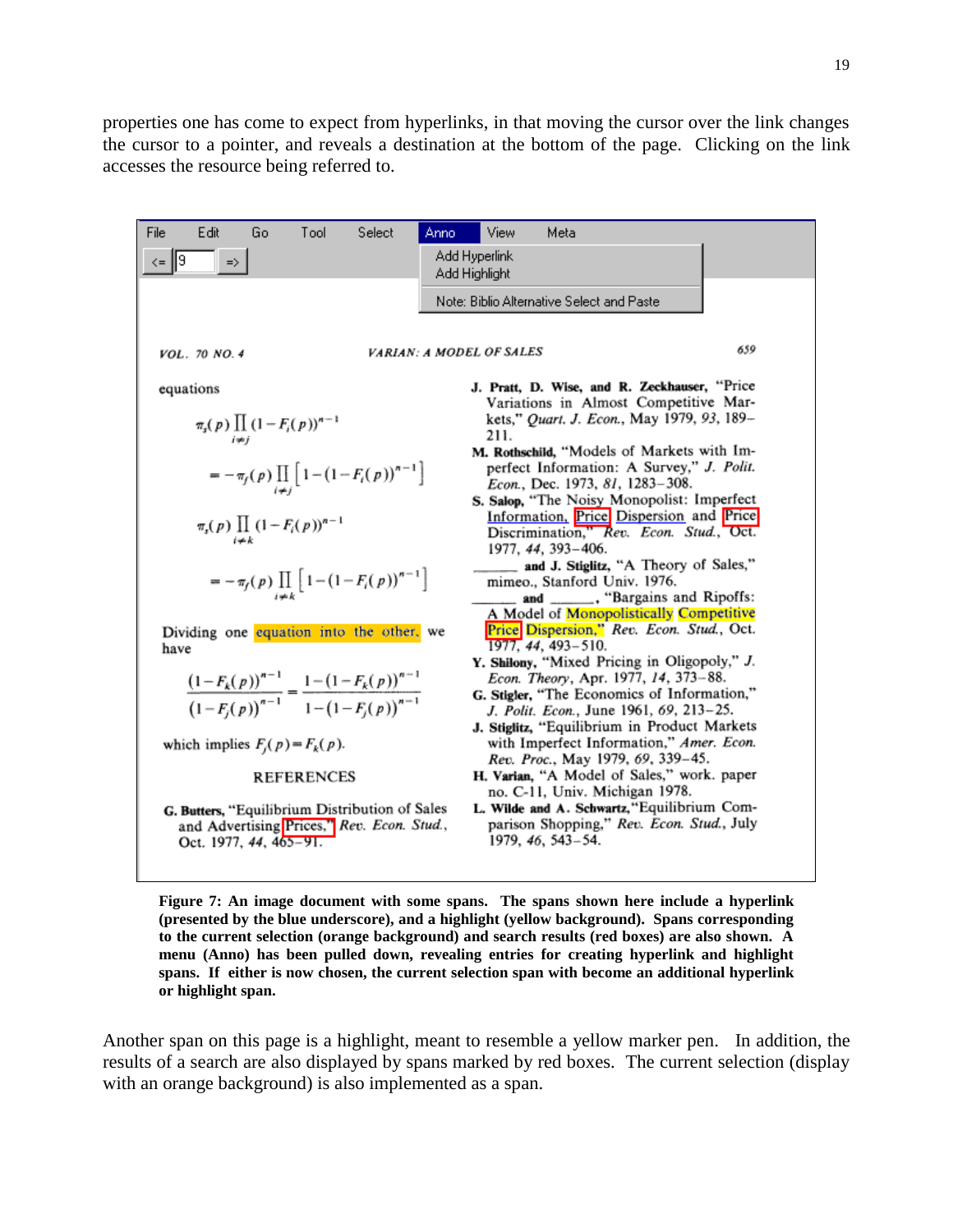Note that in this figure, as in all our examples, it is not possible to discern exactly how these spans relate conceptually to the underlying image. Indeed, three possible scenarios are worth distinguishing. In one scenario, these spans are described in the hub document created by the author of the underlying image document. In this case, the author has used MVD capabilities to enrich his or her own document, perhaps adding features to it beyond those the base document format can support. However, the annotations and images are likely to live on the same server, and hence, even if we were to construe them as annotations by the author, they would not be taking advantage of the distributed nature of the model. A second, more interesting, scenario, is one in which these annotations are described in a hub document created by another author, and which resides on a server other than the one holding the image. In this case, the spans comprise distributed annotations of the original document.

In a third scenario, the spans have not (yet) been stored anywhere, but instead, have been created in the MVD client's internal representation of the document, perhaps just for the user's temporary purposes. This is certainly the case for the current selection, and most likely (but not necessarily) for the search result. However, the user may subsequently save the spans in a new hub document, thus created some annotations of the base document. For example, in the figure, the pulled down "Anno" menu reveals entries for creating highlight and hyperlink spans. Should one of these menu entries now be selected, the current highlight span would become a highlight or hyperlink span. The user may then decide to save the new span by writing out a new hub document, hence creating a persistent, and potentially distributed, annotation on the base document.

Of course, any combination of these scenarios is possible. E.g., the author might have added the hyperlink as part of the initial publication. An annotator may have added the highlight (i.e., used MVD to create the highlight, and then to create another hub document containing this span persistently). A third user may have opened the document created by the second user, and done a search, resulting in the search terms being outlined.

Before continuing, it is useful to clarify the relation of behaviors and behavior instances, such as spans. In this example, there is one hyperlink behavior, and one highlight behavior. Each of these behaviors may create and manage any number of spans, i.e., it may have any number of instances. The behaviors themselves may indicate that they want an entry in a menu, the use of which might create a new behavior instance, or the like. The behaviors' *user events* methods intercept events on these spans; their *paint* methods set the graphics properties for the span, and so on.

Another class of spans we have implemented are copyediting marks. Figure 8 is an example of the same document, but with copyediting behaviors loaded, and used to create a few spans. One span, in the left hand column, extends over the word "equation". This span simply provides a comment. The second span, on the upper right, specifies replacement text. In this case, the copyediting mark extends through the word "*J*.", and recommends that this be replaced with the text "Journal".

Note that these spans illustrate a powerful feature of the MVD infrastructure, namely, layout control. These spans effectively change the height of associated lines, and image management behavior must re-layout the document to accommodate them. It does so by painting the document from its OCR rendering. Since such rendering is imperfect, a warning is displayed to this effect. The user can use menu entries to toggle back and forth between these (and other) presentations of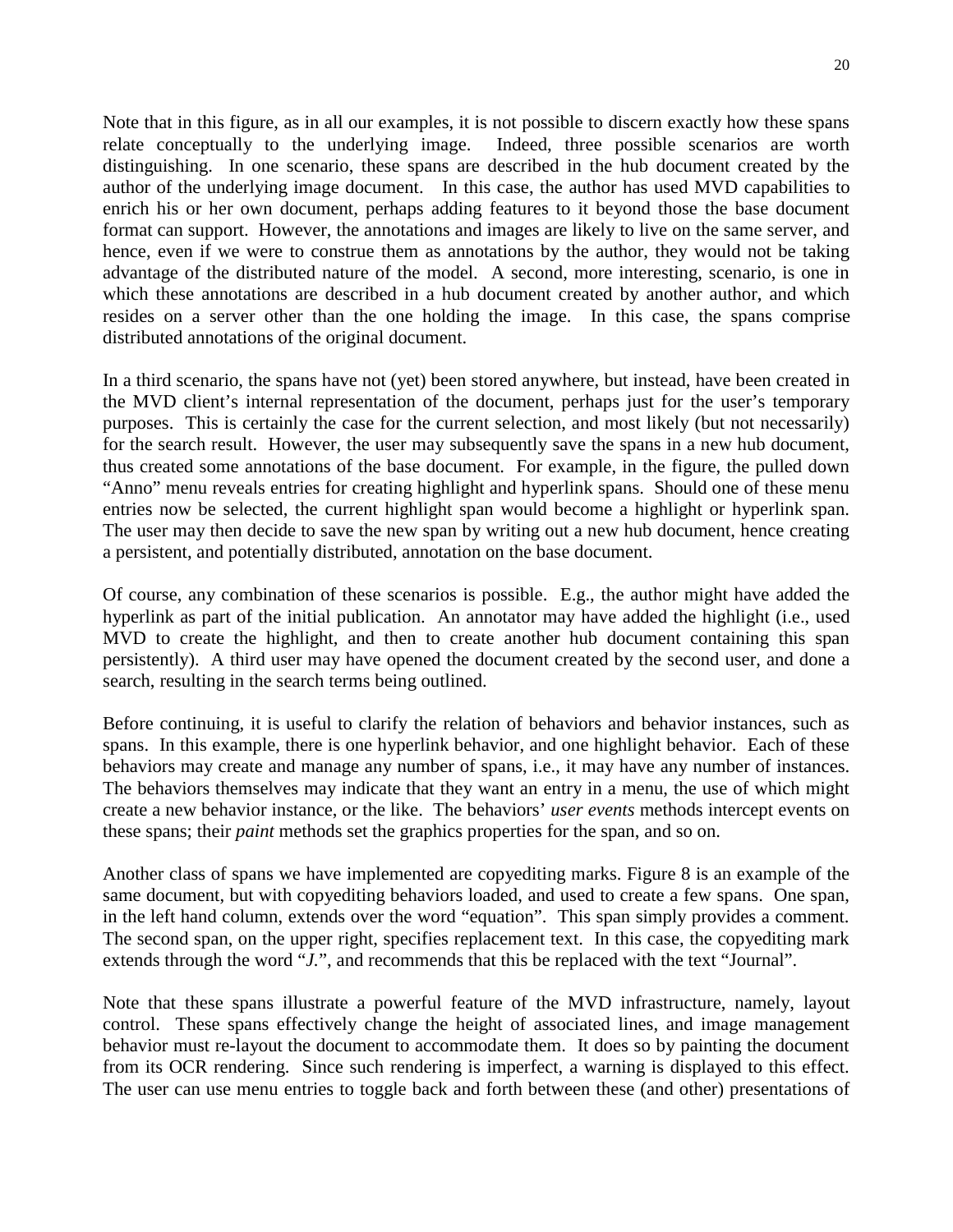the document. (Note that commercial OCR engines, such as the one used here, generally do a very poor job with equations, so that that region of the document is redrawn particularly poorly.)

| Parts of image not recognized by OCR not shown; use View/Full Image Only to see.                                      |                                                                                                                                                        |
|-----------------------------------------------------------------------------------------------------------------------|--------------------------------------------------------------------------------------------------------------------------------------------------------|
| <b>VARIAN: A MODEL OF SALES</b><br>VOL. 70 NO. 4                                                                      | 659                                                                                                                                                    |
| equations                                                                                                             | J. Pratt, D. Wise, and R. Zeckhauser, "Price<br>Variations in Almost Competitive Mar-                                                                  |
| $\pi_i(p)$ 11 (1 – $r_i(p)$ )<br>i≠j                                                                                  | REPLACE WITH: Journal<br>kets," Quart. F. Econ., May 1979, 93, 189-<br>211.                                                                            |
| $-(1 - r_i(p))$<br>$=-\pi_f(p)$<br>J.                                                                                 | M. Rothschild, "Models of Markets with Im-<br>perfect Information: A Survey," J. Polit.<br>Econ., Dec. 1973, 81, 1283-308.                             |
| $\pi_{s}(p) \amalg (1 - F_{i}(p))^{n}$ .<br>i≠k.                                                                      | S. Salop, "The Noisy Monopolist: Imperfect<br>Information, Price Dispersion and Price<br>Discrimination," Rev. Econ. Stud., Oct.<br>1977, 44, 393-406. |
| $= -\pi_i(p)$ $\prod$ $\mid$ $1 - (1 - F_i(p))$<br>ı                                                                  | and J. Stiglitz, "A Theory of Sales,"<br>mimeo., Stanford Univ. 1976.                                                                                  |
| which?<br>Dividing one equation into the other, we<br>have                                                            | and _______, "Bargains and Ripoffs:<br>A Model of Monopolistically Competitive<br>Price Dispersion," Rev. Econ. Stud., Oct.<br>1977, 44, 493-510.      |
| $(1-F_k(p))^2$ $1-(1-F_k(p))^2$                                                                                       | Y. Shilony, "Mixed Pricing in Oligopoly," J.<br>Econ. Theory, Apr. 1977, 14, 373-88.<br>G. Stigler. "The Economics of Information,"                    |
| $(1-F_i(p))$ $1-(1-F_i(p))$                                                                                           | J. Polit. Econ., June 1961, 69, 213-25.<br>J. Stiglitz, "Equilibrium in Product Markets                                                                |
| which implies $F_{\ell}(p) = F_{k}(p)$                                                                                | with Imperfect Information," Amer. Econ.<br>Rev. Proc., May 1979, 69, 339-45.                                                                          |
| <b>REFERENCES</b>                                                                                                     | H. Varian, "A Model of Sales," work. paper<br>no. C-11, Univ. Michigan 1978.                                                                           |
| G. Butters, "Equilibrium Distribution of Sales<br>and Advertising Prices," Rev. Econ Stud.,<br>Oct. 1977, 44, 465-91. | L. Wilde and A. Schwartz, "Equilibrium Com-<br>parison Shopping," Rev. Econ. Stud., July<br>1979, 46, 543-54.                                          |

**Figure 8: Copyediting spans on a scanned image**

There are several advantages to using spans of this sort for annotations. Unlike simple overlays, spans are anchored to document contents, so the annotation will be coherent after additional document manipulation. For example, Figure 9 shows the same document in which layout control has been used to double-space the page image (by the use of a doublespace behavior). Note that the copyeditor marks have stayed with the appropriate text. Had this annotation been achieved by a simple bit image overlay (which one can also easy accomplish in the MVD framework), the contents of the overlay would no longer be aligned with the base after such a manipulation.<sup>2</sup> In addition, spans can be made robust, so that they still may be positioned correctly in the presence of change in the underlying base document.

<sup>&</sup>lt;sup>2</sup> Of course, one might want to have spans whose annotative content is a bit image, rather than a structured object as in these examples. A behavior supporting such spans should be easily accommodated within the MVD framework.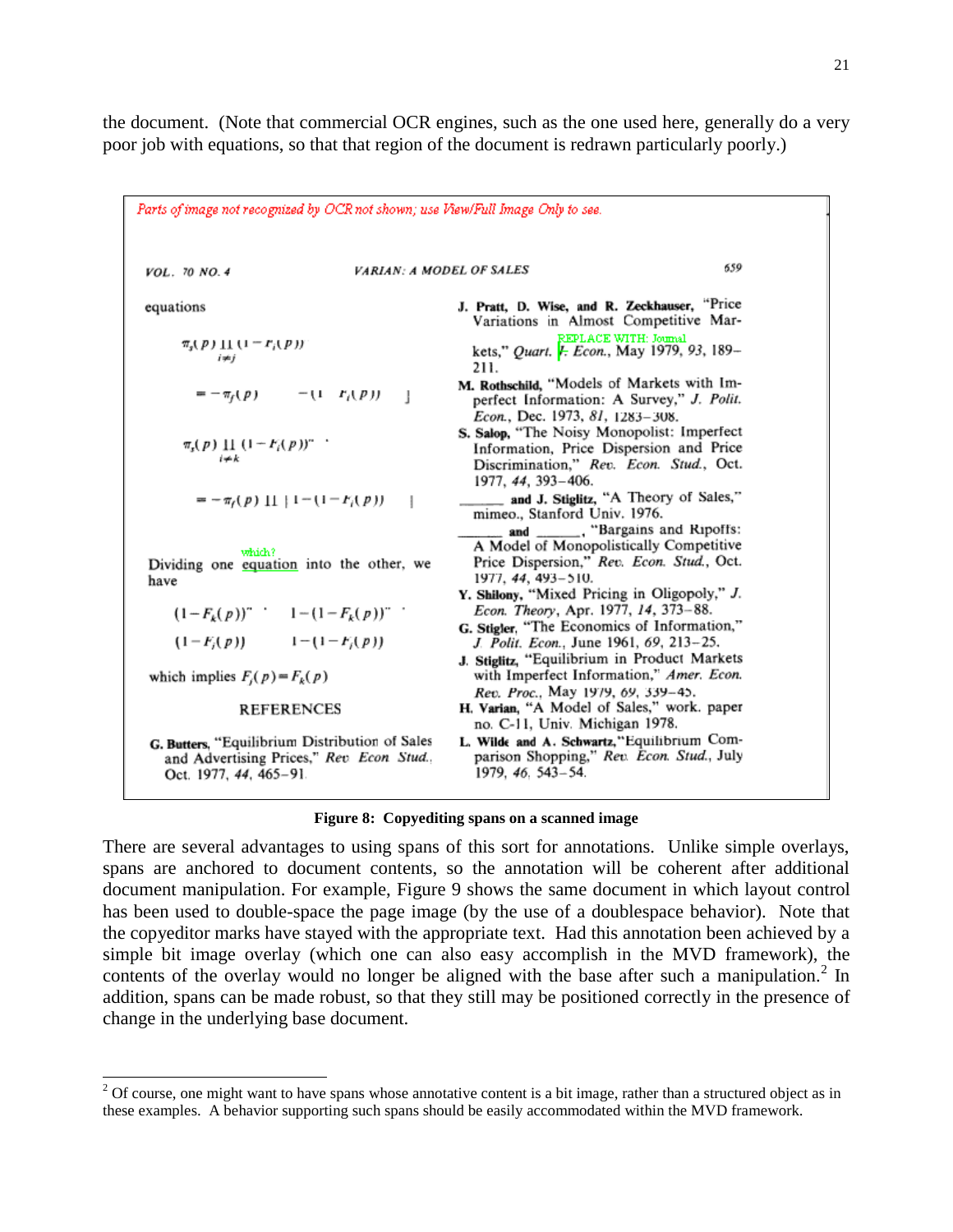Parts of image not recognized by OCR not shown; use View/Full Image Only to see. 659 **VARIAN: A MODEL OF SALES** VOL. 70 NO. 4 equations J. Pratt, D. Wise, and R. Zeckhauser, "Price Variations in Almost Competitive Mar- $\pi_s(p)$  11 (1 –  $r_i(p)$ ) U PLACE WITH Jo kets," Quart. F. Econ., May 1979, 93, 189 $i \neq j$ 211. M. Rothschild, "Models of Markets with Im- $=(1 - P_i(P))$  $-\pi_f(p)$ perfect Information: A Survey," J. Polit.  $\pi_{\epsilon}(p) \amalg (1 + F_{\epsilon}(p))^{\alpha}$ . Econ., Dec. 1973, 81, 1283-308.  $i \neq k$ S. Salop, "The Noisy Monopolist: Imperfect Information, Price Dispersion and Price Discrimination," Rev. Econ. Stud., Oct.  $= -\pi_i(p)$  || | |  $- (1 - F_i(p))$  | 1977, 44, 393-406. which? and J. Stiglitz, "A Theory of Sales," Dividing one equation into the other, we mimeo., Stanford Univ. 1976. have ... "Bargains and Ripoffs: and  $(1-F_k(p))^n$   $1-(1-F_k(p))^n$ A Model of Monopolistically Competitive

**Figure 9: A scanned image double-spaced. The copyedit marks remain coherent.**

This type of annotation is more interesting when the base document is more readily subject to manipulation. As an example, consider Figure 10, in which the base layer is one of the authors home page on the web page, i.e., an HTML document. Here we have added four copyediting marks: Suggestions that "Acrobat" be replaced by "PDF"; that the word "that" four lines below be deleted; that "Roget's Thesaurus, Fifth Edition", be italicized; and that a missing parenthesis be added at the end of a line.

This example illustrates a number of points. First, it demonstrates support for HTML within the framework. This was done simply by writing a media adapter for this document format. Second, the same behaviors are seen operating on multiple, rather different, document formats: scanned images above, and HTML here. (We have explicitly illustrated copyeditor marks operating on two document formats; all the other behaviors shown above, e.g., highlighting and searching, also operate across formats. Indeed, HTML hyperlinks (many of which appear in the example) are implemented in MVD by turning the underlying HTML markup into MVD hyperlink spans.)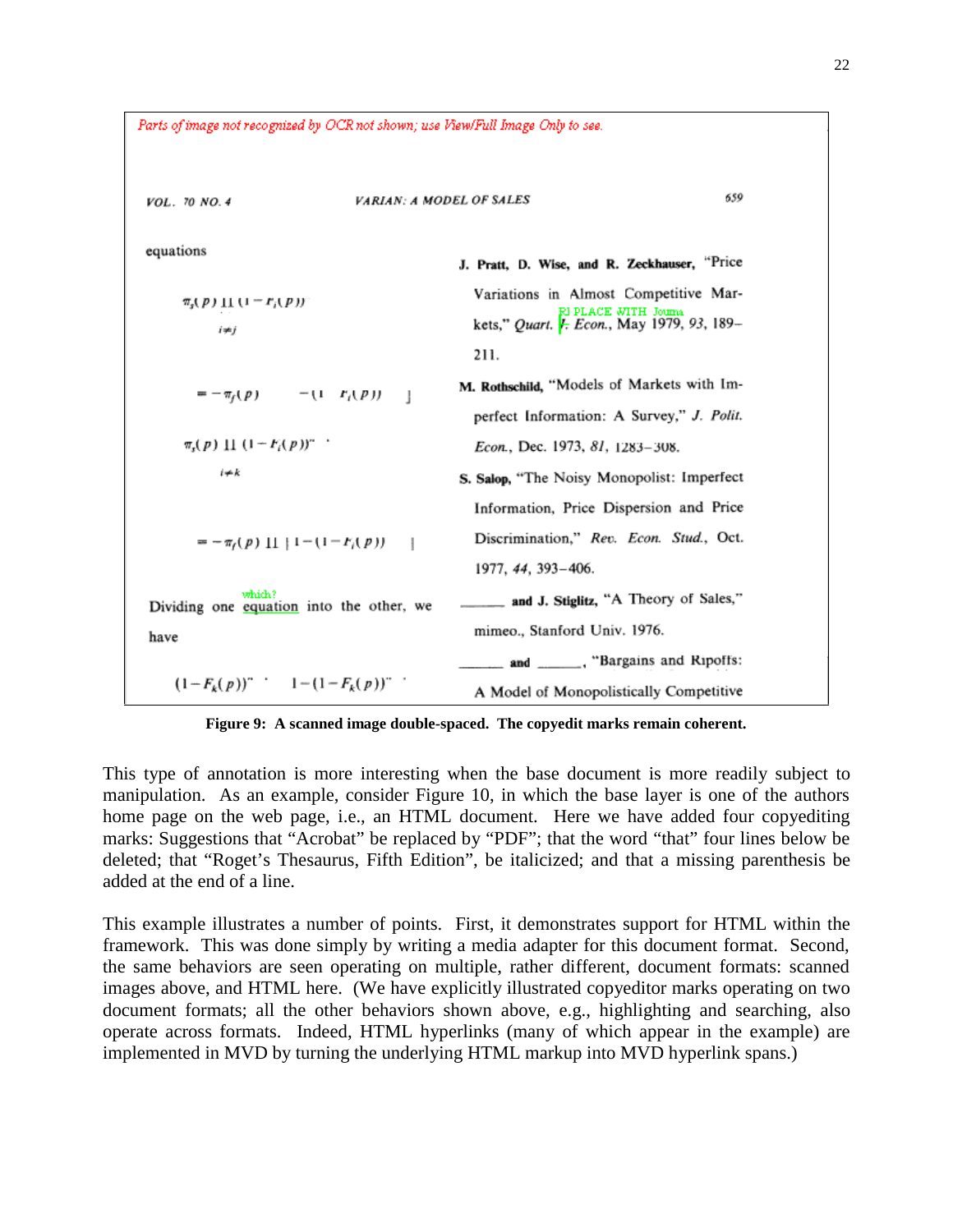

**Figure 10: Copyediting marks on an HTML document. The copymarks appear in a bluegreen font, and suggest, in order, the following actions: replacing the word "Acrobat" with "PDF"; deleting a gratuitous "that" (about the middle of the page); italicizing the words "Roget's Thesaurus, Fifth Edition", and inserting an omitted parenthesis.**

Third, because MVD annotations are supported by behaviors, they can have useful functionality. Copyeditor spans, for example, are executable: Moving the cursor over a copyeditor span and clicking carries out the advertised action. For example clicking on the deletion and italicize spans in the current example produces the result shown in Figure 11.

Executable copyediting marks illustrates the separation between document structure and media type in MVD. The copyediting spans refer to leaves in the MVD IDEG. The IDEG is essentially the same for documents created from scanned images or HTML, although in the former case the IDEG is created from the (generally simple) structure given to us by an OCR process, and in the latter, from the parse tree for an HTML document. However, the leaves of the IDEG for a scanned image refer to image regions; the leaves of the IDEG for HTML contain strings of text. The latter are relatively easy to manipulate, the former much harder. For example, it is relatively easy for a behavior to implement "italicize" for text, as doing so corresponds to setting a graphics property. If we wanted this same copyediting behavior to be executable in images, one would have to implement a transformation specific to that media type. Doing so would require a considerable amount of effort, for marginal utility, so we have not done so. Of course, someone believing that this functionality would be valuable can implement such behaviors within the framework.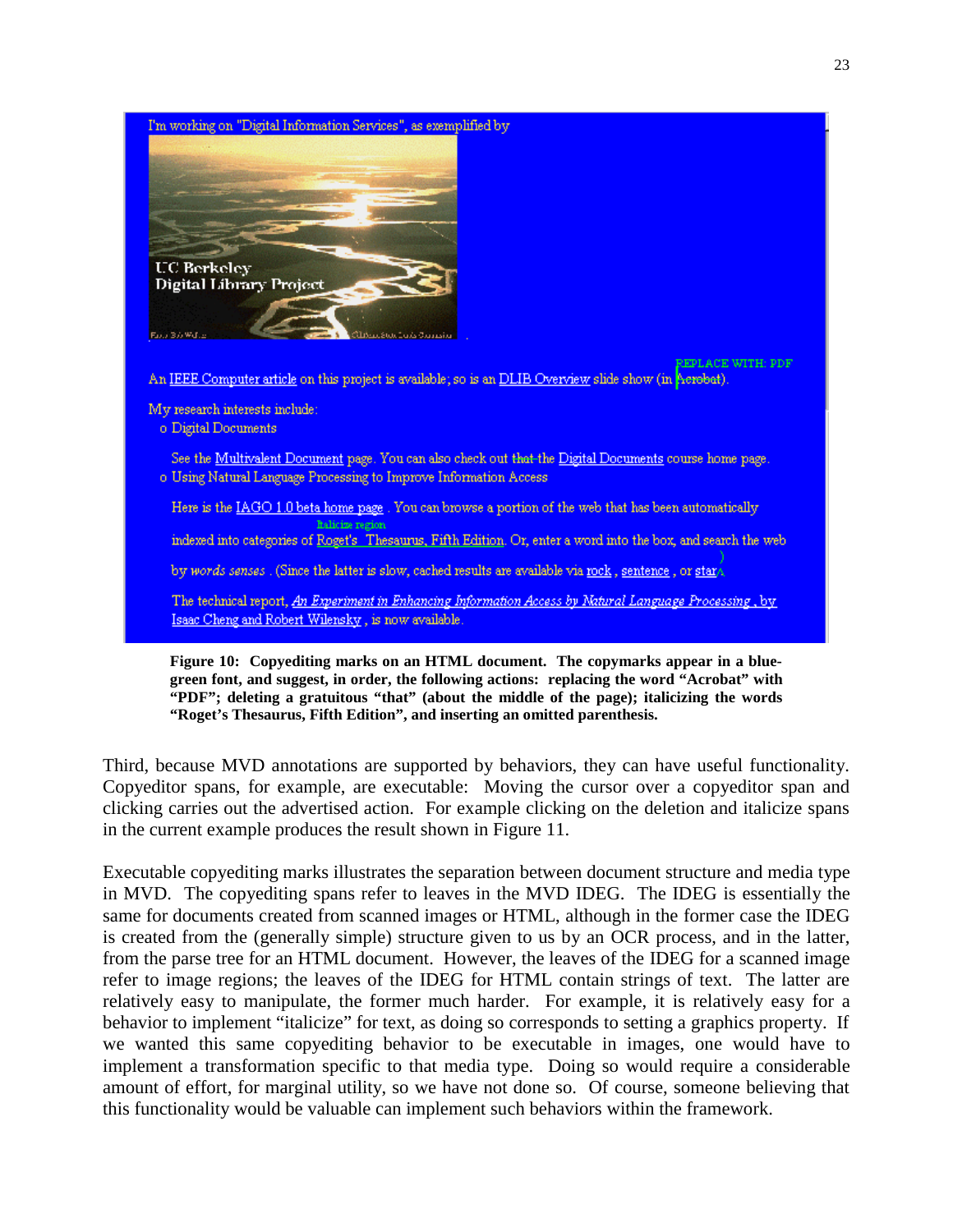We will return to this example below, in the discussion of Notemarks, where we will demonstrate additional ways of taking advantage of capabilities afforded by spans.



**Figure 11: The HTML page after executing two copyediting marks, namely, a deletion and an italicization.**

Before we leave spans, we note that we have only illustrated a few types here. We have also written behaviors can change most graphics properties, including background color, foreground color, underline/overstrike, font, scaling factor, visibility, and so forth, i.e., the general range of textual attributes found in most document systems.

Also, while we have shown some uses of spans, e.g., highlights and hyperlinks, that are familiar to users of various word processing and hypertext systems, here we have shown how the MVD model allows these notions to be imposed on a document format (scanned images) that does not support such capabilities per se. We have also shown how such behaviors, while not intrinsically annotational, can be used annotatively, by storing their instances in a hub document separate from the underlying base document. (Note that this annotative capability may be useful for document formats that do support these types internally. For example, one could add a new hyperlink to someone else's web page.) We have also demonstrated annotation *in situ*. Finally, span annotations are robust against changes to document content and against document manipulation. As described above, when saved to persistent storage, spans use a system class to achieve gracefully degrading repositioning. (Internally, spans are anchoring with "sticky pointers" [Lad],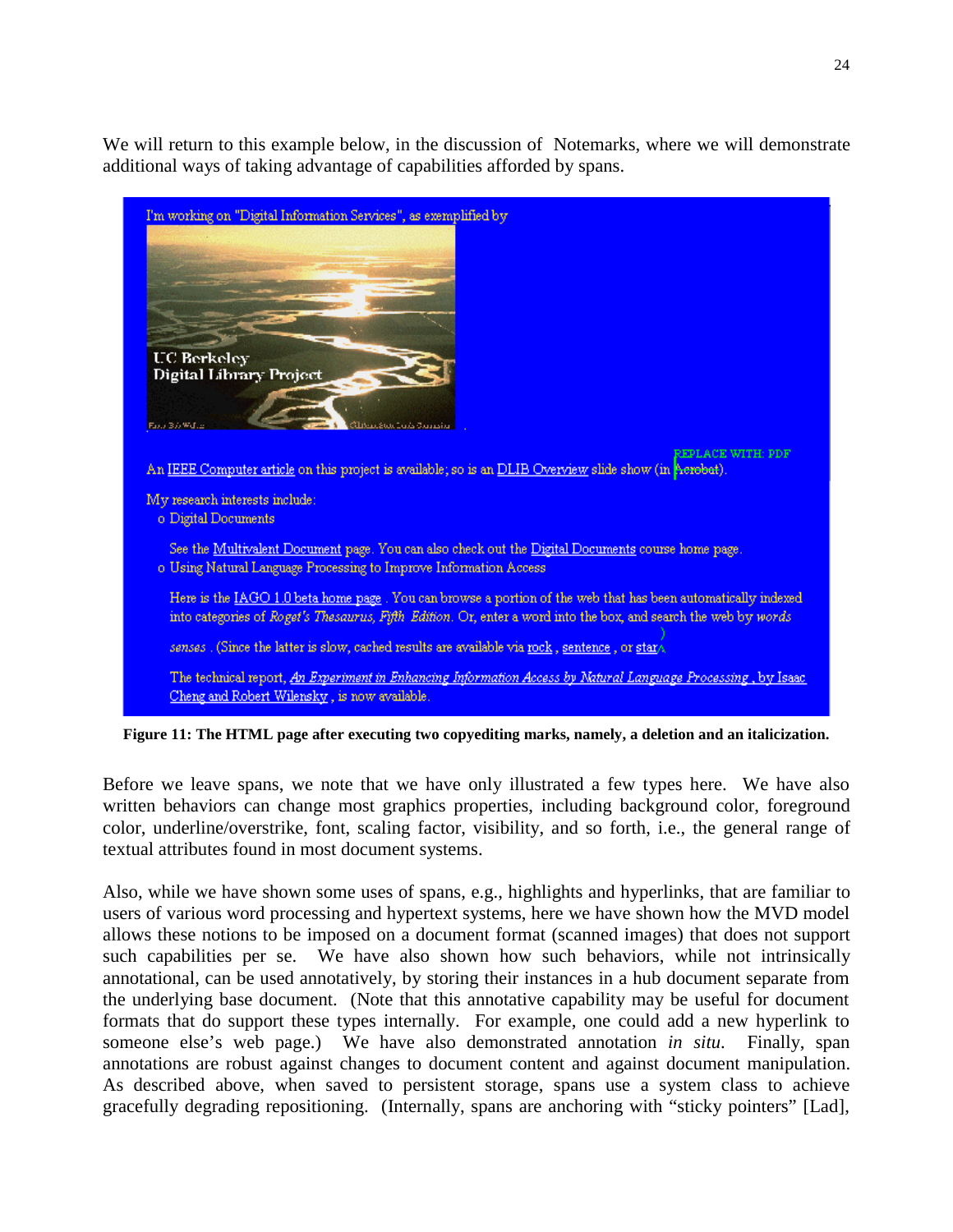which maintain perfect alignment if a layer changes during a session.) Span annotations are deleted when the entire span being annotated is deleted, and expand to cover any text inserted into the span.

#### 5.1.2 Geometric Region Behaviors: Lenses

Spans allow reference to the fine-grain structure of a document. Another type of multivalent behavior, lenses, affect geometric regions of a document's appearance. MVD lenses were inspired by Xerox PARC's Magic Lenses [Bier93]. Like spans, MVD lenses can modify content display parameters before document content is drawn and can receive events. As such, we were able to implement lenses within the multivalent model with no specific allowance for them; they were implementable as behaviors simply by using the fundamental operations on digital documents exposed by the MVD protocols. However, it was not possible to compose lenses efficiently in this matter, so support for lenses was introduced directly into the core of the MVD framework.

Figure 12 illustrates two examples of lenses. Toward the upper left portion of the screen is a "Show OCR" lens. Inside this lens, the image text is replaced by the results of an OCR process, rendered in the font the OCR software estimates for the original text. (As mentioned above, and can be seen in this example, the OCR software does a much more credible job with text than with mathematics.) Toward the lower right portion of the screen is a "Bit Magnify" lens. This lens enlarges the image underneath it. Where the lenses overlap, the effects compose: The upper left portion of the "Bit Magnify" lens overlaps the "Show OCR" lens, and so enlarges the OCR translation; the rest of the lens enlarges the base scanned image. Of course, lenses compose with other types of behaviors as well. Where lenses overlap the selected span, or the copy-editor marks, that element composes with the effect of the lens. User interactions also compose through the lenses, so, for example, one can select text or invoke hyperlinks through the lens and so forth.

Lenses compose according to their order in the protocol hierarchy. The user can reorder the relative priority of behaviors simply by clicking on a lens's title bar, bringing that lens to the top of the stack. (This is in fact the only case we have encountered so far in which it is useful and intuitive for the user to change the order of behaviors in the protocol.)

Lenses can be moved about by their title bar, resized by dragging the lower right corner, and removed by clicking the close box at the right of the title bar. Lenses also receive events, which they can block, let pass through, or transform. For example, the magnify lens adjusts the x,y coordinates of mouse cursor positions to correspond to the underlying appearance, enabling selection or hyperlink activation inside.

Lenses can arbitrarily transform the appearance of their contents. Some transformations can be accomplished simply by altering a graphics property of the region. Other transformations, e.g., that done by "Show OCR, require the lens to carry a list of attribute-value pairs, e.g., "show—OCR" (as opposed to "show—image"), which receptive media elements know to look for in order to draw themselves appropriately. In composing overlapping lenses, conflicting settings between two lenses are overridden by the higher priority lens, i.e., the one that appears "on top".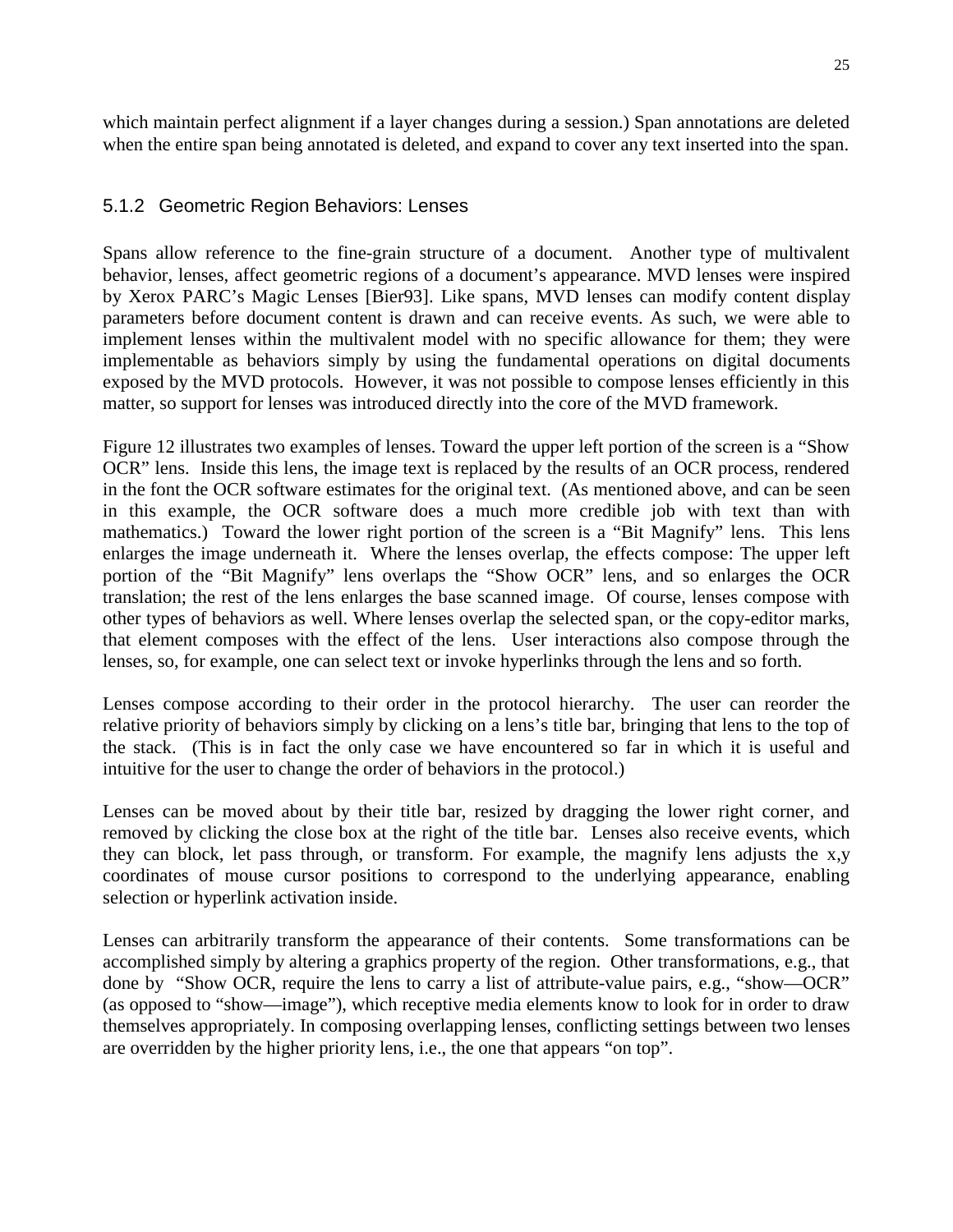

**Figure 12: Geometric or lens behaviors: One "Show OCR" and one "Bit Magnify" lens are shown, in composition in overlapped regions.**

It is certainly possible to use geometric region behaviors annotatively. E.g., one might use a magnify lens to draw attention to a detail of the document being annotated. However, the most obviously annotative use of lenses is the Post-it™-style note. Such notes are implemented as "opaque" lenses. A note is simply a lens which, during its down (i.e., high-to-low) priority phase of painting, paints the background and then short-circuits any lenses below. Since a note lens shares the window apparatus with other types of lenses, the note can be moved about the page and resized.

Notes can contain their own document contents. Such context can be an IDEG, and therefore, make its own use of behaviors. One particularly useful example is shown in Figure 13. Here we show the top of a relatively long HTML page, annotated with a note whose contents include a hyperlink to a location further down the page, where additional annotations have been placed. The anchor for this reference was also added to the document externally. (Anchors are implemented as a type of span.) Now, the reader need only click on the link to be transported to an off-screen comment. (We also included a Bit Magnify lens in this example, to illustrate its annotative use, and to illustrate its functioning on another document format.)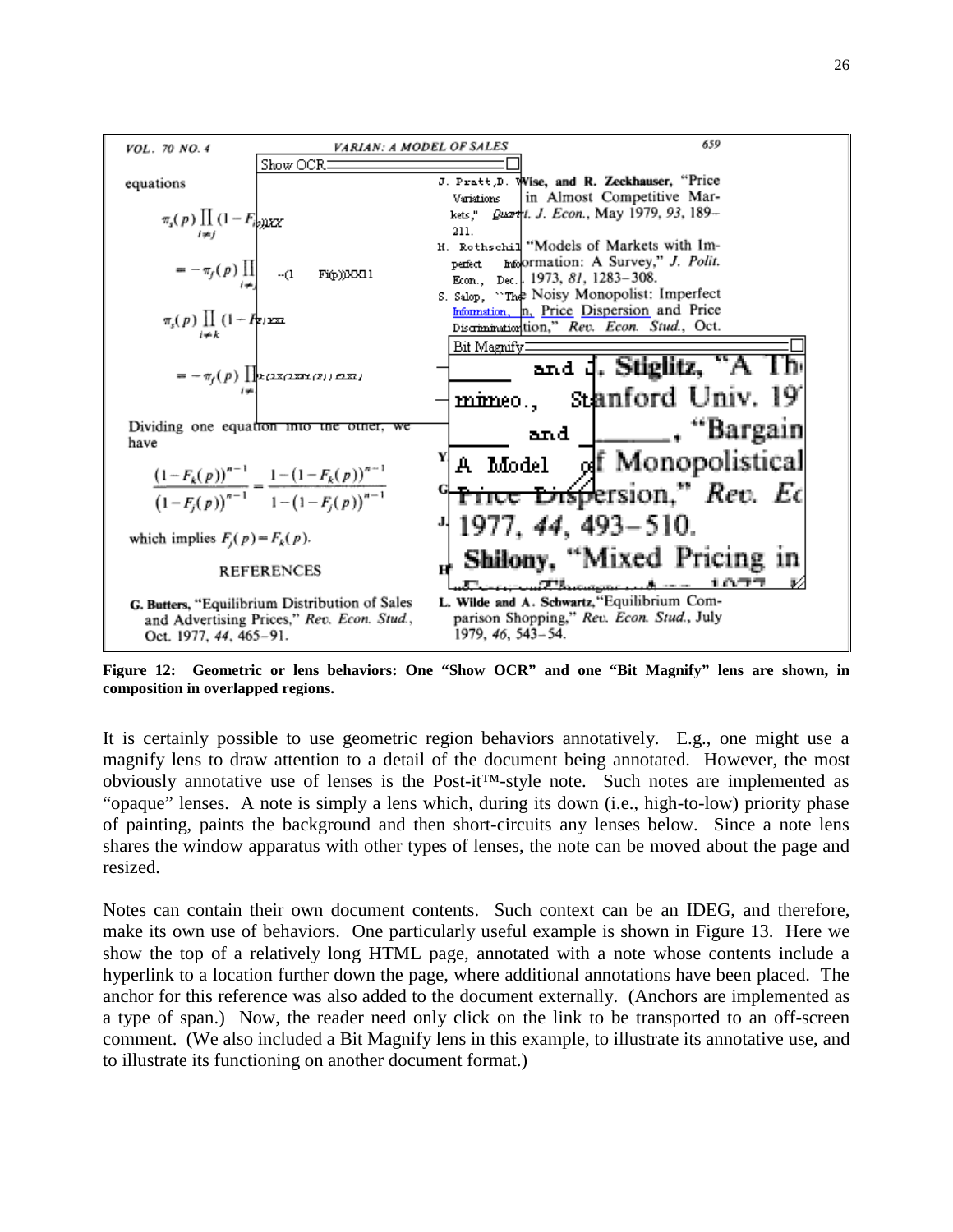

**Figure 13: A note and an magnify lens on an HTML document. The note contains a hyperlink to additional annotations offscreen.**

Lenses are a good example of a kind of annotation that is not readily available via paper. First, lenses can perform functions that are not easy to do with paper, such as magnifying a portion of a document, or containing an active link to another part of a document.

Other examples of lenses that are primarily annotative are under development. For example, one such lens shows information about Chinese characters in Chinese text, to be used as a teaching aid. Another shows language translations, from a layer of aligned language translations.

#### 5.1.3 Structural behaviors

Structural behaviors hook into the IDEG, representing a function applicable to a structurally meaningful portion of the document. Whenever an action is happening in that area of the document, structural behaviors are given an opportunity to modify the results. Structural behaviors can invest incremental knowledge into a document or leverage existing structure.

As an example of a structural behavior that invests some incremental information, recall that the user can select words in the document image and paste the corresponding OCR. If further structuring can be imputed to a region, it may be useful to paste different text more directly suited to another application's input. In Figure 14(a), a bibliographic entry has been selected. To incorporate this entry into another application, one could start by pasting the OCR text and editing it as necessary. Instead, we have created a "Biblio" behavior that automatically performs some useful transformations. Specifically, having a semantic description of fields for author, title, pages and so on, the Biblio behavior affects the selection protocol, automatically inserting BibTeX- or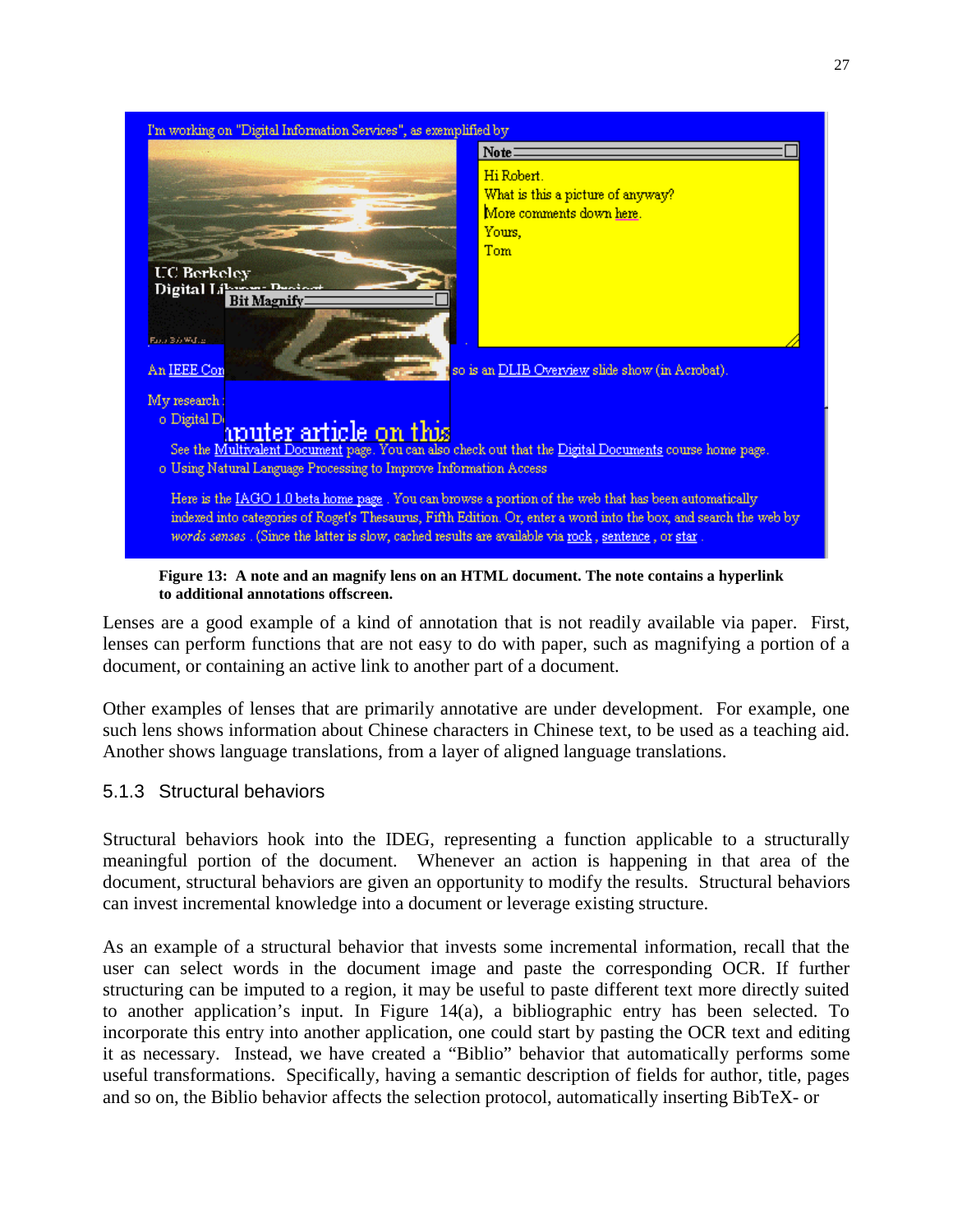| Select Anno View Meta Help<br><b>Biblio: OCR</b>                                                                                                                                                                                                                            |                        |                |                                                                                                                                                                                                                                                                                                                                                                                                                                                                                                                                                                                                                                                                                                                                                                                                                                                                                                               |  |
|-----------------------------------------------------------------------------------------------------------------------------------------------------------------------------------------------------------------------------------------------------------------------------|------------------------|----------------|---------------------------------------------------------------------------------------------------------------------------------------------------------------------------------------------------------------------------------------------------------------------------------------------------------------------------------------------------------------------------------------------------------------------------------------------------------------------------------------------------------------------------------------------------------------------------------------------------------------------------------------------------------------------------------------------------------------------------------------------------------------------------------------------------------------------------------------------------------------------------------------------------------------|--|
| ✔ Biblio: BibTeX<br>Biblio: refer                                                                                                                                                                                                                                           |                        |                |                                                                                                                                                                                                                                                                                                                                                                                                                                                                                                                                                                                                                                                                                                                                                                                                                                                                                                               |  |
|                                                                                                                                                                                                                                                                             | Provenance             |                |                                                                                                                                                                                                                                                                                                                                                                                                                                                                                                                                                                                                                                                                                                                                                                                                                                                                                                               |  |
| Markup                                                                                                                                                                                                                                                                      |                        |                | 659<br>4N: A MODEL OF SALES                                                                                                                                                                                                                                                                                                                                                                                                                                                                                                                                                                                                                                                                                                                                                                                                                                                                                   |  |
| $(F_i(p))^{n-1}$<br>$\prod_{i \neq i} \left[1 - \left(1 - F_i(p)\right)^{n-1}\right]$<br>$-F_i(p))^{n-1}$<br>$\prod_{i \neq j} \left[ 1 - (1 - F_i(p))^{n-1} \right]$<br>uation into the other, we<br>$\frac{1}{1} = \frac{1 - (1 - F_k(p))^{n-1}}{1 - (1 - F_j(p))^{n-1}}$ |                        |                | J. Pratt, D. Wise, and R. Zeckhauser, "Price<br>Variations in Almost Competitive Mar-<br>kets," Quart. J. Econ., May 1979, 93, 189-<br>211.<br>M. Rothschild, "Models of Markets with Im-<br>perfect Information: A Survey," J. Polit.<br>Econ., Dec. 1973, 81, 1283-308.<br>S. Salop, "The Noisy Monopolist: Imperfect<br>Information, Price Dispersion and Price<br>Discrimination," Rev. Econ. Stud., Oct.<br>1977, 44, 393-406.<br><b>Example 2. Stiglitz, "A Theory of Sales,"</b><br>mimeo., Stanford Univ. 1976.<br>and ________, "Bargains and Ripoffs:<br>A Model of Monopolistically Competitive<br>Price Dispersion," Rev. Econ. Stud., Oct.<br>1977, 44, 493-510.<br>Y. Shilony, "Mixed Pricing in Oligopoly," J.<br>Econ. Theory, Apr. 1977, 14, 373-88.<br>G. Stigler, "The Economics of Information,"<br>J. Polit. Econ., June 1961, 69, 213-25.<br>1 Stielitz "Equilibrium in Product Markets |  |
|                                                                                                                                                                                                                                                                             |                        |                | (a)<br>and J. Stiglitz, ``A Theory of Sales,'' mimeo.,                                                                                                                                                                                                                                                                                                                                                                                                                                                                                                                                                                                                                                                                                                                                                                                                                                                        |  |
|                                                                                                                                                                                                                                                                             |                        |                | Stanford Univ. 1976.                                                                                                                                                                                                                                                                                                                                                                                                                                                                                                                                                                                                                                                                                                                                                                                                                                                                                          |  |
|                                                                                                                                                                                                                                                                             | <b>@Article{</b><br>≯  |                | Title = "Theory of Sales",<br>Author = "S. Salop and J. Stiglitz",<br>Journal = "mimeo., Stanford Univ",<br>Year = 1976                                                                                                                                                                                                                                                                                                                                                                                                                                                                                                                                                                                                                                                                                                                                                                                       |  |
|                                                                                                                                                                                                                                                                             | %A S. Salop<br>%D 1976 | %A J. Stiglitz | %T Theory of Sales<br>%J mimeo., Stanford Univ                                                                                                                                                                                                                                                                                                                                                                                                                                                                                                                                                                                                                                                                                                                                                                                                                                                                |  |

(b)

**Figure 14: An example of structural behaviors. (a) shows a page image in which behaviors associate with the subtrees corresponding to bibliographic entries the semantic contents of those entries. Here the user has selected the entirety of one entry, and then uses the entries under the "Selection" menu to change the way selection works so that content of the bibliographic entry is formatted as requested before being put in the selection buffer. (b) shows the results of choosing the "OCR", "BibTeX", and "refer" menu entries, respectively, from this menu, prior to selection, and then pasting the resulting selection in another application.**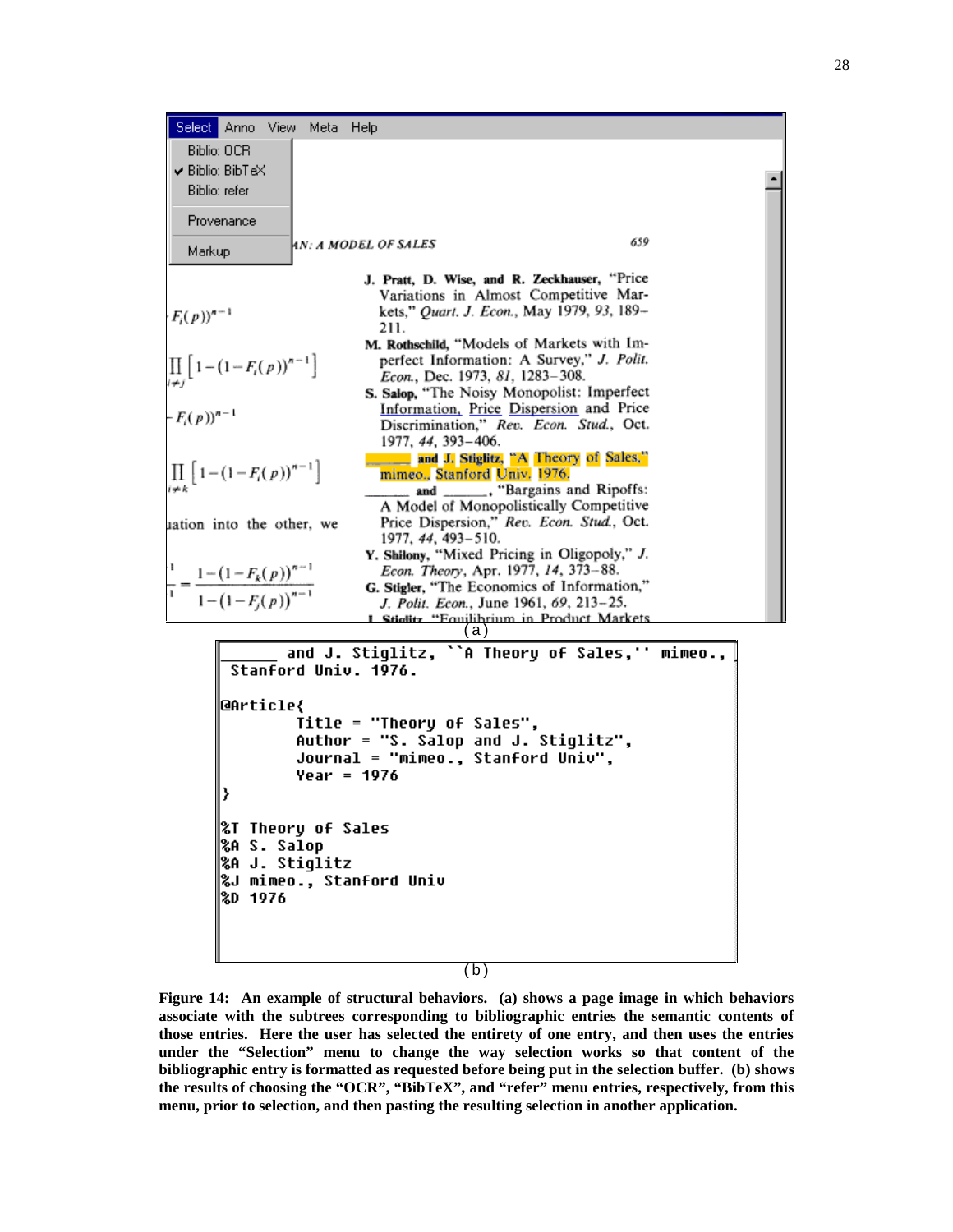refer-formatted text, as the user chooses. Once in the selection buffer, of course, this formatted text could be pasted into any application, as evidenced in Figure 14(b), which contains various transformations of the text pasted into another application. The formatted text is computed on the fly, so that adding an additional output format merely requires coding the appropriate formatting statements.

A similar "alternative select and paste" has also been implemented for mathematics, with a fixed set of output formats (Lisp and TeX) available at this time.

This example of structural annotations is not intrinsically annotative. From the point of view of a user, the ability to select bibliographic alternatives can simply be a useful document feature. In this example, the alternatives were added by someone other than the original author, lending them an annotative quality. Some more obviously annotative examples are described in the next section.

#### 5.1.4 Combining Annotations

It is possible to combine behaviors together in useful ways. In some cases, it is merely convenient to use a number of forms of annotation together to a single purpose. For example, one might attach a note to describe the overall comments, adding a hyperlink to move the reader to an annotated portion of the text, where additional annotations appear, e.g., as yellow highlights or blue-pencilled markup.

Other examples more closely couple multiple annotations to form coherent annotation genres. One example with which we have experimented is a "language translation" lens. This lens makes use of structural annotations that build sentence-aligned translations from additional layers. (In our case, these aligned translations were constructed manually, although the model is indifferent to their origin.) When positioned over a line of a sentence, the translation lens displays underneath that line the corresponding translations, in our case French or German. (One could just as easily create a "biblio" lens that displays variously formatted text, and a translation selection behavior that allows the pasting of alternative translations.)

Another, more elaborate example, can be thought of as simulating creative paper folding. Paper documents can be laid out in space to gain a sense of overall structure and to cross-reference specific information across pages [OS97]. An orchestrated combination of multivalent annotations can exploit computer processing of the document to provide a good portion of this useful functionality.

*Notemarks*, a fusion of "note" and "bookmark", is a form of annotation that provides some of the same ability to sense the overall structure of a document by combining several kinds of annotations together. Notemarks were first prototyped using the Tk toolkit's text widget [Oust94] and applied to the visualization of UNIX online documentation in TkMan [Phel94]. The same functionality has been duplicated in MVD, via the combination of several types of behaviors. First, structural annotations are used to allow a user to collapse or expanded a section by clicking the section header. Within otherwise collapsed outline sections, single lines are made visible by versions of span annotations similar to those described above, but in which care was taken that the graphics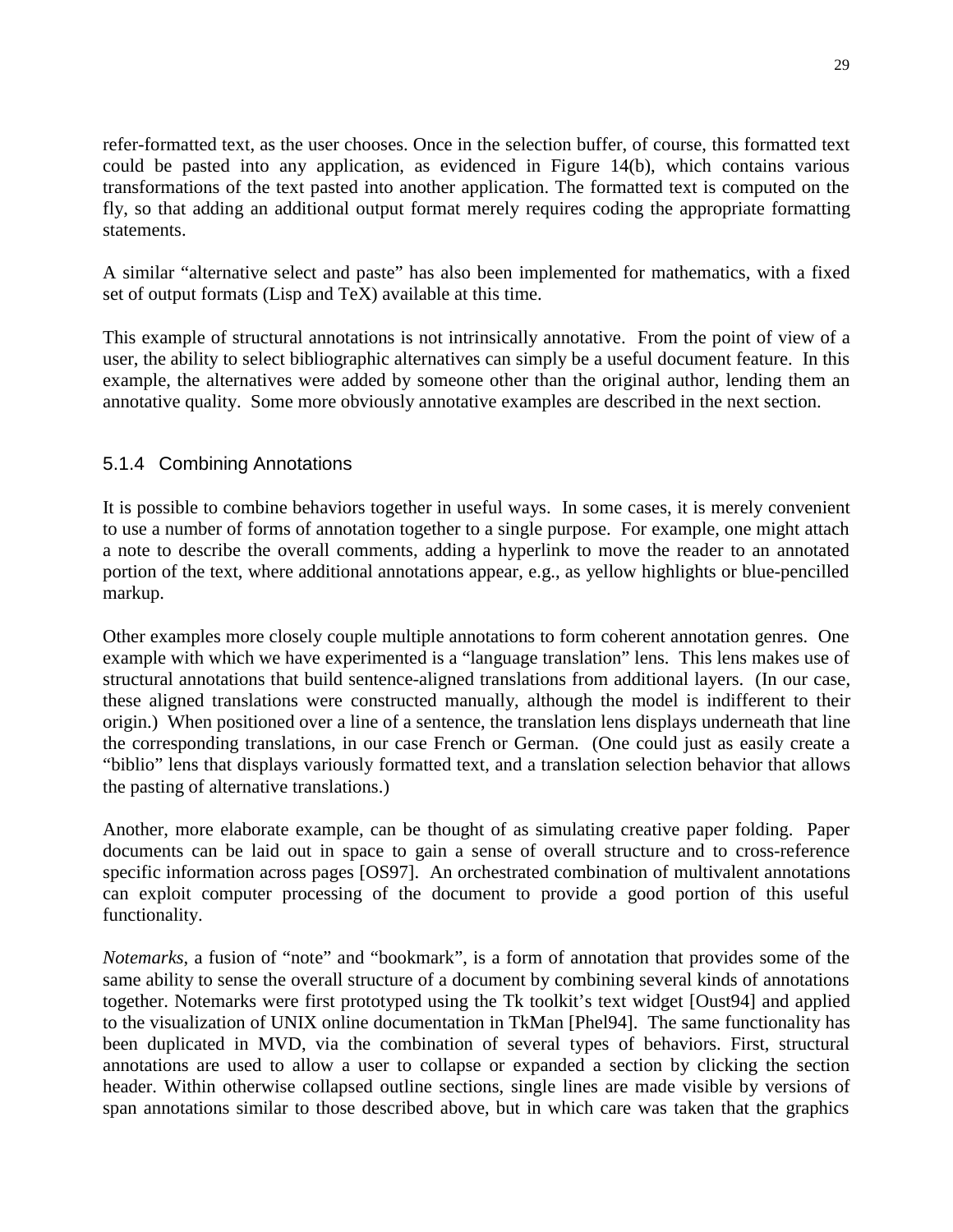properties of the span annotations were higher priority than that of structural annotations, and thus can override the visibility state. Some such spans are created just for the purpose of overriding a structural collapse. For example, often one refers to a manual page just to check the letter of a command line option, so it is reasonable to pre-configure these lines as visible within collapsed sections. Similarly, the first line of each paragraph of commonly important sections can be excerpted in order to present a highly informative single screen overview. In addition, lines in which the individual user may have somehow indicated an interest might also override collapse.

To implement Notemarks, an MVD media adapter was written especially for ASCII UNIX manual pages. This media adapter examines an ASCII layer looking for manual page structures, such as section headers and examples, and creates an IDEG with spans and attached structural behaviors that present the page in a stylized fashion. Figure 15 illustrates an MVD document so created from the text of the "file" command manual page. The headings of each section are shown in large font, preceded by a triangle whose orientation shows the state of section collapse. Initially, the sections are all collapsed, so their contents are generally not visible. However, command line options have spans that override the collapse, so they are visible. (These appear in the "Description" section). Also, as mentioned above, lines in which the user expresses an interest should be shown. In this example, lines containing search matches (for "Windows" and "Mac") also override the collapse of sections. Clicking on any of these lines opens the document to the desired point.

Figure 15 is also noteworthy because it illustrates MVD operating on another document format, namely, plain text. (Actually, the format supported here is plain text that conforms to a UNIX man page; support for general plain text is also provided, but by a separate, simpler media adapter.) Getting MVD to support this format was simply a matter of writing a behavior to support it, i.e., a media adapter that builds the IDEG from a plain text, lays out the tree on the canvas appropriately, and so forth. All the behaviors described above are immediately available.

The Notemarks idea works well together with other annotations. For example, the user can (using a menu entry) determine whether highlights or copyediting marks should be treated like Notemarks, and hence override section collapsing. Thus. turning on the Notemarks in the HTML collapses the document long major HTML structures; specifying that copyediting marks should override this folding makes most other text invisible. Figure 16 shows the document marked up as in Figure 8, but collapsed so that most of what is visible is lines with copyediting marks.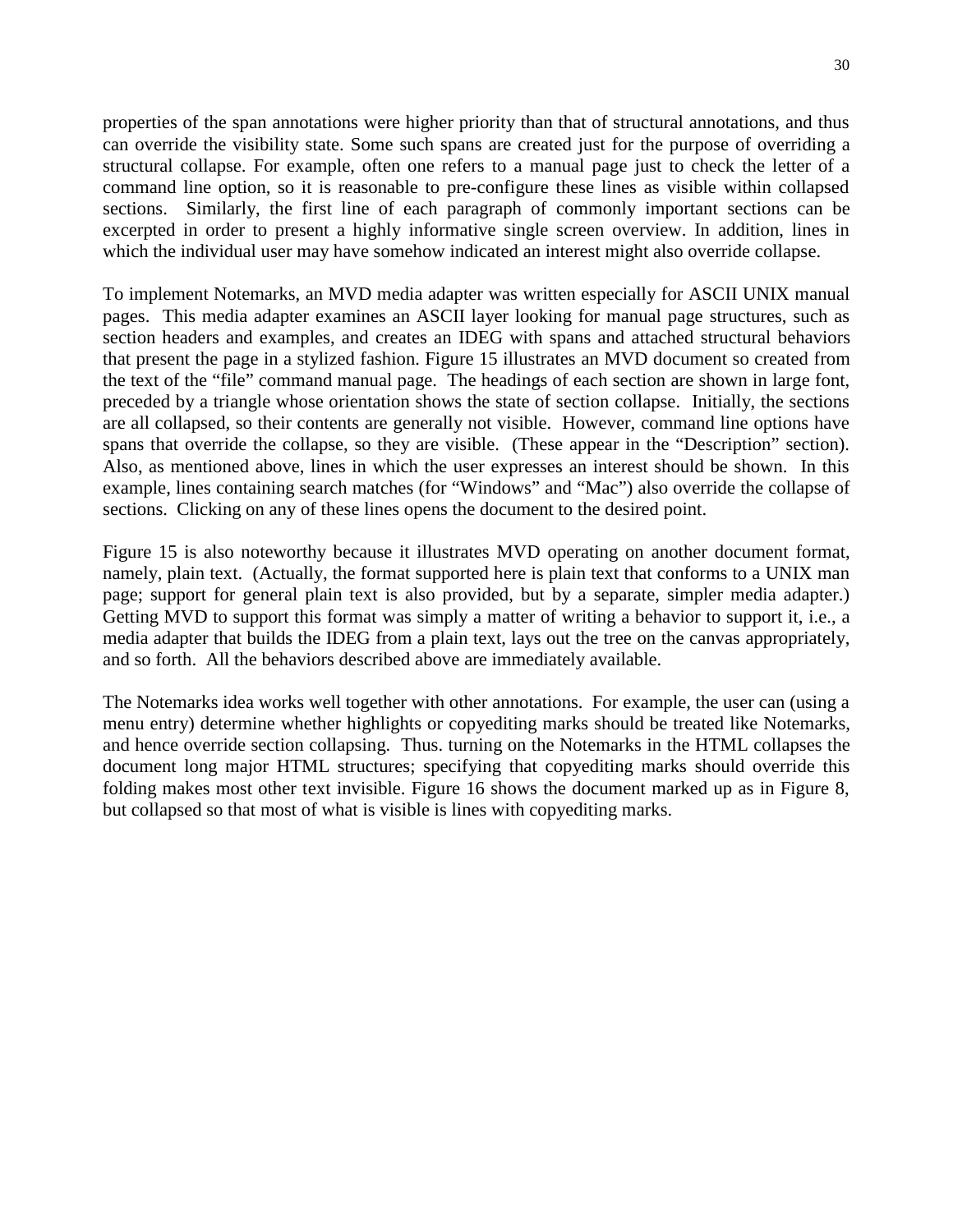#### |⊳ Name  $\triangleright$  Synopsis  $\triangleright$  Description file atime name .<br>file att<u>ributes nam</u>e On Windows, -archive gives the value or On Macintosh, -creator gives or sets the file copy ?-force? ?--? source target file delete ?-force? ?--? pathname ?pathname ... ? file dirrame rame "." (or "." on the Macintosh). If name refers to a file executable name file exists name file extension name file isdirectory name file isfile name file join name ?name ...? platform: / for Unix and Windows, and : for Macintosh. file lstat name varName file mháir dir ?dir ...? file mtime rame file nativename name. call, such as exec under Windows or AppleScript on the Macintosh. file owned name file pathtype name file readable name file readlink name file rename ?-force? ?--? source target file rootname name file size name file split name file stat name varName file tail name

file type name file volume

proper Tcl list. On the Macintosh, this will be a list filesystems are locally mounted. On Windows, it will return a list file writable name

# $\triangleright$  Portability Issues

|⊳ See Also

 $\triangleright$  Keywords

**Figure 15: Notemarks: Within otherwise collapsed Description section, subcommands, highlights and search hits show through. Clicking on the desired area opens it up to that point.**

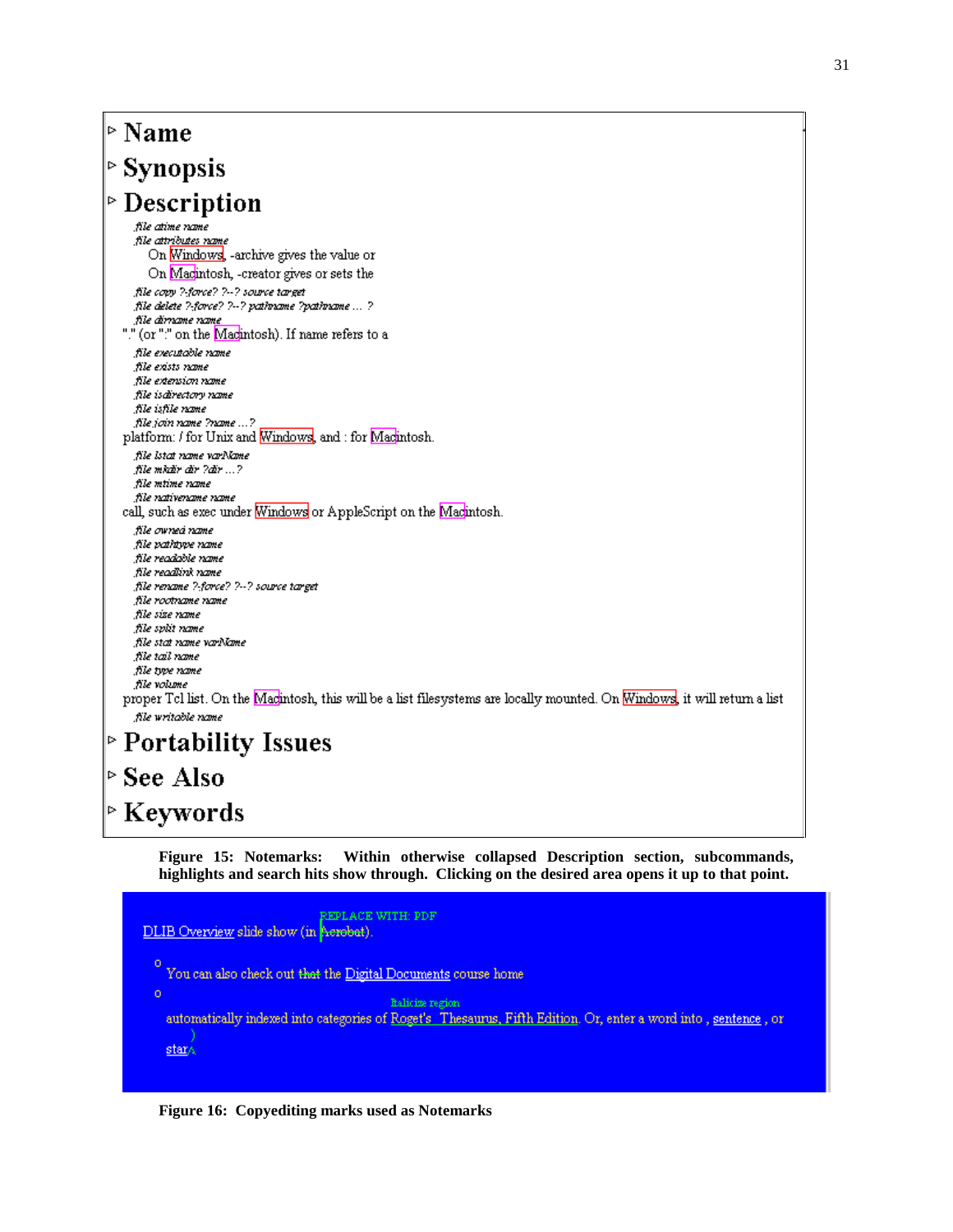# **6 Applications to Other Data Types**

So far, we have examined documents built from distributed layers, but whose primary content is rather standard, i.e., text and scanned images. We have made some attempts to extend the model to other data types. We have begun to experiment with data that have temporal extent, data that have spatial extent, and data that have both temporal and spatial extent. Our work in this area must be regarded as preliminary, but our experiments thus far indicate some possibilities and limitations.

#### **6.1 Data with Temporal Extent**

Data with temporal extent includes sound and video. Video and sound have been incorporated both as separate elements, and as data associated with a structural annotation. However, at this point, the internal structure of these media types is largely opaque to the infrastructure.

By separate elements, we mean that sound or video can be the content of a note. When such a note is displayed, controls become visible when the cursor enters the boundary of the note, and the content is streamed. It is also possible to use video or sound as annotations. In this case, the user can select a span, and choose a behavior for making video or sound annotations. A widget is displayed requesting a URL. A tool to control the continuous medium is displayed to the right in the margin near the selected text.

It is possible to associate textual notes with video notes, and synchronize the text shown with the video, to achieve a captioned video effect. Figure 17 shows an example of a document with a sound annotation, and a video note synchronized with two textual notes, one in English and one in Polish. This example illustrates a potentially useful application of the document model to continuous media, in that keeping the data layers separate in the document, with the ability of combining them in the client, leads to flexible captioning.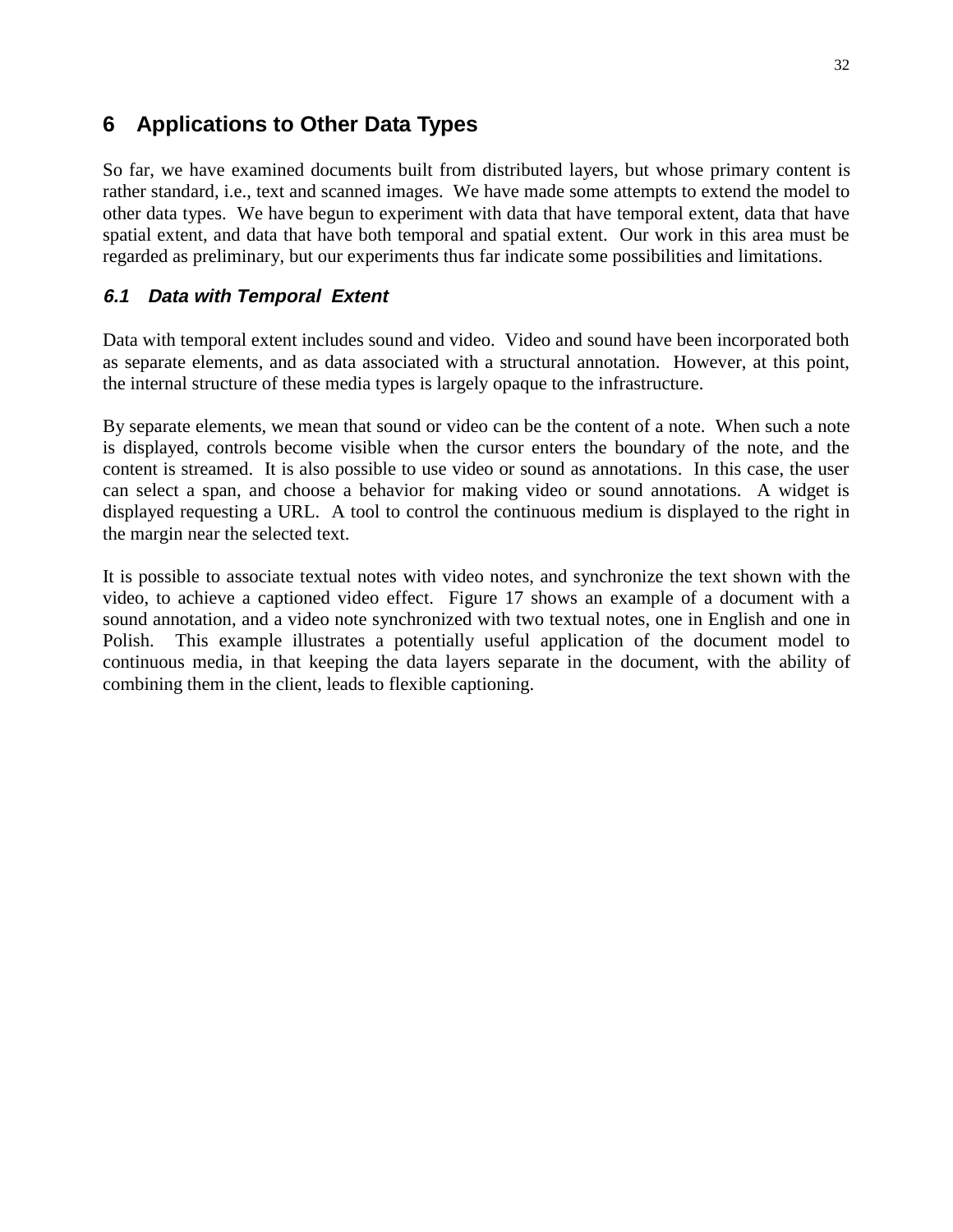

**Figure 17: Data with temporal extent: The widget on the right is an anchored sound annotation. The floating window is a video note. The two textual notes are captions synchronized with the video stream.**

#### **6.2 Data with Spatial Extent**

We have experimented with applying the idea of MVD to visualizing and annotating data with geographic interpretation, i.e., maps and the like. However, as we have not yet attempted to integrate this effort into the MVD framework proper, we forego discussion of this experiment here. The interested reader can examine our prototype, called the GIS Viewer, which is available as another Java applet at http://elib.cs.berkeley.edu. (The "GIS Viewer tour" is recommended.)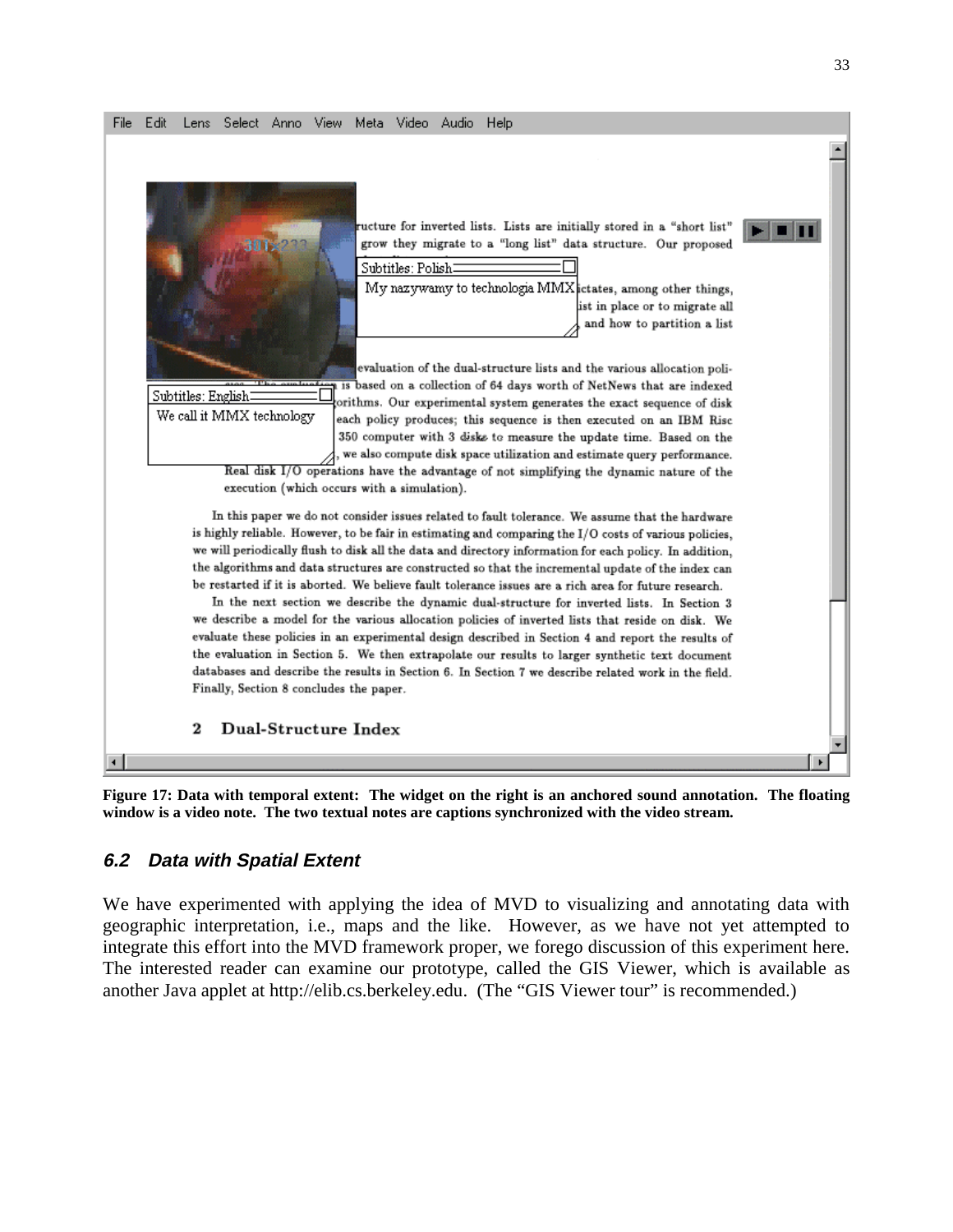# **7 Using MVD for Annotation**

The previous sections provided an overview of MVD, and gave examples of annotative behaviors. Here we clarify some pragmatic details of the processes by which a user might use MVD annotatively.

To begin with, a user opens a multivalent (i.e., hub) document in the MVD applet. This may be done by specifying the URL for a hub document to the MVD Open widget, available under the File menu. Since the MVD applet may not already be running, we have provided a service, using a CGI script, to which a hub document URL may be provided as an argument. The script returns a call to the MVD applet, passing it the hub document URL as an argument. In other words, by appending a hub document URL as an argument to this script URL, one produces a valid web URL which, when supplied to a Java-compliant web-browser, will invoke MVD on a given hub document.

Once the hub document is loaded, the user can use whatever behaviors there are that have been specified by that hub. Presumably, these will include the various annotative behaviors described here, although exactly what is included is specified by the hub document. The user makes various annotations on the document. (As explained above, from the MVD viewpoint, all the user is doing is creating new instances of MVD behaviors; these just happen to be annotative.) Then the user saves these annotations by created a new hub document. This is done simply by selecting the "Save As" entry in the File menu, and supplying a name. MVD will create a new hub document, which will include the instances of behaviors extant at the time, including the new annotations.

Figure 18 contains the simple hub document resulting from annotating a web page with a replacement copyediting span and a note, and then saving, as just described.

```
<MULTIVALENT GENRE="HTML" SEARCHNB="ON" ANNONB="ON" COPYEDNB="ON">
<Multivalent.std.adaptor.HTML BEHAVIOR="Multivalent.std.adaptor.HTML"
URL="http://www.darpa.mil/"></Multivalent.std.adaptor.HTML>
<Layer BEHAVIOR="Multivalent.Layer" NAME="Personal" URL="inline">
<Span BEHAVIOR="Multivalent.std.span.ReplaceWithSpan" CREATEDAT="Wed Feb 11 14:52:02 PST
1998" NB="COPYEDNB" INSERT="DARPA">
<Start BEHAVIOR="Multivalent.Location" TREE="0 20/It 4/P 0/BODY 0/HTML" CONTEXT="It
(DoD). manages"></Start>
<End BEHAVIOR="Multivalent.Location"
          TREE="2 20/It 4/P 0/BODY 0/HTML" CONTEXT="It (DoD). manages"></End>
</Span>
<Note BEHAVIOR="Multivalent.Note" NAME="NOTE1739298548" X="161" Y="258" WIDTH="287"
HEIGHT="303" POSTED> Here are some comments on \nthe DARPA home page. \nRW</Note>
</Layer>
</MULTIVALENT>
```
**Figure 18: A hub document resulting from annotating a web page with a span and a note. The base document is the DARPA home page. As this is an HTML item, the appropriate media adapter is specified. The ReplaceWithSpan instance makes the editorial suggestion that an particular occurrence of the word "It" be replaced with the term "DARPA". The start and end portions of the span show tree locations and redundant context for the location.**

Since MVD is an applet, it cannot save to arbitrary locations. To get around this limitation, all saves are done to a scratch directory on our server to which the world has read/write permission. While items in this scratch area are apt to be transient, the user can subsequently visit the hub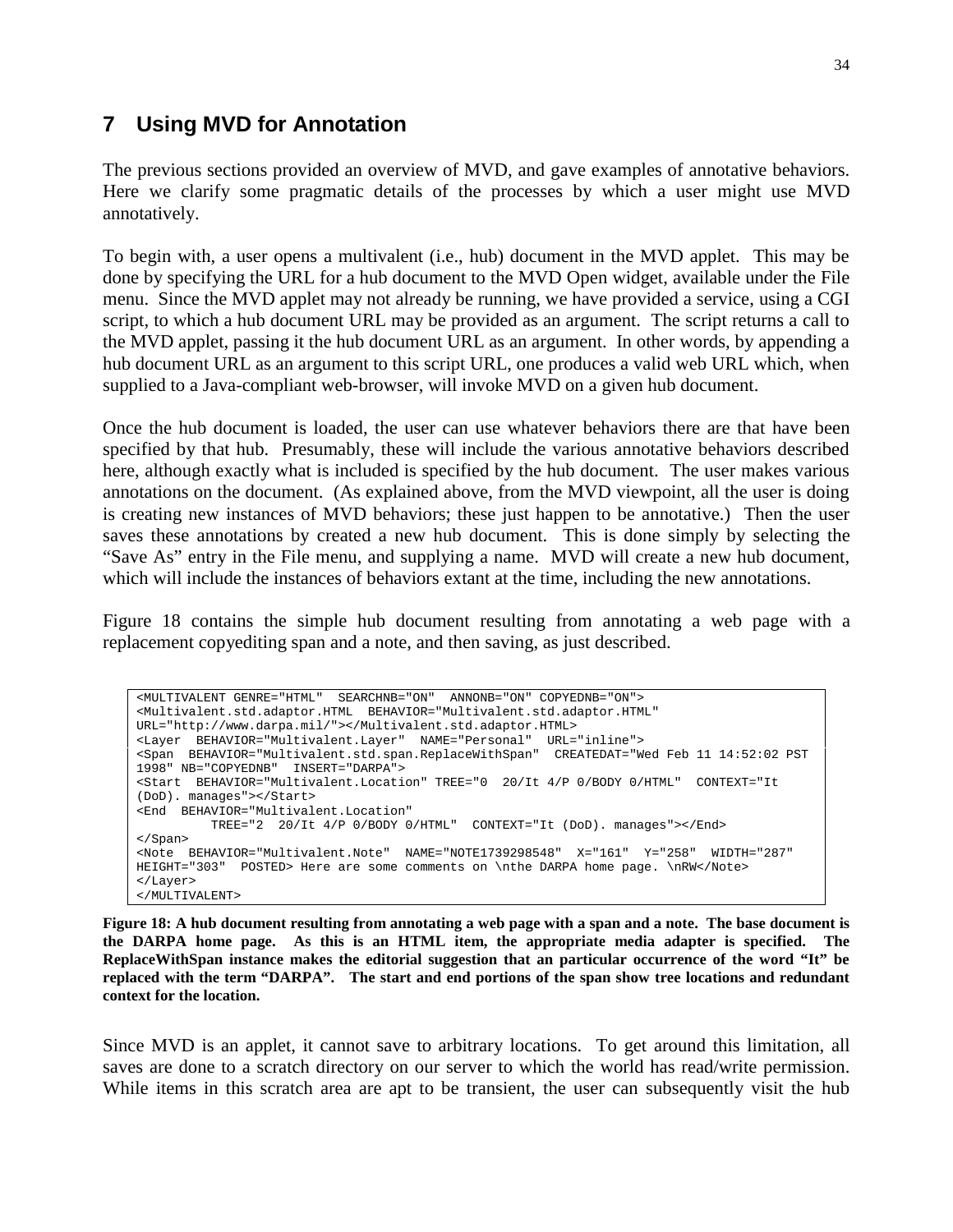documents via a web browser, to which they will merely be ASCII files. The web browser can then be asked to save the contents on the user's web server or other networked service at which it will have a valid URL. The hub documents contain only absolute references, so the resulting item is a persistent well-formed MVD hub document.

There are several other augmentations we have provided to facilitate use of MVD. While strictly speaking MVD can only open hub documents, one can specify a default hub document for given data types. We have done so, and extended MVD's Open procedure so that, if it is given a recognized MIME type instead of a hub document, it will create a default hub document for this data type and open that. In this manner, one can use MVD as a web browser: One can specify to Open an HTML page rather than a hub document, and MVD will open a synthesized default hub document containing this page as a layer. If the HTML page contains hyperlinks, these can be selected for traversal within MVD, which will once again open the web page by inferring a default hub document around it.

Another mode in which one may use MVD is email. An MVD emailer has been written by Hoon Kang. This allows one to read, originate, and reply to one's mail within MVD. The user may respond to an ordinary email message by using MVD annotations, and mail off the result. Similarly, the user may mark up a document, and email rather than save the hub document. The email contains both the hub document and a URL for opening a temporarily stored version of the hub document. If the recipient is using MVD to read mail, the hub document can be viewed directly; in other mail reading programs, the user can invoke the URL, thus running MVD on the hub. We have found MVD to be useful in this manner for replying to long ASCII email messages.

#### **7.1 Evaluating Multivalent Annotations**

Multivalent annotations meet many of our requirements stipulated for annotations simply by virtue of operating within the multivalent document model. They are *highly expressive* (behaviors have access to every state of the fundamental document life cycle), *extensible yet composable* (new types of annotation can be created by writing new behaviors; the multivalent framework insures composability of behaviors conforming to the protocols), *distributed and open* (layers and behaviors are intrinsically distributed; one can annotate any document for which one has a media adapter, with no server-side requirements), *format-independent* (behaviors manipulate the abstract document tree and communicate to encapsulated media types through media adapters), *platformindependent* (the infrastructure is written in Java).

Another desideratum of digital annotations is that they appear *in situ*. We meet this requirement by having the individual annotative behaviors rely upon the geometric placement information of behavior instances available in the *format* stage of the document life cycle. Annotations are attached to a particular component or series of components, and then placed in relation to them. Thus when a document is double-spaced, say, or a table sorted, the annotation is drawn at the right place because it is drawn in relation to the new position. Placement is managed by the multivalent framework calling a behavior method at the right time.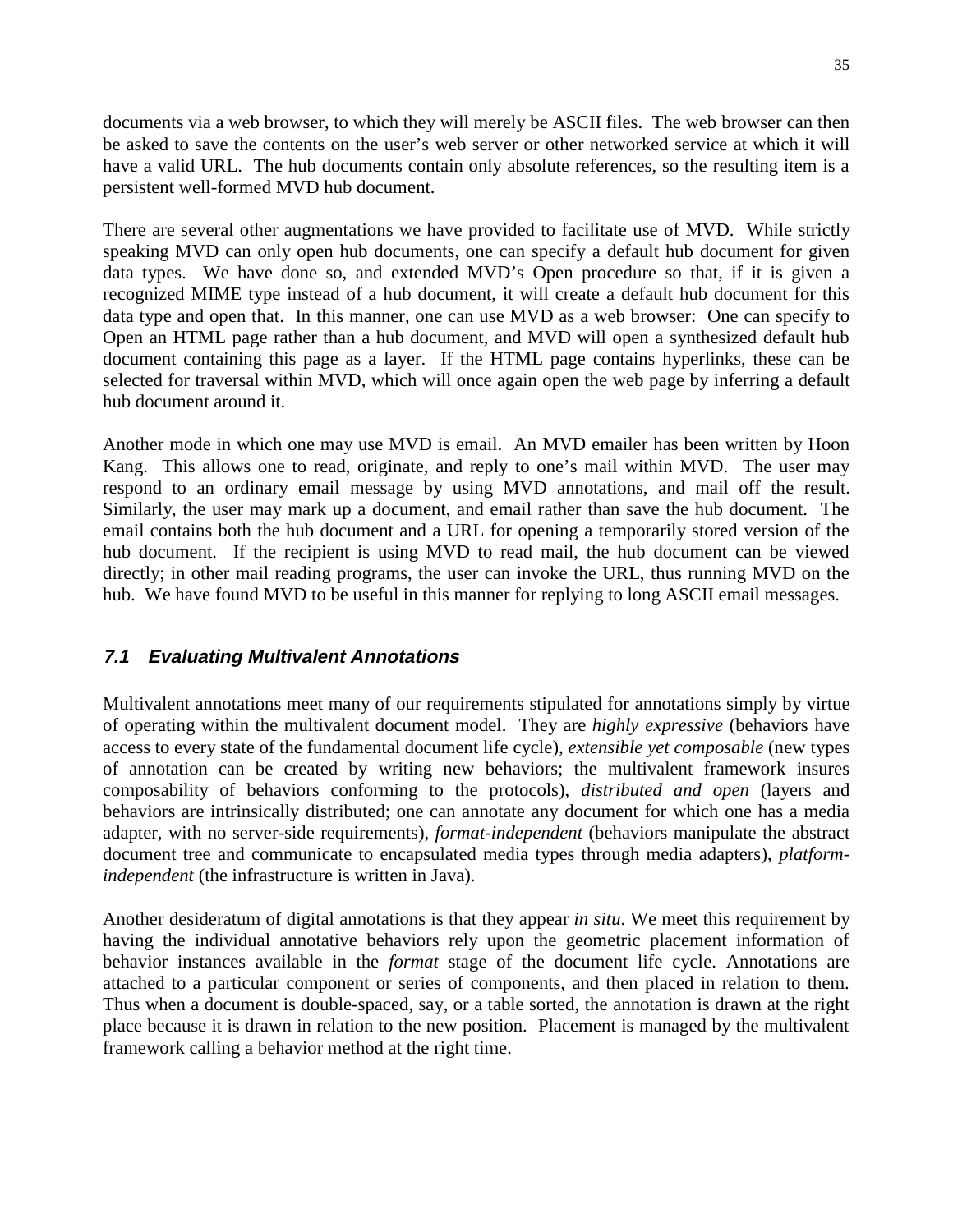In addition to meeting these conditions, multivalent annotations also deliver at least some of the promise of digital annotations. They can be readily shared with others, and can have dynamic properties, such as being executable or dynamically changing the view of the document. Exploiting other aspects of digital annotations await future work.

# **8 Future Work**

### **8.1 Other Data Formats**

We have shown that MVD can be applied to multiple document formats, namely, scanned images, plain ASCII text, and HTML. However, other document formats are in widespread use, including those used by common office suites, i.e., word processing, presentation, and spreadsheet formats. Support for "near image" formats, i.e., PostScript and Acrobat, would also be valuable. One possibility is simple to provide media adapters for each media type. Such behaviors could run efficiently, but requires significant programming. Another possibility is to write a media adapter for RTF, and provide a service that converts documents in and out of this format. Another possibility involves support for XML. We plan to support XML along with some style sheet language. (Indeed, our support for HTML was implemented with this in mind, so support for XML should not be a large step.) Of course, support for XML may be useful in its own right. In addition, it should possible to translate most proprietary document formats into an XML DTD plus style sheet. Thus, given support for XML, one needs only a translation service to convert the given proprietary format into XML. Perhaps the office suite producers will include export and import of XML, which will save us the trouble of providing translation software or services.

Our coverage of HTML is not complete. Some aspects are straightforward, and just require more programming on our part. Others are less obvious. For example, it is not clear to us what is best to do with dynamic components in documents, just as JavaScript or Java.

Near image formats can be handled in a number of ways. One can render documents by converting them to image formats; alternatively, one can wait for promised 2D graphics rendering capabilities to appear in the Java class libraries. The underlying document representation could be used to more easily compute structure (i.e., word location). (This is straightforward for PDF; may packages are available to do so for PostScript, with varying decrees of accuracy.) Alternatively, it is possible just to run OCR on the images. Doing so produces an accurate rendering of the text content of the documents, especially when true images containing text are included in the document, although at greater computational cost. (We have set up a simple service into which the user supplies a URL for a tiff file produced by a scanner; the service runs OCR on the contents, converts the image to GIF for viewing, and returns a MVD document combining this image and OCR contents. A similar service could be set up to other types of conversion.)

We have shown other applications that apply the ideas of MVD to other data types, namely, those with temporal and spatial extent. We have demonstrated some degree of support for video and audio within the model proper. It remains to be seen whether these data types can be well integrated into a single framework.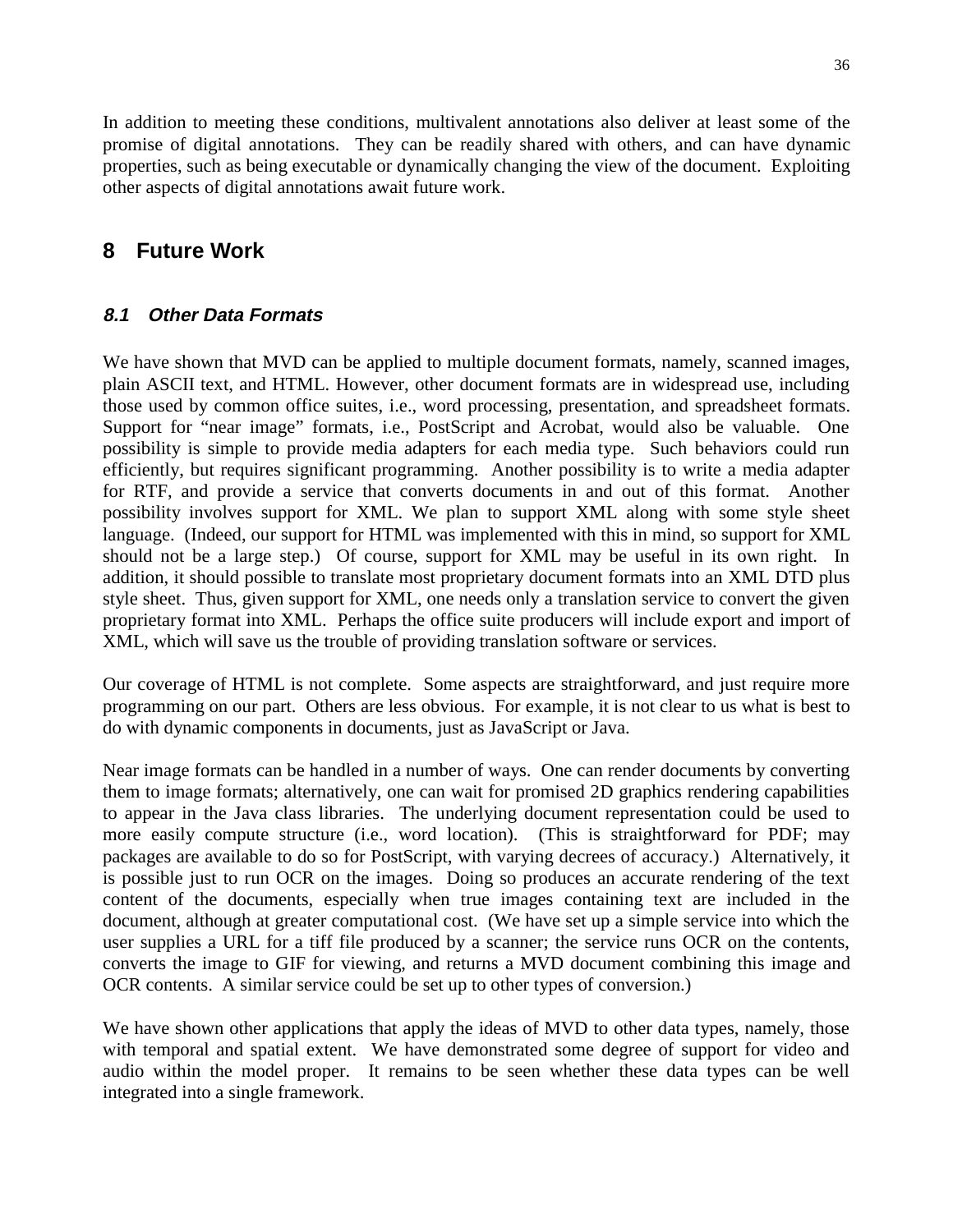#### **8.2 Authoring Behaviors**

We have provided some rudimentary authoring behaviors, namely, those for authoring notes and various kinds of spans. However, more work is required in this area. In particular, the following features are desirable:

- The ability to edit or remove annotations once they are created.
- More complex kinds of copyediting annotations. For example, one would like to be able to indicate that a span of text should be moved to another point. Doing some presumably requires rendering graphics, possibly across pages.
- The ability to provide recursive annotations. Right now, one can, e.g., put copyeditor marks or hyperlinks in a note, but one cannot put a copyeditor span on another copyeditor span.
- The ability to save edited base layers. Right now, one can execute a copyeditor mark, or otherwise modify a layer, but not of the media adapters currently write out their contents upon a save. Doing so is just a matter of programming.

#### **8.3 Other User Interfaces**

Furthering our goal of "paper as a user interface", we would like to capture annotations while writing upon paper rather than using a keyboard and screen. For example, the user might mark up paper copy, and provide this as input to a scanner. Then the original document could be subtracted to produce a mark-up layer, which would then be subject to recognition analysis. The resulting layer could be executed interactively by a user, in effect automatically executing one's paper markup. Alternatively, the marks might be made on paper but captured by using a special pen or a video camera.

#### **8.4 Dynamically Assembling Document Components**

With layers and behaviors generally, but especially with annotations, one would like to take a document and collect commentaries on it (i.e., retrieve all annotations by various authors). We believe MVD hub documents can be searched in this fashion using generic Web search engines. Within MVD, one would like to support collections of annotations, so that one can flip back and forth between the annotations of different commentators on the same document. Similarly, one would like to be able to annotate already annotated documents simply by including a hub document inside a hub document. This idea of "cascading hub documents" should be straightforward to support.

#### **8.5 Real-time collaborative authoring**

We have mostly described an asynchronous view of collaboration, in which documents are visible after they have been authored. Indeed, our "document-centric" view of collaboration is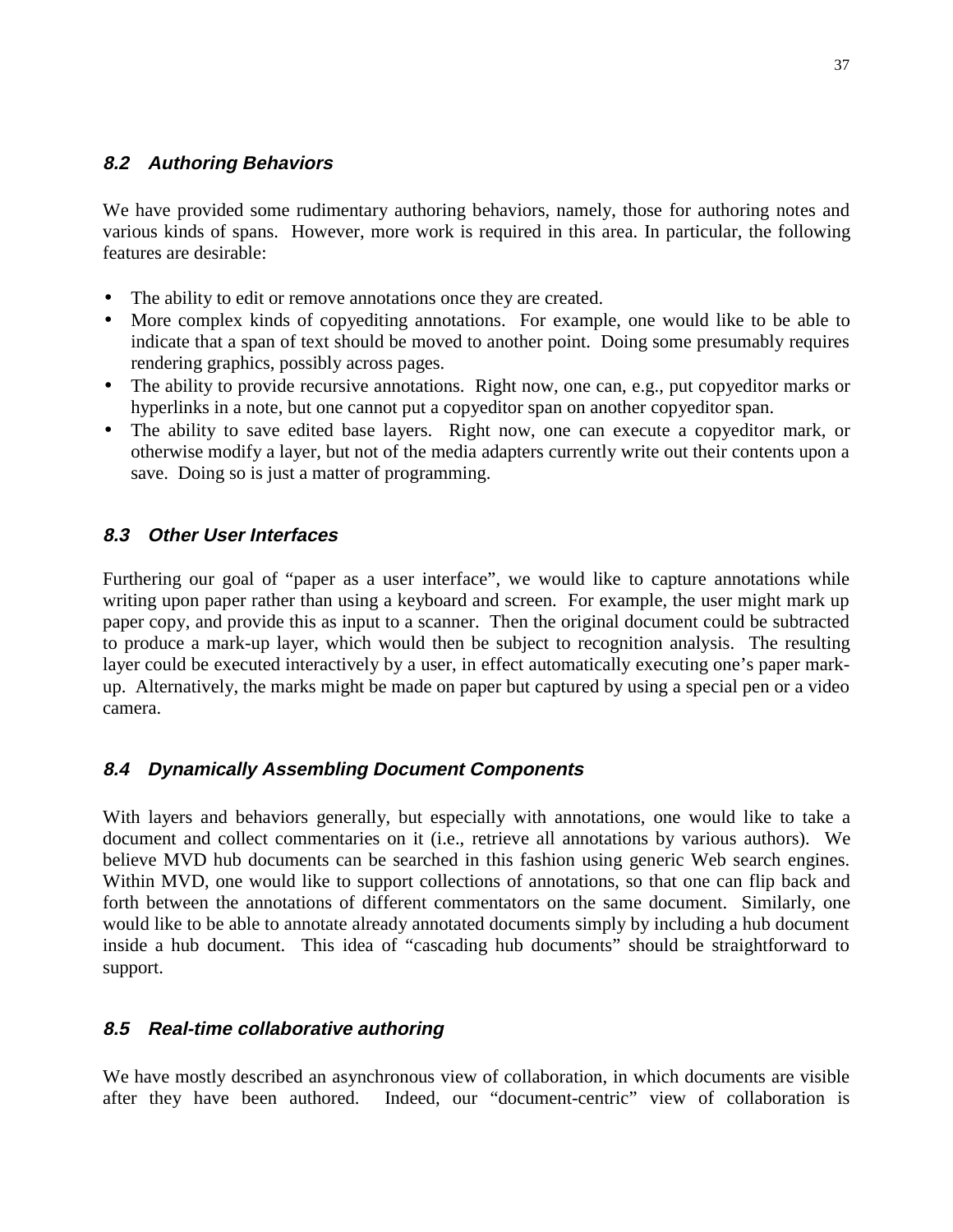distinguished from session-oriented collaboration models in this way. However, it is possible to allow synchronous collaboration, in our model, which amounts to allowing one user to see a layer as it is being authored by another. Hence, we plan to explore extending the system to support realtime viewing of layers as they are being authored. One possible way to implement this functionality in MVD is via NCSA's Habanero<sup>3</sup>, a session-oriented object-sharing framework, written in Java, which enables software developers to transform single-user applications into multiuser, shared applications.

# **9 Related Work**

There has been a great deal of prior work in the area of document models and computer-based collaborative work that we have drawn upon in this research. We do not attempt to review this body of work here, but instead, compare and contrast our work to some of these approaches, with the goal of highlighting how we see our work as differentiated from them.

It is useful to first contrast the MVD model with more traditional document models. Most document processing tools manipulate documents of a specific data type. E.g., Microsoft Word handles documents in native Word format or RTF; Web clients handle HTML; emacs processes text; Adobe Acrobat<sup>4</sup> products handle PDF. For the most part, these tools also generally have rather limited notions of extensibility, and of a relatively coarse-grained level. Thus, it might be possible for users to add a macro to Word, but it is very difficult to add a new feature. Moreover, customizations are local to users or installations, and hence, difficult to share. Some systems, notably emacs, address this problem by providing a powerful extension language. This approach has been successful in some ways. But one is still left with the intrinsic limitations of the original framework, which have proven difficult to overcome, as well as an extensive, support-intensive, code distribution problem.

The MVD model addresses these problems in a number of ways: First, the incorporation of layers as a basic document structuring element allows for a modularization of functionality, in that not every piece of functionality need be supported by a single mark-up language. For example, to incorporate hyperlinks into Word, say, the designers must support hyperlinks in the underlying mark-up language, and then modify the software to handle them (and resell the new version). However, in the MVD model, this functionality could be added to a Word document without the underlying Word machinery even being aware of it. Moreover, the same hyperlink mechanism would apply to other mark-up languages.

OpenDoc [Appl95] and OLE/COM [Broc95] represent document structuring efforts that address some of the same issues as MVD. OLE is Microsoft's propriety approach; OpenDoc a crossplatform approach supported by a consortium (until its recent demise). OpenDoc and OLE are similar to each other in that both view documents as comprising multiple embedded document segments, each to be interpreted by software components. Both are similar to MVD in that they are all essentially software component technology, and they attempt to simplify document structuring

 $\overline{a}$ 3 http://www.ncsa/uiuc.edu/SDG/Software/Habanero/index.html

<sup>4</sup> http://www.adobe.com/prodindex/acrobat/main.html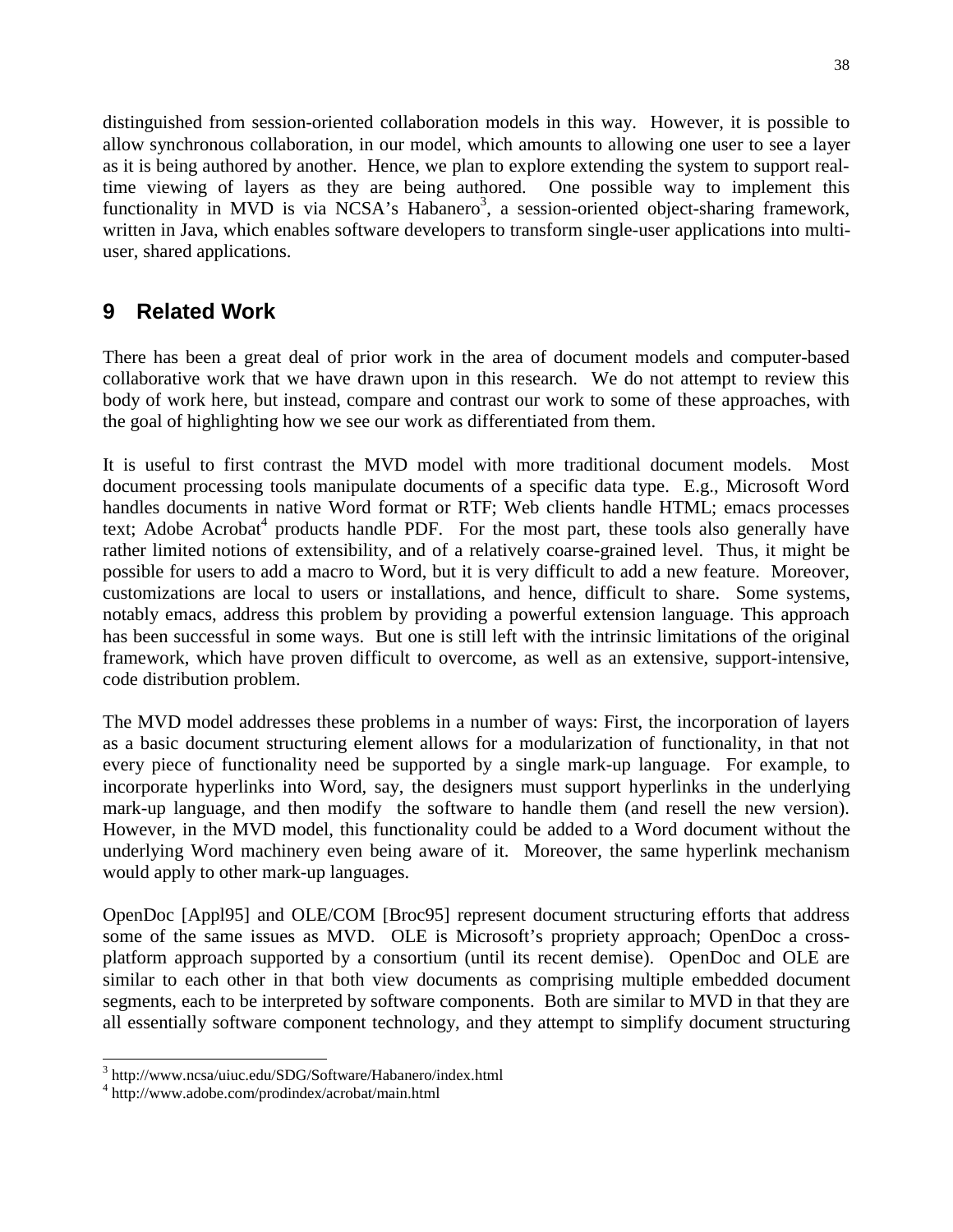via modularity. However, OpenDoc and OLE attempt to modularize by dividing a document into planar regions, each of which is controlled by a separate process. E.g., a table embedded inside a text document would be managed by a table editor module, while the containing text component is managed by a text editor module. MVD in effect provides a third dimension. That is, an OpenDoc or OLE document would simply be one layer of an MVD document, albeit a modularized one.

Note that additional modularity is provided by MVD's layering-and-behaviors approach: With only the OpenDoc/OLE model, enhancing functionality requires changing individual software components. While there is some mechanism for inter-application communication, it not generally possible to augment a part, e.g., to add a hyperlink or a lens to a component that does not already support such functionality.. Rather, to add, say, hyperlink support to both tables and text, both the table and text components would have to be modified. In MVD, hyperlinks can be added via a separate layer, i.e., in a "depth" dimension, without having to modify *either* an underlying text or table manager.

OpenDoc/OLE components are essentially black boxes. In contrast, MVD integrates information from multiple layers into a single document representation. Thus, in MVD, it is possible to introduce behaviors that operate on multiple data types, whereas in OpenDoc/OLE the individual editors are entirely separate programs. Thus, it is fairly straightforward to introduce behaviors like a magnifying lens into MVD, and have it operate over multiple formats, whereas it is not obvious how to implement an analogous function in OpenDoc or OLE.

OpenDoc and OLE require machine-specific implementations of software components. Thus, even though an OpenDoc document is in principle cross-platform, there is no guarantee that a required OpenDoc editor will be available on a given platform, much less installed. MVD addresses this problem by the use of Java, so that code is transferable and normally down-loaded automatically across the network.

Finally, OpenDoc and OLE both embrace a model in which a user controls a document, which resides as a file in a single location. As such, these models are not particular conducive to the sort of collaborative possibilities easily introduced in MVD.

Now let us contrast how we have used MVD to support annotations with the many other models of annotation. One set of systems consider annotations to be part of the document per se, and therefore, require write-access to or copying of a document in order to annotate it. For example, Adobe Acrobat and Microsoft Word allow several different kinds of annotations. These may be added after the document is authored, but only by editing a write-able version of the document. Hence, they are ill-suited for distributed, loosely coupled collaboration.

These systems are also entirely data-type specific. E.g., Acrobat allows the annotation of PDF files, but only PDF files. Similarly, Word's annotations will not help a user who has authored a file using some other word processor (much less one who has only a scanned image to work with). In contrast, the MVD model will allow annotation of any data format that is supported. In general, MVD is capable of incorporating diverse document formats, and operating on them.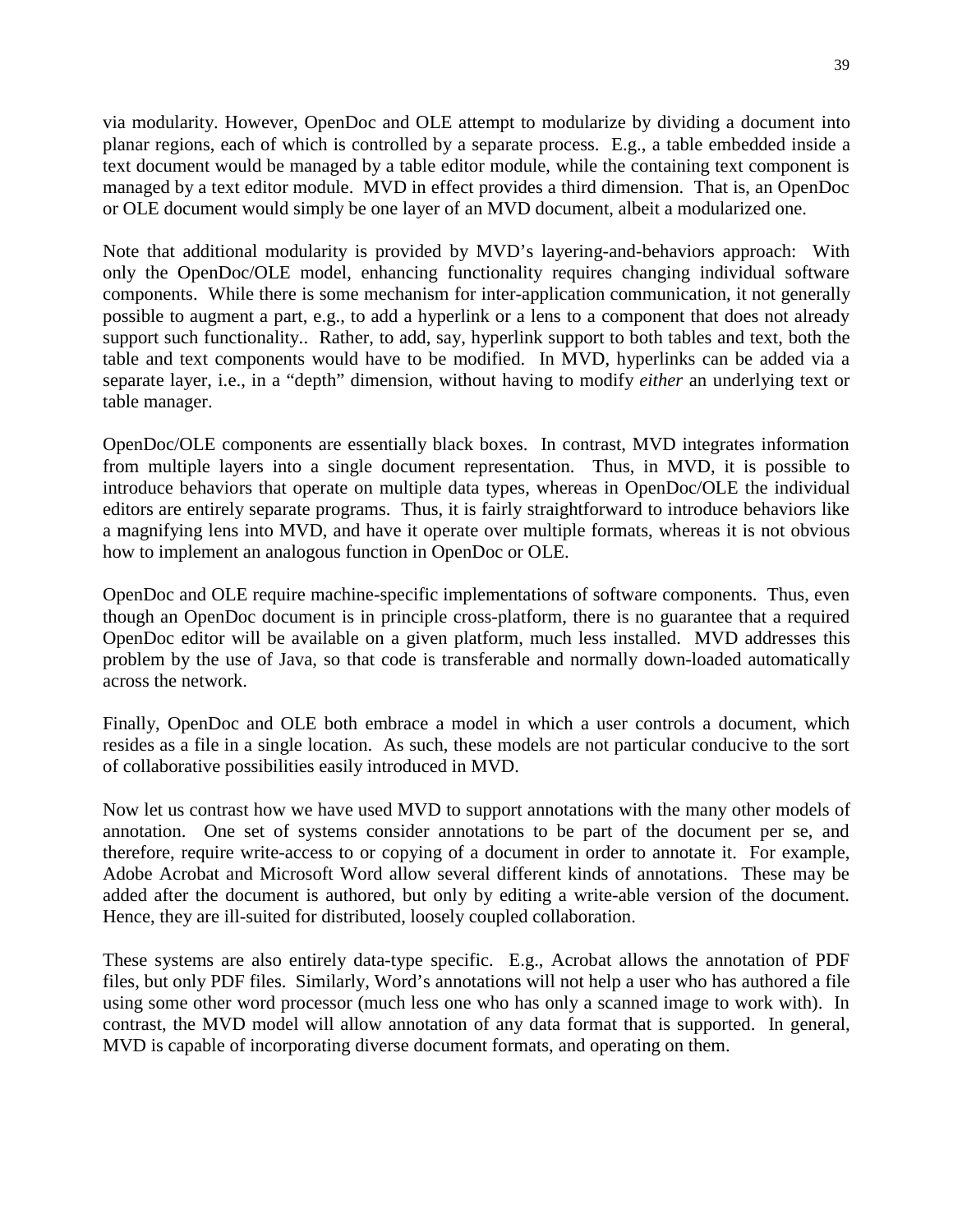Other models tend to support only limited and very specific forms of annotations, e.g., notes, or hyperlinks. MVD already supports forms of annotation not readily available elsewhere, e.g., executable copy-editing. Moreover, in MVD, there is no limit to the kinds of annotations one can envision and implement. As end-users can introduce new behaviors in their documents, new forms of annotation and collaboration can be introduced dynamically.

Other models of annotation presume closed systems. I.e., they require that a user be registered in some fashion in order to participate in collaboration. In contrast, MVD is highly open, meaning that one need only be able to read a document in order to annotate it; one need only be able to write to some networked resource to be able to share one's annotations. The original document author need never even know that the document has been annotated, any more than one needs to know that a hyperlink points to one's web page.

There are a number of existing systems that support various kinds of in-place annotation. These include the annotations facility in Lotus Notes<sup> $TM$ </sup>, which requires making available "hooks" for annotation attachment in a given document. For Comment  $\text{TM}$  supports individuals in a group making comments on documents in most common word processing formats. Markup<sup>TM 5</sup> supports annotation, including copyeditor marks, in the MacIntosh environment; the NeXT OS provides blue-pencil mark-up over any document rendered as Display PostScript. These operate at the graphics level, and hence have the nice property that any document can be annotated. However, annotations are superficial. (I.e., one can't attach a copyeditor mark to a span, say, and then execute it.) All these models require buy-in to a particular system.

Adobe's Acrobat bears a number of similarities to the scanned page image application of the general multivalent model. Adobe has published the specification of the PDF format viewed by Acrobat, and that format is in principle extensible by anyone. In practice, however, it is extensible only by Adobe as extensions to the format require corresponding changes to the viewer, and that is proprietary to Adobe, and would be difficult to build. Moreover, the types of annotations provided in Acrobat, though growing with each new version, are geometrically positioned at x,y coordinates on the page, not tied to content, and therefore not robust to changes in the document.

Microcosm [FHHD90] builds a hypertext system on top of existing applications, on Microsoft Windows. The philosophy is that, rather than compete with Microsoft Word and Excel, one should take advantage of the hooks these applications make available and layer the system on top of them. While gaining the power of highly evolved applications, this strategy is limited to the extent that such hooks are permitted by those applications.

ComMentor [RMW95] focuses on the server side of annotation support. ComMentor has a complete and well worked out meta data strategy and a database system for managing annotations, but only provided minimal functionality at the client. The ComMentor server-side support would be a nice complement to multivalent annotations.

Knowledge Weasel [LS93] distinguishes between surface annotation and deep annotation. Like ComMentor it focused on database aspects like a common record format and surface annotations and not as much on deep annotations, except for spatial data imagery. It took advantage of common

 $\overline{a}$ 

<sup>5</sup> http://www.mstay.com/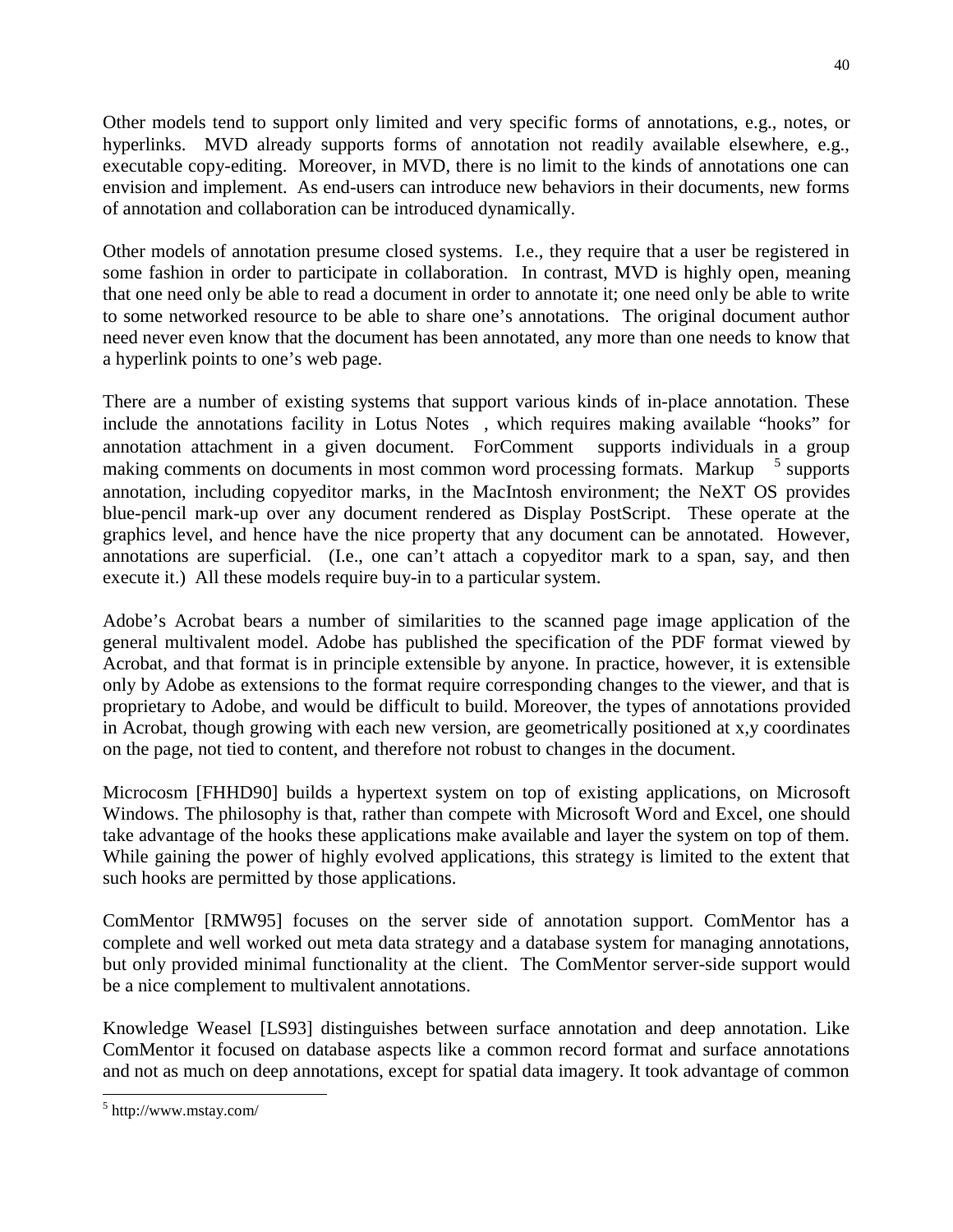tools (Tcl and Tk) for wide availability, but ultimately it was also limited to them. If the text widget does not admit, say, lenses, then that is an insurmountable barrier to implementing them.

Microcosm, ComMentor and Knowledge Weasel were developed mindful of the fact that it takes a great deal of effort to build a document formatter-renderer, and hence follow a strategy of interoperating with existing formatter-renders. Unfortunately, requirements of deep and powerful annotation push against the limits of such systems. Instead, we pursued a strategy that imposes an up-front cost to bridge existing application formats into the model and to reproduce the desired pieces of functionality. Our hope is that this price will be ultimately be worth paying.

# **10 Conclusions**

We have outlined the MVD architecture, and demonstrated its use in enlivening legacy documents and supporting distributed annotation. We have demonstrated the model's applicability to multiple document formats, and suggested how it might apply to other data types.

There are a number of features of our approach that one might view as drawbacks, or cause for concern. One particular important concern is the choice of Java as the implementation language. Java provides a number of advantages: portability, sizeable and growing support in the form of tools, compilers, program development kits, near-platform independence. However, Java currently has a number of shortcomings: Implementations are immature; the Java VM/browser interface is often defective, and do not utilize memory well. Moreover, there has yet to emerge a stable model, much less decent implementation, of how Java programs running within browsers change persistent state. The last issue is of serious concern to us, as a substantial part of our effort is directed at authoring. (Indeed, the problems are significant enough for us to consider abandoning MVD as an applet, and running it as a stand-alone Java application.) The language definition is also continually changing. We note that these problems are generic to Java, and there is substantial motivation for industry to address them. Of course, there is nothing in our model that requires it to be implemented in Java, or, for that matter, for the extension language (i.e., the language in which behaviors are written) to be the same as the implementation language.

However, the model does require behaviors written in a single language. Thus, we cannot easily take advantage of the great amount of related code that is written in C, C++ or the like (or, if we do so, we lose some platform independence, and transparent installation). This problem seems to us to be an intrinsic trade-off between platform independence and using code targeted to a particular architecture, rather than a defect specific to MVD.

We suspect that some of the individual MVD applications we envision could be realized more efficiently as stand-alone, platform-specific applications. Our claim is that there are large benefits to having a ubiquitously available infrastructure that facilitates extensible documents, both as a practical matter and as a platform for research. The ease with which we were able to create the annotation types and the assorted "power tools" described above illustrates this point. We are relying on continuing improvements to just-in-time compilers and faster processors to address performance concerns. However, occasionally, we have found ourselves adding some more support to the infrastructure where efficiency has become an issue.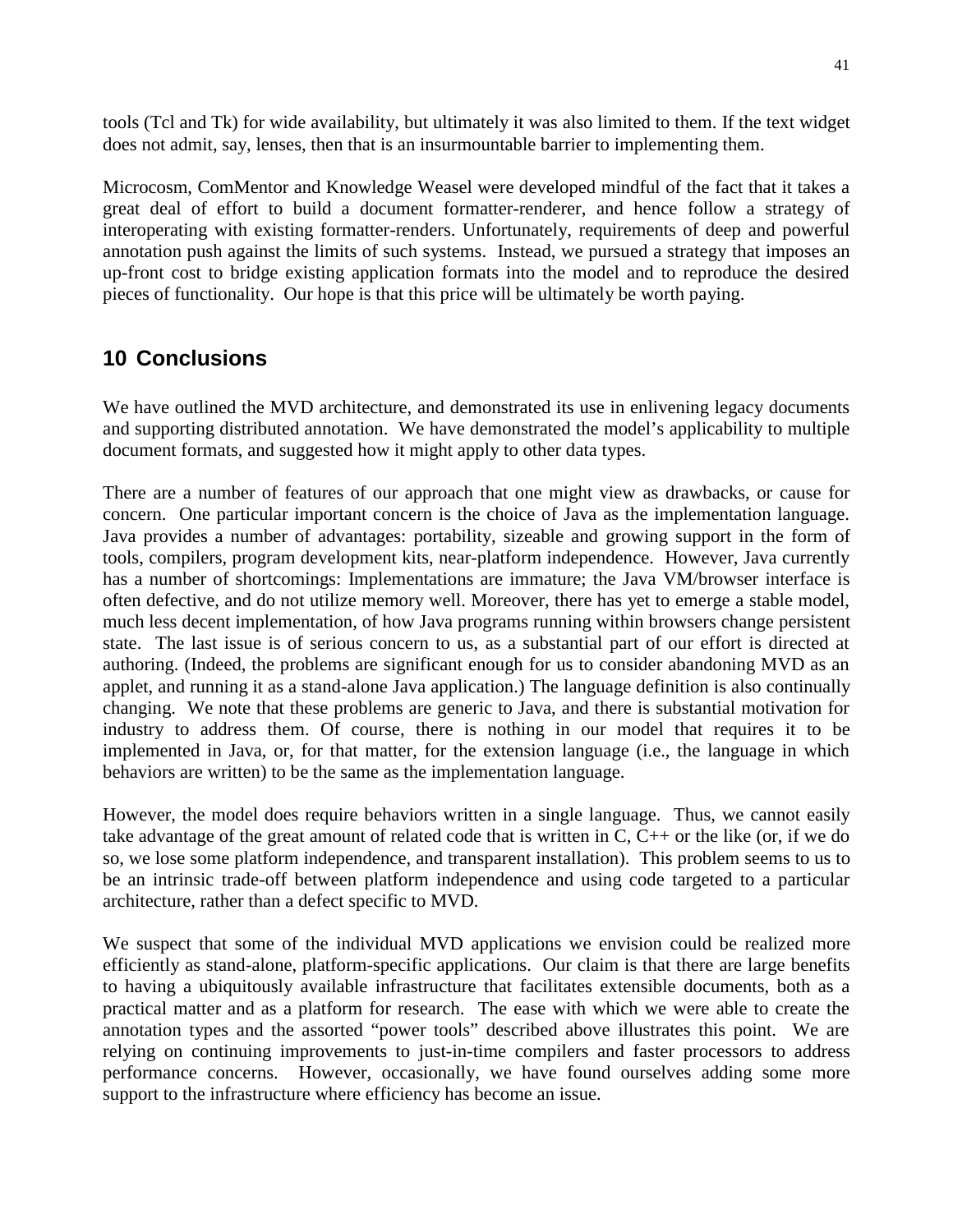While MVD is still a research prototype, our experience with it indicates that MVD is a useful step toward a more network-centric document model. In particular, we have shown that it can run on multiple platforms, handle multiple document formats, provide a high degree of extensibility, and provide a basis for "spontaneous collaboration". Perhaps multivalent documents do not make digital documents as inviting as paper, but they move the digital medium one step closer.

# **11 Acknowledgments**

Many members of the UC Berkeley Digital Library Project contributed to the ideas in this paper. We are especially indebted to Gary Kopec for his insights into the use of scanned document images, and for helping us untangle the undocumented intricacies of the XDOC format.

Loretta Willis implemented the table sorting behavior in the current MVD implementation. Wojciech Matusik implemented the video and audio annotations. Hoon Kang implemented services to regularize HTML, and also implemented the MVD emailer.

Other Digital Library Project members, including Ginger Ogle and Joyce Gross contributed to the many discussions from which MVD arose. The alternative selections for mathematics derive from the work of Richard Fateman and Taku Tokuyasu on optical character recognition and representation of mathematics.

We would like to thank Carl Staelin, Nic Lyons, Ben Vigoda and Steven Rosenberg of Hewlett-Packard Laboratories for their encouragement, support and their many valuable suggestions.

# **12 References**

[Appl95] Apple Computer. OpenDoc Programmer's Guide. Addison-Wesley, 1995.

[Bier93] Eric A. Bier, Maureen C. Stone, Ken Pier, William Buxton, and Tony D. DeRose. Toolglass and Magic Lenses: The see-through interface. In Proceedings of SIGGRAPH `93, pages 73-80, August 1993.

[BS97] Tim Bray and C. M. Sperberg-McQueen. Extensible Markup Language, Working Draft. http://www.w3.org/TR/WD-xml-lang

[Broc95] Kraig Brockschmidt. Inside OLE 2. Microsoft Press, 1995.

[DD94] DeRose, Steven J. and Durand, David G., Making Hypermedia Work: A User's Guide to HyTime. Kluwer Academic Publishers, 1994.

[FHHD90]A. Fountain, W. Hall, I. Heath and H. David. Microcosm: An Open Model for Hypermedia with Dynamic Linking. In Proceedings of ECHT `90, 1990.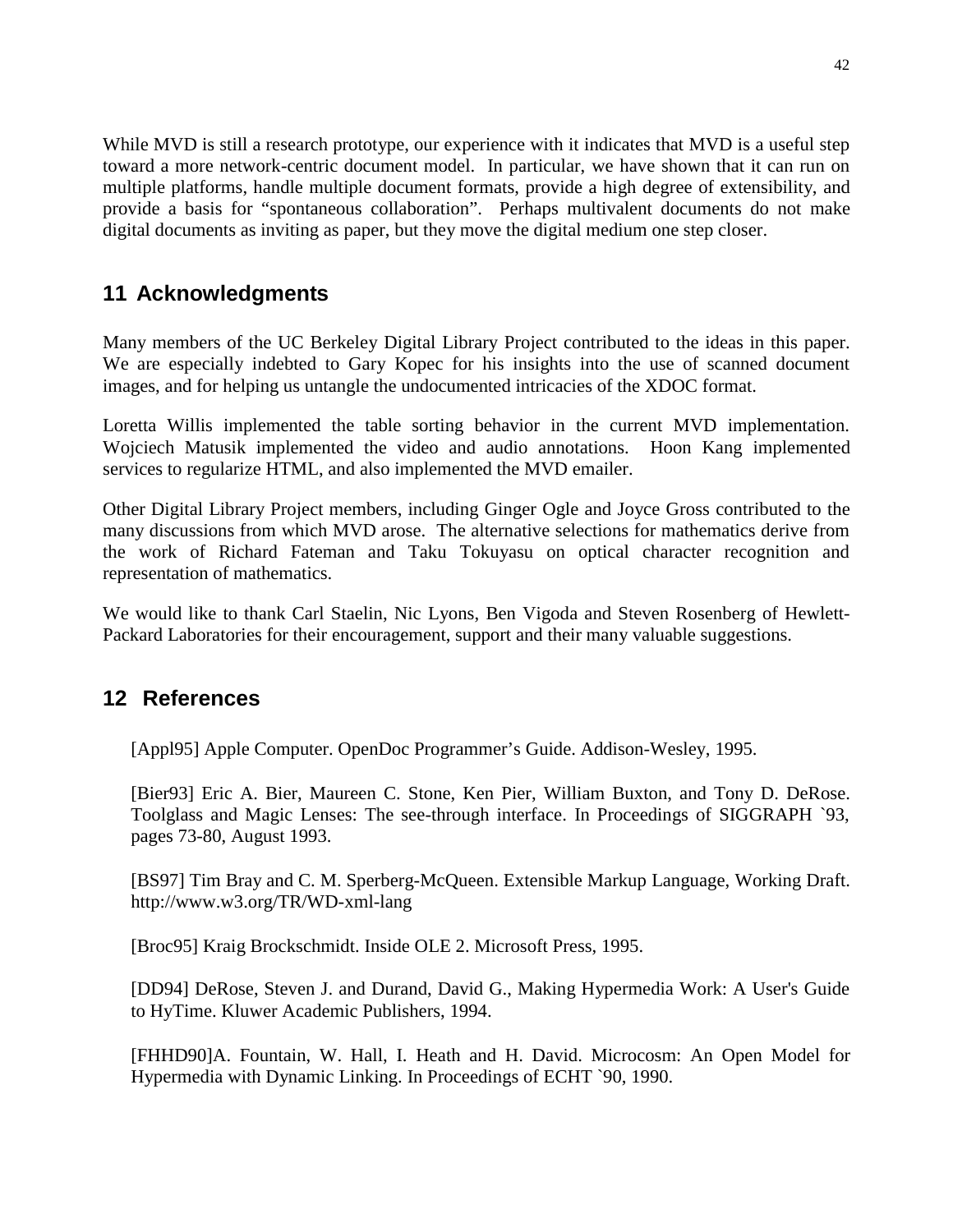[Hal88] Frank G. Halasz. Reflections on NoteCards: Seven Issues for the Next Generation of Hypermedia Systems. Communications of the Association for Computing Machinery, July 1998, pages 836-852.

[Hal91] Frank G. Halasz. Seven Issues Revisited, Keynote Address, Hypertext '91 Conference San Antonio, Texas December 18, 1991, http://www.parc.xerox.com/spl/projects/halaszkeynote/

[Lad] Richard Ladner. Sticky Pointers. University of Washington Technical Report.

[LS93] Daryl T. Lawton and Ian E. Smith. The Knowledge Weasel Hypermedia Annotation System. In Hypertext '93 Proceedings, November 14-18, 1993, pages 106-117.

[LM95] David M. Levy and Catherine C. Marshall. Going Digital: A Look at Assumptions Underlying Digital Libraries. Communications of the Association for Computing Machinery, April 1995, pages 77-84.

[Mars97] Catherine C. Marshall. Annotation: From Paper Books to the Digital Library. Proceedings of the Second ACM Conference on Digital Libraries, July 23-26, 1997.

[Oust94] John K. Ousterhout. Tcl and the Tk Toolkit. Addison-Wesley, 1994.

[OS97] Kenton O'Hara and Abigail Sellen. A Comparison of Reading Paper and On-Line Documents. In Proceedings of CHI '97, March 22-27, 1997.

[Phel94] Thomas A. Phelps. TkMan: A Man Born Again. The X Resource, 10, 1994.

[Phel98] Composing Multivalent Documents. UC Berkeley Ph. D. thesis. In preparation.

[PW96a] Thomas A. Phelps and Robert Wilensky. Multivalent Documents: Inducing Structure and Behavior in Online Digital Documents. Proceedings of the 29th Hawaii International Conference on System Sciences, January 3-6, 1996.

[PW96b] Thomas A. Phelps and Robert Wilensky. Multivalent Documents: Architecture and Applications. In Proceedings of the First ACM International Conference on Digital Libraries, March 20-23, 1996, pages 100-108.

[PW97] Thomas A. Phelps and Robert Wilensky. The Architecture of Multivalent Documents. In preparation.

[RMW95]Martin Roscheisen, Christian Mogensen and Terry Winograd. Beyond Browsing: Shared Comments, SOAPs, Trails, and On-line Communities. In Proceedings of the Third World Wide Web Conference, April 10-14, 1995.

[SH97] Abigail Sellen and Richard Harper. Paper as an Analytic Resource for the Design of New Technologies. In *Proceedings of CHI '97*, March 22-27, 1997.